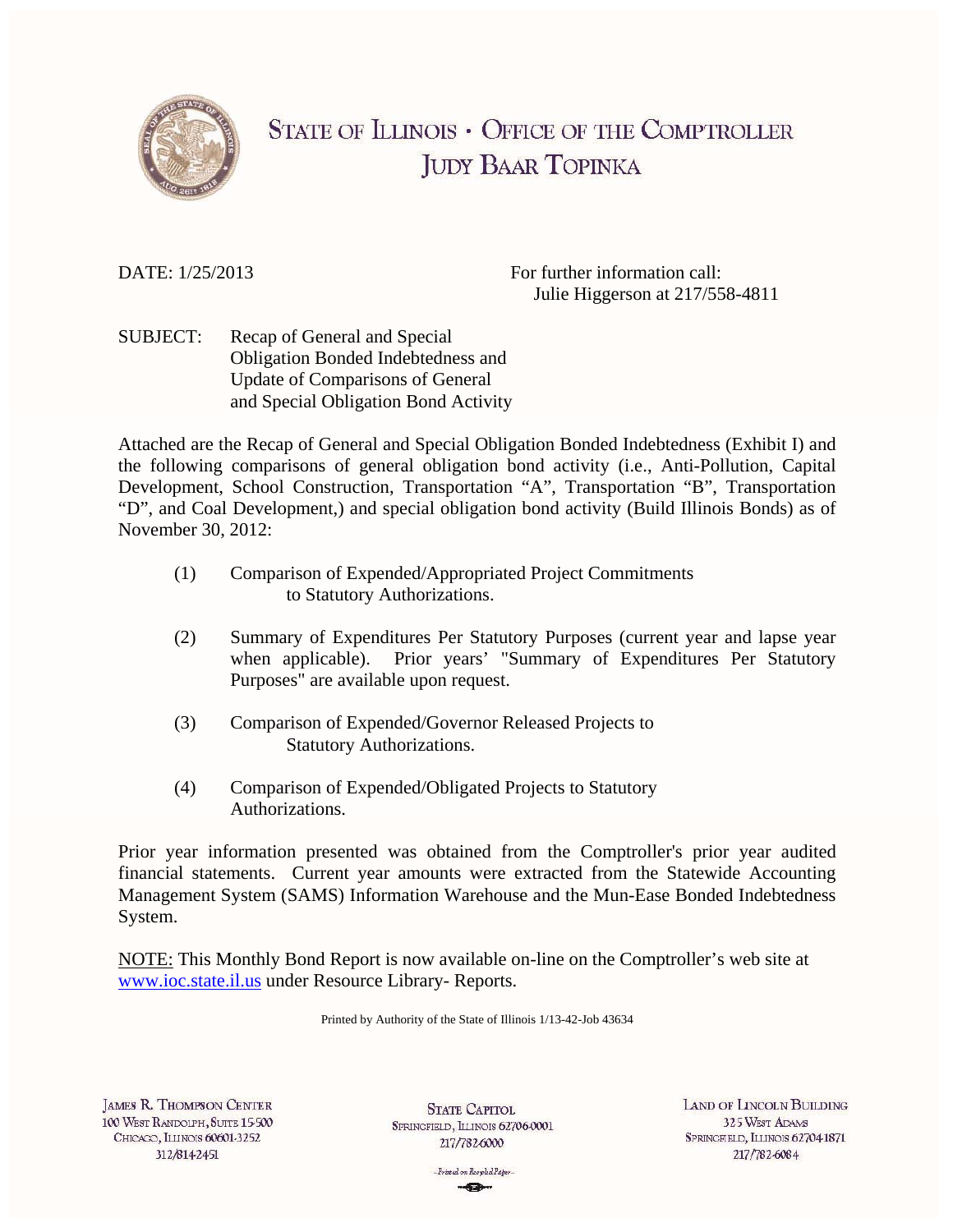#### **STATE OF ILLINOIS RECAP OF GENERAL AND SPECIAL OBLIGATION INDEBTEDNESS 12/31/2012**

|                                |                   |     |                     |                      |                          |                        |                | <b>DEBT</b><br><b>SERVICE</b> |
|--------------------------------|-------------------|-----|---------------------|----------------------|--------------------------|------------------------|----------------|-------------------------------|
|                                |                   |     | <b>AUTHORIZED</b>   |                      |                          | <b>OUTSTANDING (A)</b> |                | <b>FUND</b>                   |
|                                | <b>AUTHORIZED</b> |     | <b>BUT UNISSUED</b> | <b>ISSUED</b>        | <b>PRINCIPAL</b>         | <b>INTEREST</b>        | TOTAL          | <b>BALANCE</b>                |
| Anti-Pollution                 | 599,000,000       | \$  | $- - -$             | \$<br>599,000,000    | \$<br>$- - -$            | \$<br>$- - -$          | \$<br>$- - -$  |                               |
| <b>Multiple Purpose</b>        | 659,315,000       |     | 112,054,000         | 547,261,000          | 129,751,264              | 100,476,439            | 230, 227, 703  |                               |
|                                | 1,258,315,000     |     | 112,054,000         | 1,146,261,000        | 129,751,264              | 100,476,439            | 230, 227, 703  |                               |
|                                |                   |     |                     |                      |                          |                        |                |                               |
| <b>Capital Development</b>     | 1,737,000,000     |     | -- --               | 1,737,000,000        | -- --                    |                        | -- --          |                               |
| <b>Multiple Purpose</b>        | 8,900,463,443     |     | 1,634,273,873       | 7,266,189,570        | 1,786,634,338            | 1,142,961,930          | 2,929,596,268  |                               |
|                                | 10,637,463,443    |     | 1,634,273,873       | 9,003,189,570        | 1,786,634,338            | 1,142,961,930          | 2,929,596,268  |                               |
| <b>School Construction</b>     | 330,000,000       |     |                     | 330,000,000          | -- --                    | $- - - -$              | -- --          |                               |
| <b>Multiple Purpose</b>        | 4,216,000,000     |     | 654,583,619         | 3,561,416,381        | 1,366,650,284            | 929,133,460            | 2,295,783,744  |                               |
|                                | 4,546,000,000     |     | 654,583,619         | 3,891,416,381        | 1,366,650,284            | 929,133,460            | 2,295,783,744  |                               |
|                                |                   |     |                     |                      |                          |                        |                |                               |
| Transportation "A"             | 1,326,000,000     |     | $\sim$ $\sim$       | 1,326,000,000        | $- - -$                  | $- - -$                | -- --          |                               |
| <b>Multiple Purpose</b>        | 5,432,129,000     |     | 496,704,000         | 4,935,425,000        | 2,181,894,769            | 1,516,841,870          | 3,698,736,639  |                               |
|                                | 6,758,129,000     |     | 496,704,000         | 6,261,425,000        | 2,181,894,769            | 1,516,841,870          | 3,698,736,639  |                               |
| Transportation "B"             | 403,000,000       |     |                     | 403,000,000          |                          |                        |                |                               |
| <b>Multiple Purpose</b>        | 5,562,170,000     |     | 3,133,906,700       | 2,428,263,300        | 996,209,076              | 669,658,579            | 1,665,867,655  |                               |
|                                | 5,965,170,000     |     | 3,133,906,700       | 2,831,263,300        | 996,209,076              | 669,658,579            | 1,665,867,655  |                               |
|                                |                   |     |                     |                      |                          |                        |                |                               |
| Transportation "D"             |                   |     |                     | $\cdots$             | -- --                    | $\sim$ $\sim$          |                |                               |
| <b>Multiple Purpose</b>        | 3,066,300,000     |     | 1,731,275,000       | 1,335,025,000        | 1,271,448,000            | 918,445,343            | 2,189,893,343  |                               |
|                                | 3,066,300,000     |     | 1,731,275,000       | 1,335,025,000        | 1,271,448,000            | 918,445,343            | 2,189,893,343  |                               |
|                                |                   |     |                     |                      |                          |                        |                |                               |
| Coal Development               | 35,000,000        |     | $\sim$ $\sim$       | 35,000,000           |                          |                        | -- --          |                               |
| Multiple Purpose               | 713,200,000       |     | 564,393,900         | 148,806,100          | 49,997,144<br>49,997,144 | 30,443,889             | 80,441,033     |                               |
|                                | 748,200,000       |     | 564,393,900         | 183,806,100          |                          | 30,443,889             | 80,441,033     |                               |
| <b>Pension Funding Series</b>  | 17,562,348,300    |     | 396,348,300         | 17,166,000,000       | 14,786,400,000           | 8,329,232,416          | 23,115,632,416 |                               |
|                                |                   |     |                     |                      |                          |                        |                |                               |
| <b>Medicaid Funding Series</b> | 250,000,000       |     | 3,905,000           | 246,095,000          |                          |                        |                |                               |
|                                |                   |     |                     |                      |                          |                        |                |                               |
| Refunding                      | 4,839,025,000     | (B) | 802,461,098         | 7,868,564,239        | 4,036,563,902            | 1,092,406,453          | 5,128,970,355  |                               |
| <b>Totals</b>                  | 55,630,950,743    |     | 9,529,905,490       | 49,933,045,590       | 26,605,548,777           | 14,729,600,379         | 41,335,149,156 | 936,202,799                   |
|                                |                   |     |                     |                      |                          |                        |                |                               |
| <b>Build Illinois</b>          | 5,703,509,000     |     | 1,064,802,017       | 4,638,706,983        | 2,005,171,605            | 987,601,078            | 2,992,772,683  |                               |
| Refundina                      | Unlimited         |     | Unlimited           | 2,061,753,858        | 726,945,863              | 140,471,609            | 867,417,472    |                               |
| <b>Total Build Illinois</b>    | 5,703,509,000     |     | 1,064,802,017       | 6,700,460,841        | 2,732,117,468            | 1,128,072,687          | 3,860,190,155  | 4,273,036                     |
| Civic Center                   | 200,000,000       | (B) | 160.299.268         | 171,485,732          | 39,700,732               | 41,427,393             | 81,128,125     |                               |
| Refunding                      | Unlimited         |     | Unlimited           | 176,515,000          | 22,980,000               | 2,475,663              | 25,455,663     |                               |
| <b>Total Civic Center</b>      | 200,000,000       |     | 160,299,268         | 348,000,732          | 62,680,732               | 43,903,056             | 106,583,788    | 4,160,360                     |
|                                |                   |     |                     |                      |                          |                        |                |                               |
| <b>GRAND TOTAL</b>             | 61,534,459,743    | \$  | 10,755,006,775      | \$<br>56,981,507,163 | 29,400,346,977           | \$<br>15,901,576,122   | 45,301,923,099 | \$<br>944,636,195             |
|                                |                   |     |                     |                      |                          |                        |                |                               |

(A) Outstanding amounts are net of refunded bonds.

(B) Per the statutory authorization these amounts are equal to the Authorized amount less Principal Outstanding.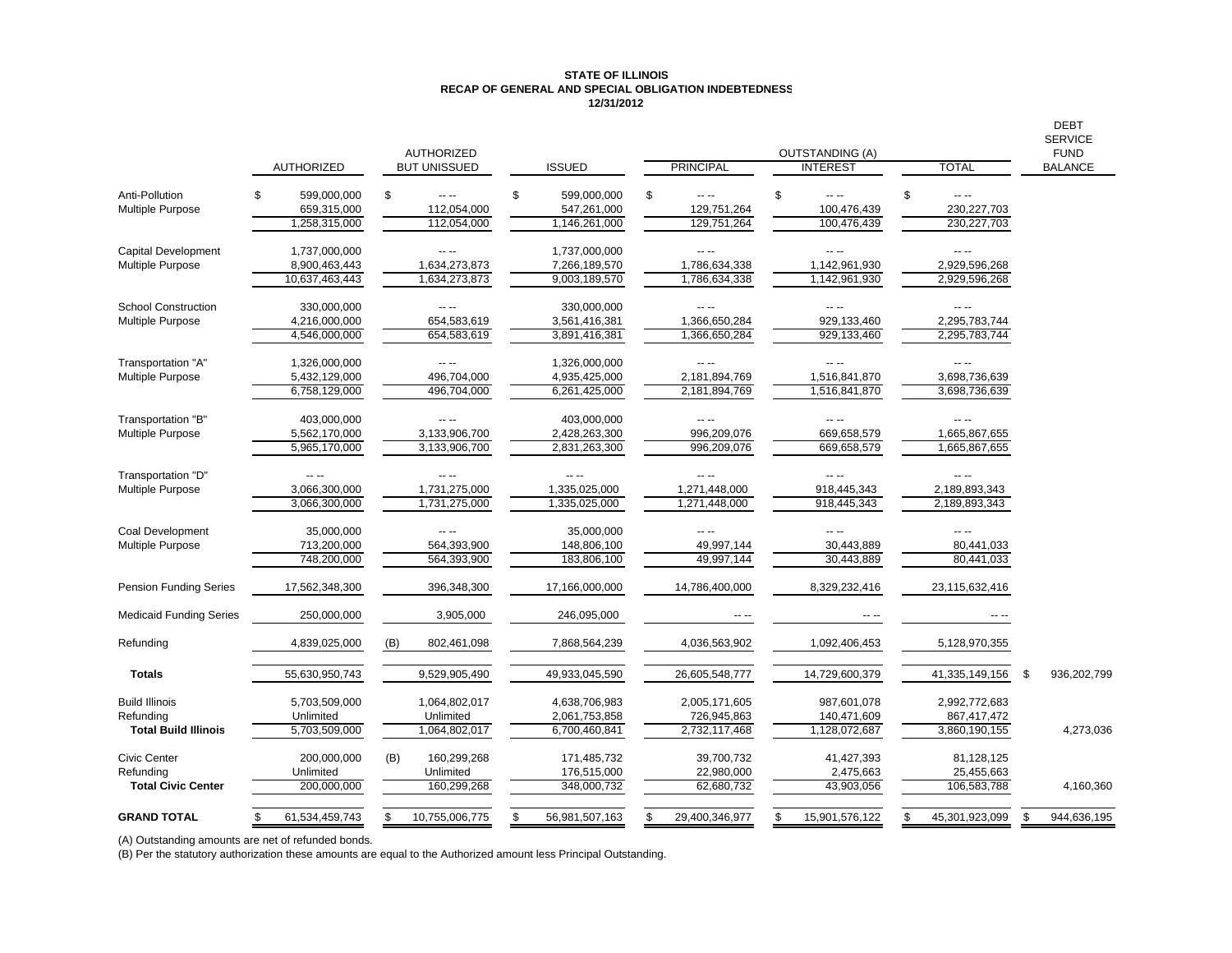### Page 1 of 4

#### **CAPITAL DEVELOPMENT BOND FUND**

#### **COMPARISON OF EXPENDED/APPROPRIATED PROJECT COMMITMENTS TO STATUTORY AUTHORIZATIONS**

|     |                                        | <b>CUMULATIVE</b><br><b>EXPENDITURES</b><br><b>PRIOR YEARS</b><br>THRU FY12 | FY13<br><b>APPROPRIATIONS</b> | <b>TOTAL</b>         | <b>STATUTORY</b><br><b>AUTHORIZATIONS</b> |    | <b>OVER</b><br><b>COMMITTED</b> |
|-----|----------------------------------------|-----------------------------------------------------------------------------|-------------------------------|----------------------|-------------------------------------------|----|---------------------------------|
|     |                                        | \$<br>2,955,209,449                                                         | \$<br>1,247,553,656           | \$<br>4,202,763,105  | \$<br>3,643,925,287                       | \$ | 558,837,818                     |
|     |                                        | 1,719,268,442                                                               | 273,141,303                   | 1,992,409,745        | 1,971,420,000                             |    | 20,989,745                      |
|     |                                        | 669,124,075                                                                 | 134,459,816                   | 803,583,891          | 756,203,000                               |    | 47,380,891                      |
|     | (d) Child Care, Mental & Public Health | 761,412,587                                                                 | 175,482,896                   | 936,895,483          | 838,497,000                               |    | 98,398,483                      |
|     | (e) State Agency, Commissions &        | 1,781,595,882                                                               | 756,397,880                   | 2,537,993,762        | 2,126,836,200                             |    | 411,157,562                     |
|     |                                        | 24,853,816                                                                  |                               | 24,853,816           | 25,671,900                                |    |                                 |
|     | (g) Water Resource Management          | 230,248,258                                                                 | 127,406,270                   | 357,654,528          | 314,777,074                               |    | 42,877,454                      |
|     | (h) Private Health Service Management  | 9,852,713                                                                   |                               | 9,852,713            | 9,852,713                                 |    |                                 |
|     |                                        | 64,818,730                                                                  |                               | 64,818,730           | 64,940,269                                |    |                                 |
| (j) |                                        | 25,400,426                                                                  |                               | 25,400,426           | 38,250,000                                |    |                                 |
|     | (k) Correctional Facility Grants       |                                                                             |                               |                      | 25,000,000                                |    |                                 |
|     |                                        | 5,000,000                                                                   |                               | 5,000,000            | 5,000,000                                 |    |                                 |
|     | (m) Grants to Local Governments        | 444,804,268                                                                 | 181, 153, 813                 | 625,958,081          | 588,590,000                               |    | 37,368,081                      |
|     | (n) IL Open Land Trust Program         | 157,828,973                                                                 | 50,361,983                    | 208,190,956          | 228,500,000                               |    |                                 |
|     | (x) Expenses Related to Bond Sales     | 92,605,141                                                                  | 15,042,600                    | 107,647,741          | (A)                                       |    |                                 |
|     |                                        | \$<br>8,942,022,760                                                         | \$<br>2,961,000,217           | \$<br>11,903,022,977 | \$<br>10,637,463,443                      |    |                                 |
|     | Bond issue premium/(discounts) to date |                                                                             |                               |                      | 100,824,984                               |    |                                 |
|     | FOOTNOTES:                             |                                                                             |                               |                      | \$<br>10,738,288,427                      |    |                                 |

(A) Expenses related to bond sales are to be allocated upon completion of bonding program since the statute does not set out a separate authorization amount for this purpose.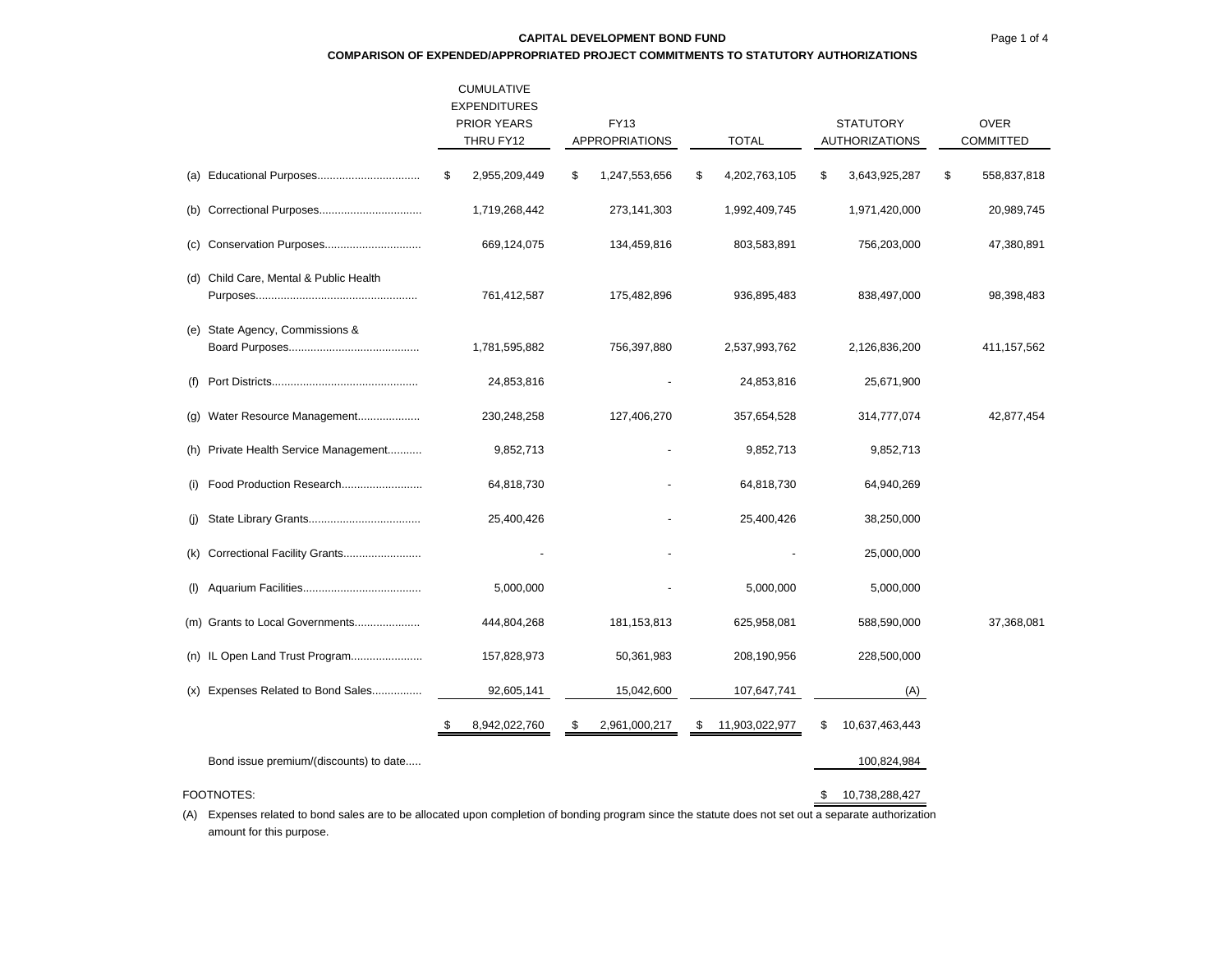# **CAPITAL DEVELOPMENT BOND FUNDSUMMARY OF EXPENDITURES PER STATUTORY PURPOSES**

|                                        |                                | FY2013                            |        |                                  |
|----------------------------------------|--------------------------------|-----------------------------------|--------|----------------------------------|
|                                        | APPROPRIATED<br>(Incl. Reapp.) | <b>EXPENDITURES</b><br>11/30/2012 | LAPSED | REAPPROPRIATED<br>$(ln$ FY14 $)$ |
|                                        | 1,247,553,656<br>S             | \$<br>58,037,059                  |        |                                  |
|                                        | 273,141,303                    | 11,032,600                        |        |                                  |
|                                        | 134,459,816                    | 959,211                           |        |                                  |
| (d) Child Care, Mental & Public Health | 175,482,896                    | 8,251,153                         |        |                                  |
| (e) State Agency, Commissions &        | 756,397,880                    | 46,312,342                        |        |                                  |
| (f)                                    |                                |                                   |        |                                  |
| (g) Water Resource Management          | 127,406,270                    | 2,046,582                         |        |                                  |
| (h) Private Health Service Management  |                                |                                   |        |                                  |
| Food Production Research<br>(i)        |                                |                                   |        |                                  |
| $\mathbf{U}$                           |                                |                                   |        |                                  |
| Correctional Facility Grants<br>(k)    |                                |                                   |        |                                  |
| (1)                                    |                                |                                   |        |                                  |
| (m) Grants to Local Governments        | 181, 153, 813                  | 567,125                           |        |                                  |
| (n) IL Open Land Trust Program         | 50,361,983                     | 2,891,056                         |        |                                  |
| (x) Expenses Related to Bond Sales     | 15,042,600                     | 6,051,503                         |        |                                  |
|                                        | 2,961,000,217<br>\$            | \$<br>136,148,631                 |        |                                  |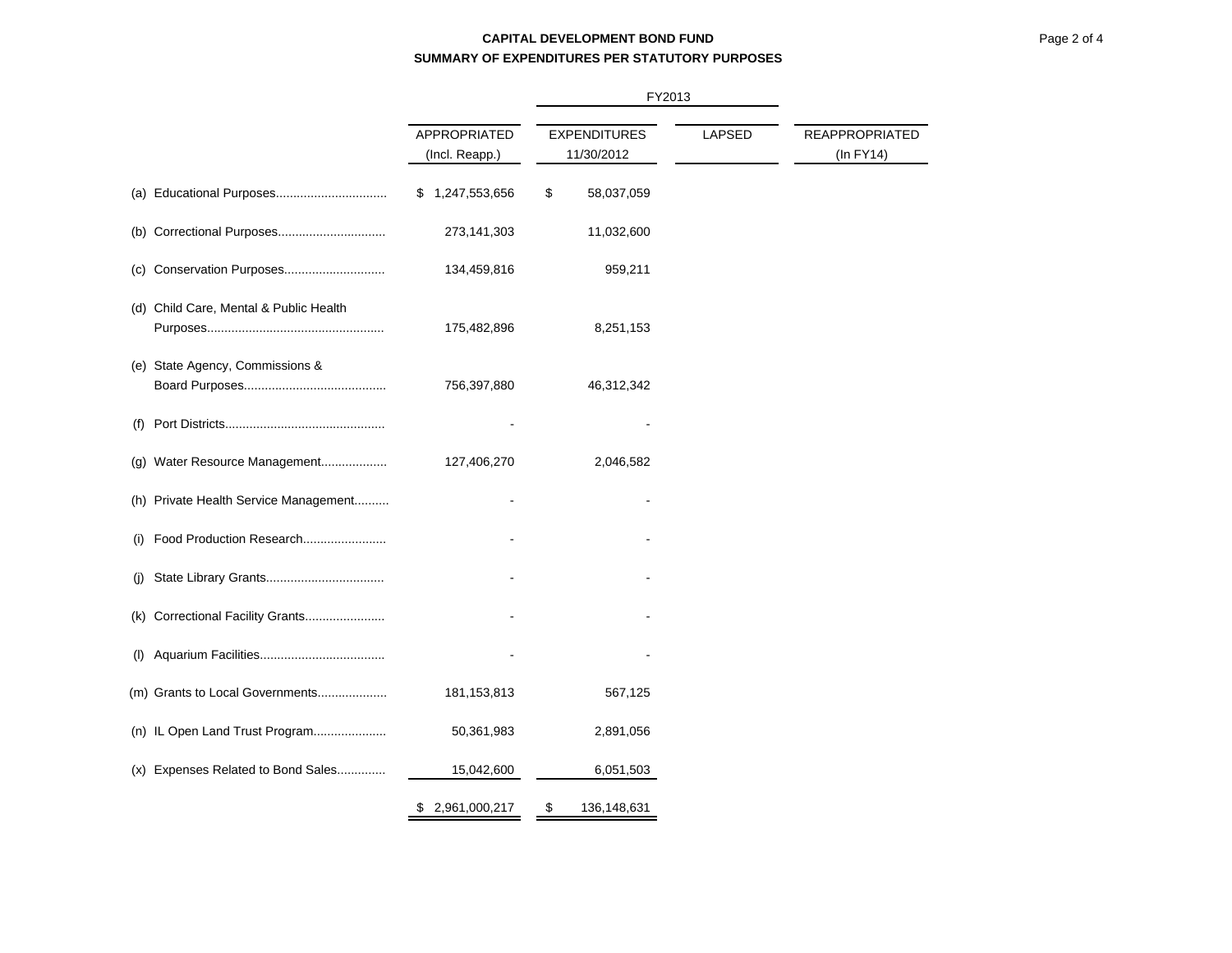### **CAPITAL DEVELOPMENT BOND FUND**

#### **COMPARISON OF EXPENDED/GOVERNOR RELEASED PROJECTS TO STATUTORY AUTHORIZATIONS**

|                                        | <b>CUMULATIVE</b><br><b>EXPENDITURES</b><br>PRIOR YEARS<br>THRU FY12 |    | <b>FY13</b><br><b>RELEASES</b> | <b>STATUTORY</b><br><b>TOTAL</b><br>AUTHORIZATIONS |                | <b>OVER</b><br><b>COMMITTED</b> |    |            |
|----------------------------------------|----------------------------------------------------------------------|----|--------------------------------|----------------------------------------------------|----------------|---------------------------------|----|------------|
|                                        | 2,955,209,449<br>\$                                                  | \$ | 756,485,249                    | \$                                                 | 3,711,694,698  | \$<br>3,643,925,287             | \$ | 67,769,411 |
|                                        | 1,719,268,442                                                        |    | 127,962,156                    |                                                    | 1,847,230,598  | 1,971,420,000                   |    |            |
|                                        | 669,124,075                                                          |    | 66,855,816                     |                                                    | 735,979,891    | 756,203,000                     |    |            |
| (d) Child Care, Mental & Public Health | 761,412,587                                                          |    | 108,841,711                    |                                                    | 870,254,298    | 838,497,000                     |    | 31,757,298 |
| (e) State Agency, Commissions &        | 1,781,595,882                                                        |    | 347,697,694                    |                                                    | 2,129,293,576  | 2,126,836,200                   |    | 2,457,376  |
|                                        | 24,853,816                                                           |    |                                |                                                    | 24,853,816     | 25,671,900                      |    |            |
| (g) Water Resource Management          | 230,248,258                                                          |    | 56,577,327                     |                                                    | 286,825,585    | 314,777,074                     |    |            |
| (h) Private Health Service Management  | 9,852,713                                                            |    |                                |                                                    | 9,852,713      | 9,852,713                       |    |            |
| (i) Food Production Research           | 64,818,730                                                           |    |                                |                                                    | 64,818,730     | 64,940,269                      |    |            |
|                                        | 25,400,426                                                           |    |                                |                                                    | 25,400,426     | 38,250,000                      |    |            |
| (k) Correctional Facility Grants       |                                                                      |    |                                |                                                    |                | 25,000,000                      |    |            |
|                                        | 5,000,000                                                            |    |                                |                                                    | 5,000,000      | 5,000,000                       |    |            |
| (m) Grants to Local Governments        | 444,804,268                                                          |    | 19,296,366                     |                                                    | 464,100,634    | 588,590,000                     |    |            |
| (n) IL Open Land Trust Program         | 157,828,973                                                          |    | 25,361,983                     |                                                    | 183,190,956    | 228,500,000                     |    |            |
| (x) Expenses Related to Bond Sales     | 92,605,141                                                           |    | 15,042,600                     |                                                    | 107,647,741    | (A)                             |    |            |
|                                        | 8,942,022,760                                                        | S  | 1,524,120,902                  | \$                                                 | 10,466,143,662 | \$10,637,463,443                |    |            |
| Bond issue premium/(discounts) to date |                                                                      |    |                                |                                                    |                | 100,824,984                     |    |            |
| FOOTNOTES:                             |                                                                      |    |                                |                                                    |                | \$10,738,288,427                |    |            |

(A) Expenses related to bond sales are to be allocated upon completion of bonding program since the statute does not set out a separate authorization amount for this purpose.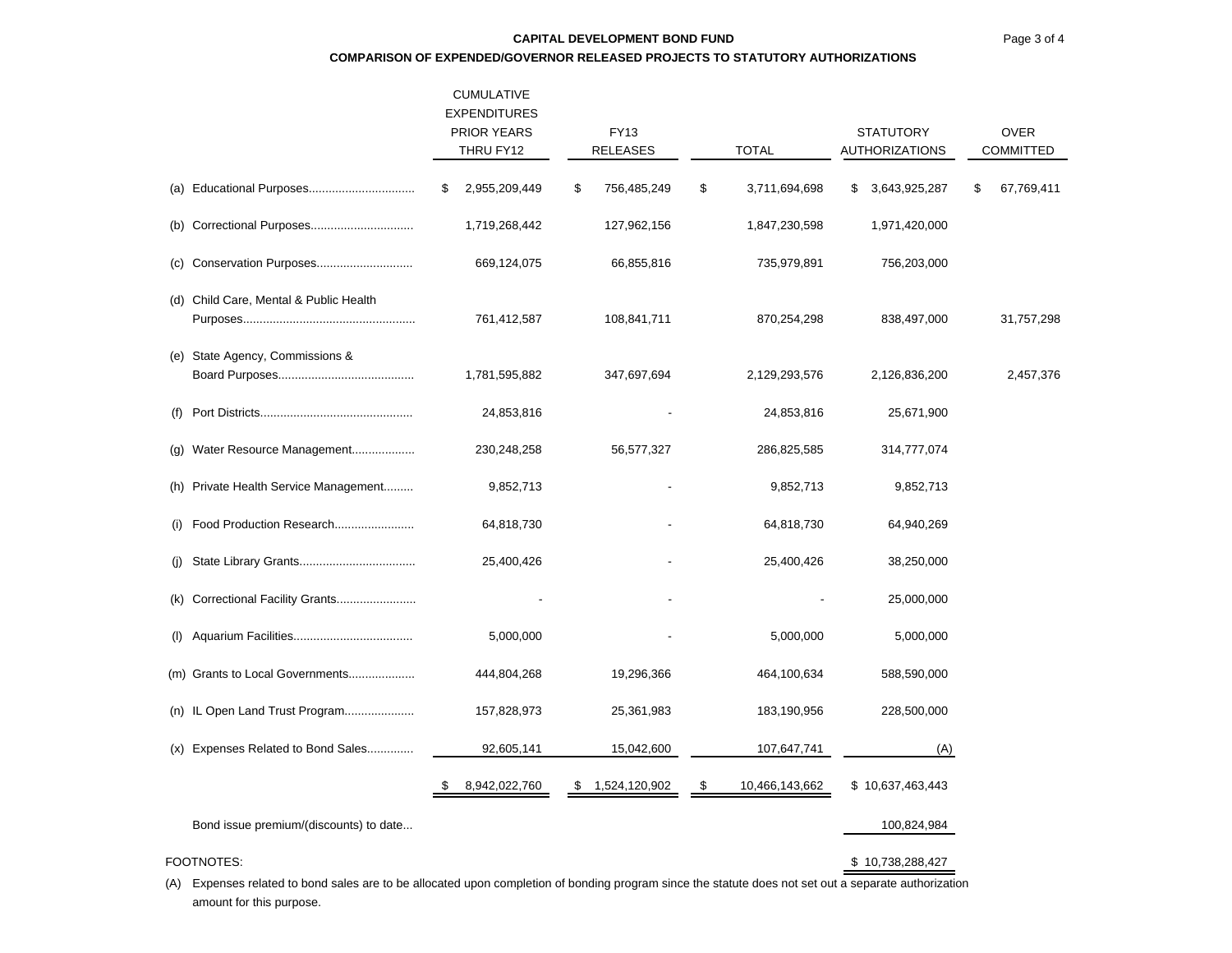# **CAPITAL DEVELOPMENT BOND FUNDCOMPARISON OF EXPENDED/OBLIGATED PROJECTS TO STATUTORY AUTHORIZATIONS**

|     |                                        | <b>CUMULATIVE</b><br><b>EXPENDITURES</b><br>PRIOR YEARS<br>THRU 11/30/2012 | FY13<br><b>OBLIGATIONS</b> | <b>TOTAL</b>        | STATUTORY<br><b>AUTHORIZATIONS</b> | <b>OVER</b><br>COMMITTED |
|-----|----------------------------------------|----------------------------------------------------------------------------|----------------------------|---------------------|------------------------------------|--------------------------|
|     |                                        | \$ 3,013,246,508                                                           | \$122,801,515              | \$<br>3,136,048,023 | \$<br>3,643,925,287                |                          |
|     |                                        | 1,730,301,042                                                              | 8,218,289                  | 1,738,519,331       | 1,971,420,000                      |                          |
| (c) |                                        | 670,083,286                                                                | 17,575,822                 | 687,659,108         | 756,203,000                        |                          |
|     | (d) Child Care, Mental & Public Health | 769,663,740                                                                | 32,735,051                 | 802,398,791         | 838,497,000                        |                          |
|     | (e) State Agency, Commissions &        | 1,827,908,224                                                              | 95,755,293                 | 1,923,663,517       | 2,126,836,200                      |                          |
| (f) |                                        | 24,853,816                                                                 |                            | 24,853,816          | 25,671,900                         |                          |
| (g) | Water Resource Management              | 232,294,840                                                                | 7,657,958                  | 239,952,798         | 314,777,074                        |                          |
|     | (h) Private Health Service Management  | 9,852,713                                                                  |                            | 9,852,713           | 9,852,713                          |                          |
| (i) | Food Production Research               | 64,818,730                                                                 |                            | 64,818,730          | 64,940,269                         |                          |
| (j) |                                        | 25,400,426                                                                 |                            | 25,400,426          | 38,250,000                         |                          |
| (k) |                                        |                                                                            |                            |                     | 25,000,000                         |                          |
| (1) |                                        | 5,000,000                                                                  |                            | 5,000,000           | 5,000,000                          |                          |
|     | (m) Grants to Local Governments        | 445,371,393                                                                | 8,427,557                  | 453,798,950         | 588,590,000                        |                          |
|     | (n) IL Open Land Trust Program         | 160,720,029                                                                | 40,000                     | 160,760,029         | 228,500,000                        |                          |
|     | (x) Expenses Related to Bond Sales     | 98,656,644                                                                 |                            | 98,656,644          | (A)                                |                          |
|     |                                        | \$9,078,171,391                                                            | \$293,211,485              | \$<br>9,371,382,876 | \$10,637,463,443                   |                          |
|     | Bond issue premium/(discounts) to date |                                                                            |                            |                     | 100,824,984                        |                          |
|     | FOOTNOTES:                             |                                                                            |                            |                     | \$10,738,288,427                   |                          |

(A) Expenses related to bond sales are to be allocated upon completion of bonding program since the statute does not set out a separate authorization amount for this purpose.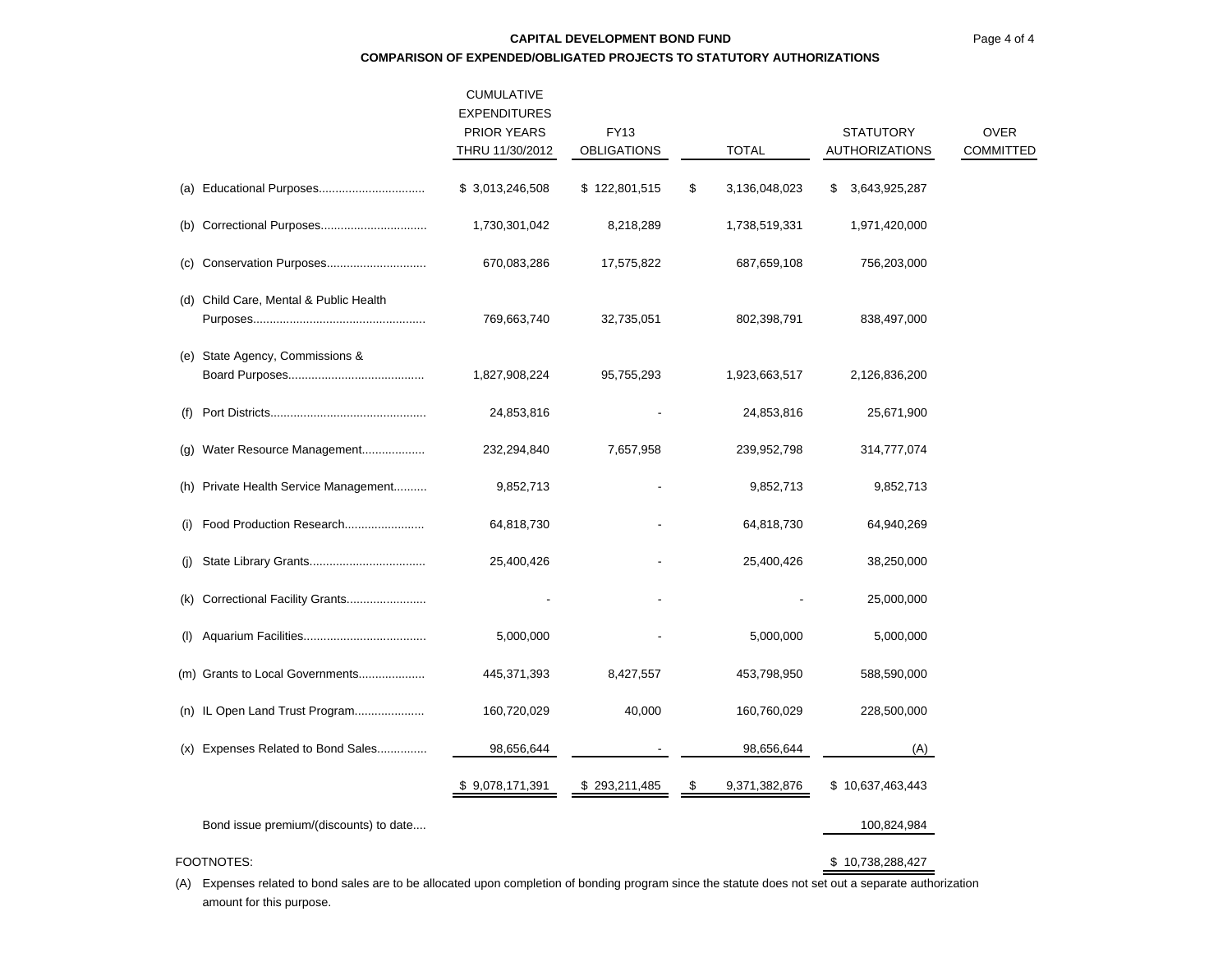# **CAPITAL DEVELOPMENT BOND FUNDSUMMARY OF EXPENDITURES PER STATUTORY PURPOSES**

|     |                                        |                                | FY2012 |                                   |    |               |                                    |
|-----|----------------------------------------|--------------------------------|--------|-----------------------------------|----|---------------|------------------------------------|
|     |                                        | APPROPRIATED<br>(Incl. Reapp.) |        | <b>EXPENDITURES</b><br>11/30/2012 |    | <b>LAPSED</b> | <b>REAPPROPRIATED</b><br>(In FY13) |
|     |                                        | \$1,396,489,775                | \$     | 148,936,135                       | \$ |               | \$<br>1,247,553,640                |
|     |                                        | 283,010,360                    |        | 9,869,065                         |    |               | 273,141,295                        |
|     |                                        | 137,604,898                    |        | 3,145,084                         |    |               | 134,459,814                        |
|     | (d) Child Care, Mental & Public Health | 192,356,091                    |        | 16,873,204                        |    |               | 175,482,887                        |
| (e) | State Agency, Commissions &            | 821, 137, 589                  |        | 65,964,532                        |    | 288,257       | 754,884,800                        |
| (f) |                                        |                                |        |                                   |    |               |                                    |
|     | (g) Water Resource Management          | 129,482,797                    |        | 2,076,529                         |    |               | 127,406,268                        |
|     | (h) Private Health Service Management  |                                |        |                                   |    |               |                                    |
| (i) | Food Production Research               |                                |        |                                   |    |               |                                    |
| (i) |                                        |                                |        |                                   |    |               |                                    |
|     | (k) Correctional Facility Grants       |                                |        |                                   |    |               |                                    |
| (1) |                                        |                                |        |                                   |    |               |                                    |
|     | (m) Grants to Local Governments        | 187,501,344                    |        | 6,347,533                         |    |               | 181, 153, 811                      |
|     | (n) IL Open Land Trust Program         | 50,364,343                     |        | 2,360                             |    |               | 50,361,983                         |
| (X) | Expenses Related to Bond Sales         | 11,449,100                     |        | 10,774,063                        |    | 675,037       |                                    |
|     |                                        | \$3,209,396,297                | \$     | 263,988,505                       | \$ | 963,294       | \$<br>2,944,444,498                |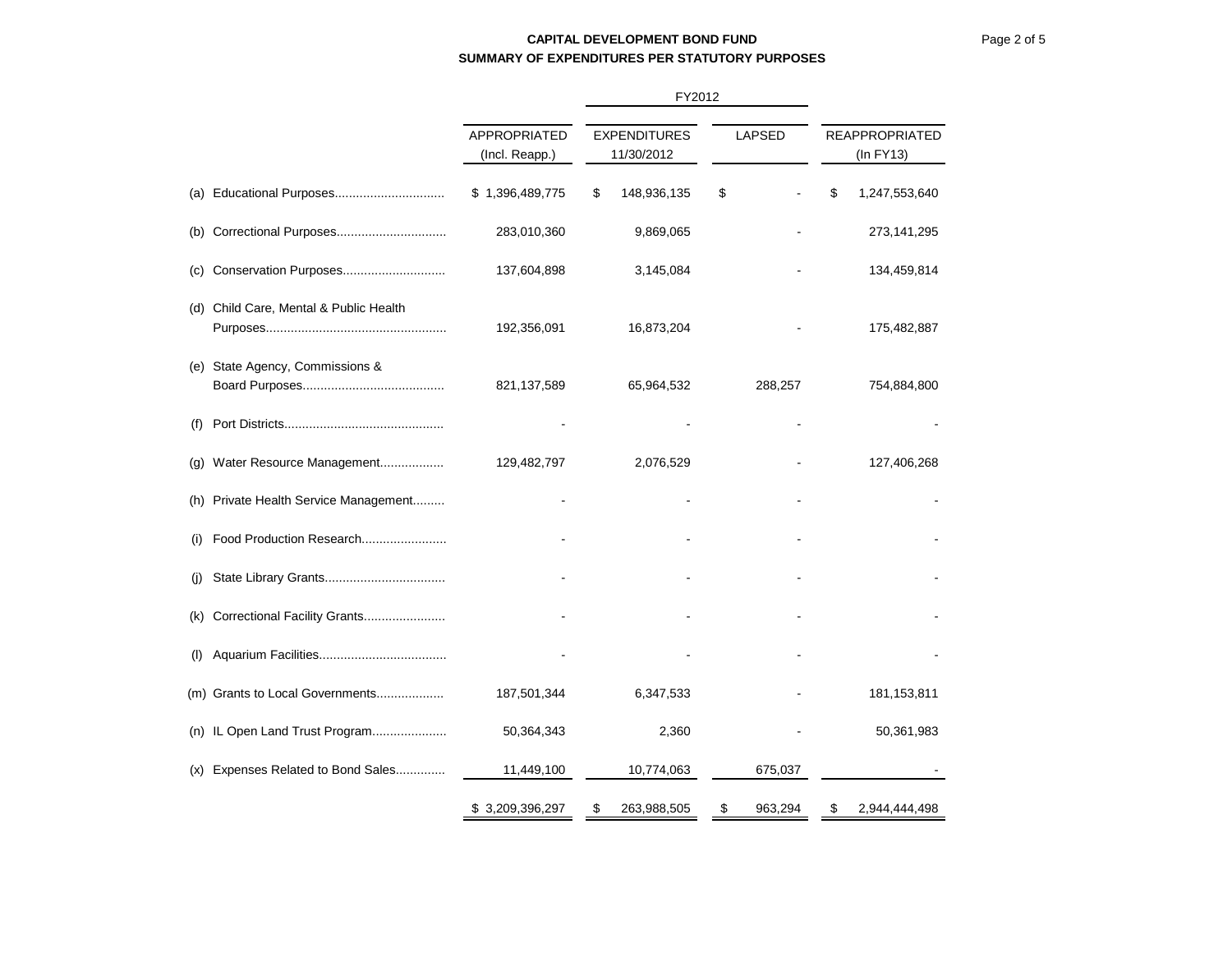# **SCHOOL CONSTRUCTION BOND FUNDCOMPARISON OF EXPENDED/APPROPRIATED PROJECT COMMITMENTS TO STATUTORY AUTHORIZATIONS**

|     |                                        | <b>CUMULATIVE</b><br><b>EXPENDITURES</b> |                       |                     |    |                       |                   |
|-----|----------------------------------------|------------------------------------------|-----------------------|---------------------|----|-----------------------|-------------------|
|     |                                        | <b>PRIOR YEARS</b>                       | FY13                  |                     |    | <b>STATUTORY</b>      | <b>OVER</b>       |
|     |                                        | THRU FY12                                | <b>APPROPRIATIONS</b> | <b>TOTAL</b>        |    | <b>AUTHORIZATIONS</b> | <b>COMMITTED</b>  |
|     |                                        | \$<br>307,849,568                        | \$                    | \$<br>307,849,568   | \$ | 310,000,000           |                   |
|     | (b) School District Debt Service       | 58,418,367                               |                       | 58,418,367          |    | 81,000,000            |                   |
|     | (c) Special Education Reimbursement    | 19,655,386                               |                       | 19,655,386          |    | 20,000,000            |                   |
|     | (d) Special Education Grants           |                                          |                       |                     |    | 10,000,000            |                   |
|     | (e) Condemned School Reconstruction    |                                          |                       |                     |    | 9,000,000             |                   |
| (f) |                                        | 3,014,117,782                            | 29,510,632            | 3,043,628,414       |    | 3,050,000,000         |                   |
| (q) | School Implemented Construction        | 426,418,792                              | 1,173,581,245         | 1,600,000,037       |    | 1,066,000,000         | \$<br>534,000,037 |
|     | (x) Expenses Related to Bond Sales     | 157,597                                  |                       | 157,597             |    | (A)                   |                   |
|     |                                        | \$<br>3,826,617,492                      | \$<br>1,203,091,877   | \$<br>5,029,709,369 | \$ | 4,546,000,000         |                   |
|     | Bond issue premium/(discounts) to date |                                          |                       |                     |    | 104, 135, 197         |                   |
|     |                                        |                                          |                       |                     | S. | 4,650,135,197         |                   |

### FOOTNOTES:

(A) Expenses related to bond sales are to be allocated upon completion of bonding program since the statute does not set out a separate authorization amount for this purpose.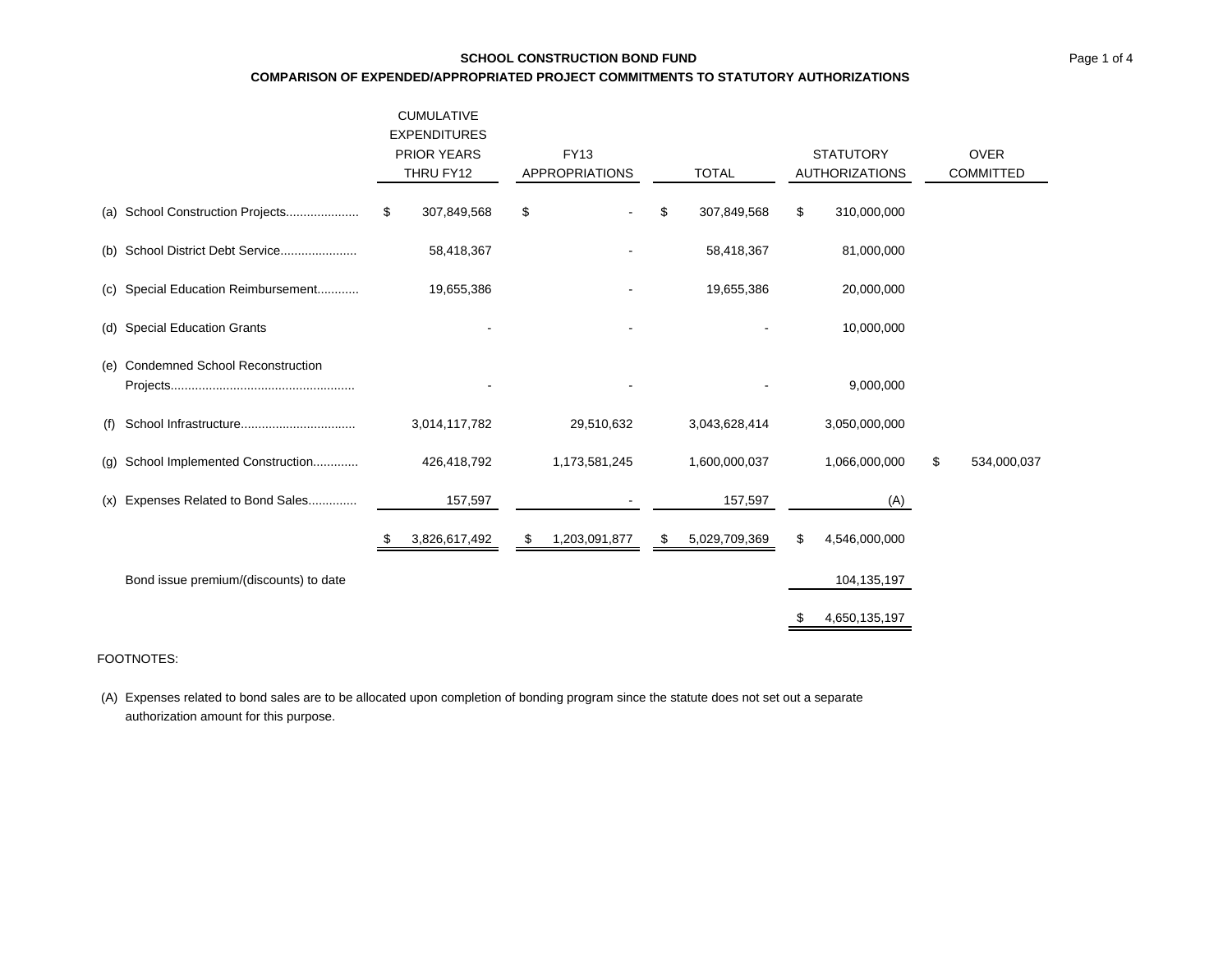# **SCHOOL CONSTRUCTION BOND FUNDSUMMARY OF EXPENDITURES PER STATUTORY PURPOSES**

|     |                                        |    | APPROPRIATED<br>(Incl. Reapp.) |    | FY 2013                           |               |                                         |
|-----|----------------------------------------|----|--------------------------------|----|-----------------------------------|---------------|-----------------------------------------|
|     |                                        |    |                                |    | <b>EXPENDITURES</b><br>11/30/2012 | <b>LAPSED</b> | <b>REAPPROPRIATED</b><br>$(ln$ FY13 $)$ |
| (a) | School Construction Projects           | \$ |                                | \$ |                                   |               |                                         |
| (b) | School District Debt Service           |    |                                |    |                                   |               |                                         |
| (c) | Special Education Reimbursement        |    |                                |    |                                   |               |                                         |
| (d) | Special Education Grants               |    |                                |    |                                   |               |                                         |
| (e) | <b>Condemned School Reconstruction</b> |    |                                |    |                                   |               |                                         |
| (f) |                                        |    | 29,510,632                     |    | 7,827,035                         |               |                                         |
| (g) | School Implemented Construction        |    | 1,173,581,245                  |    | 159,795,115                       |               |                                         |
| (x) | Expenses Related to Bond Sales         |    |                                |    |                                   |               |                                         |
|     |                                        | \$ | 1,203,091,877                  | \$ | 167,622,150                       |               |                                         |

L,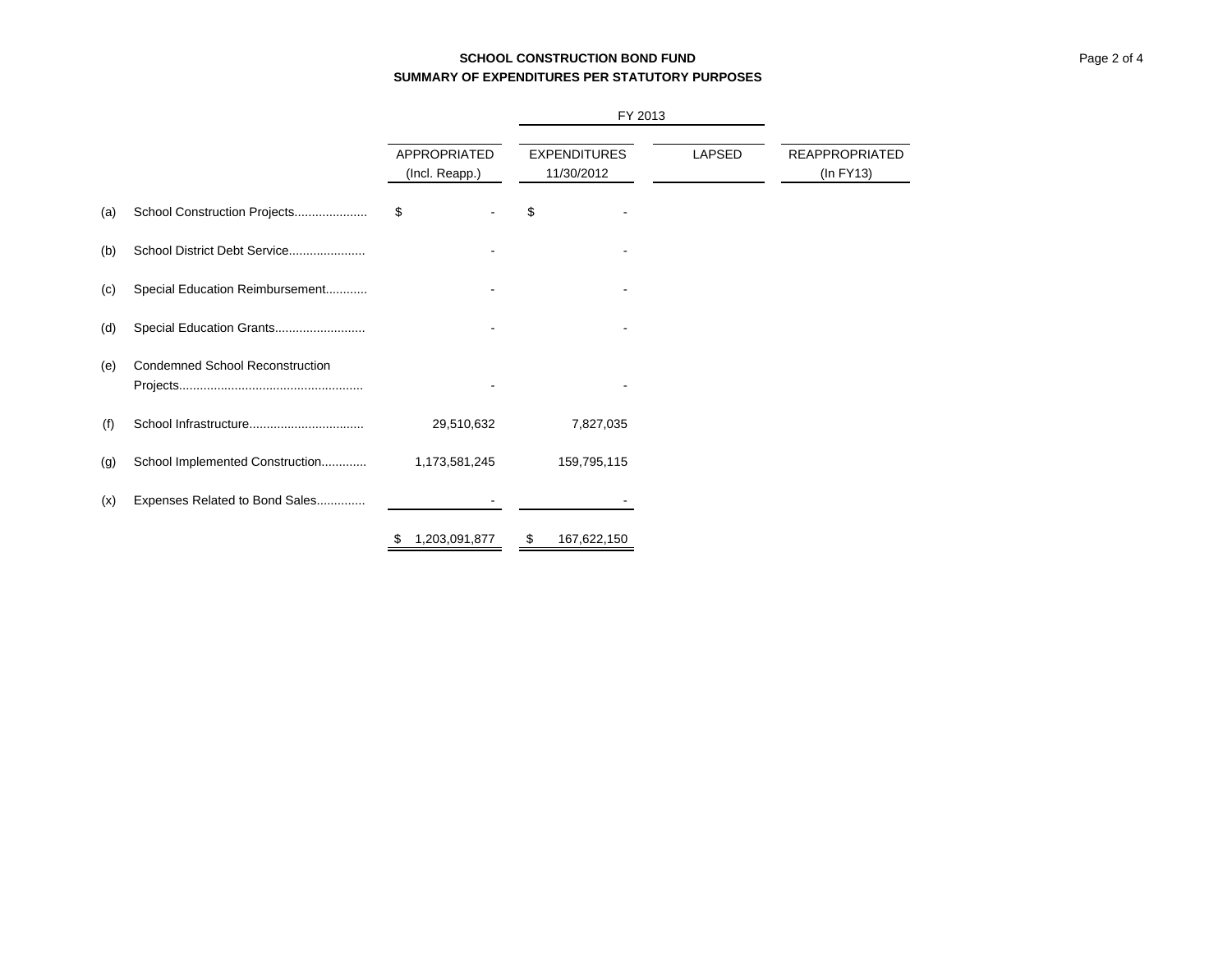### **SCHOOL CONSTRUCTION BOND FUND**

**COMPARISON OF EXPENDED/GOVERNOR RELEASED PROJECTS TO STATUTORY AUTHORIZATIONS**

|     |                                        | <b>CUMULATIVE</b><br><b>EXPENDITURES</b> |                                |                     |                                           |                                 |
|-----|----------------------------------------|------------------------------------------|--------------------------------|---------------------|-------------------------------------------|---------------------------------|
|     |                                        | <b>PRIOR YEARS</b><br>THRU FY12          | <b>FY13</b><br><b>RELEASES</b> | <b>TOTAL</b>        | <b>STATUTORY</b><br><b>AUTHORIZATIONS</b> | <b>OVER</b><br><b>COMMITTED</b> |
| (a) | School Construction Projects           | 307,849,568<br>\$                        | \$                             | 307,849,568<br>\$   | \$<br>310,000,000                         |                                 |
| (b) | School District Debt Service           | 58,418,367                               |                                | 58,418,367          | 81,000,000                                |                                 |
| (C) | Special Education Reimbursement        | 19,655,386                               |                                | 19,655,386          | 20,000,000                                |                                 |
| (d) | Special Education Grants               |                                          |                                |                     | 10,000,000                                |                                 |
| (e) | <b>Condemned School Reconstruction</b> |                                          |                                |                     | 9,000,000                                 |                                 |
| (f) |                                        | 3,014,117,782                            | 11,510,632                     | 3,025,628,414       | 3,050,000,000                             |                                 |
| (g) | School Implemented Construction        | 426,418,792                              | 639,695,732                    | 1,066,114,524       | 1,066,000,000                             |                                 |
| (x) | Expenses Related to Bond Sales         | 157,597                                  |                                | 157,597             | (A)                                       |                                 |
|     |                                        | 3,826,617,492<br>æ.                      | 651,206,364<br>\$              | 4,477,823,856<br>\$ | \$<br>4,546,000,000                       |                                 |
|     | Bond issue Premium/(discounts) to date |                                          |                                |                     | 104,135,197                               |                                 |
|     |                                        |                                          |                                |                     | 4,650,135,197                             |                                 |

### FOOTNOTES:

(A) Expenses related to bond sales are to be allocated upon completion of bonding program since the statute does not set out a separate authorization amount for this purpose.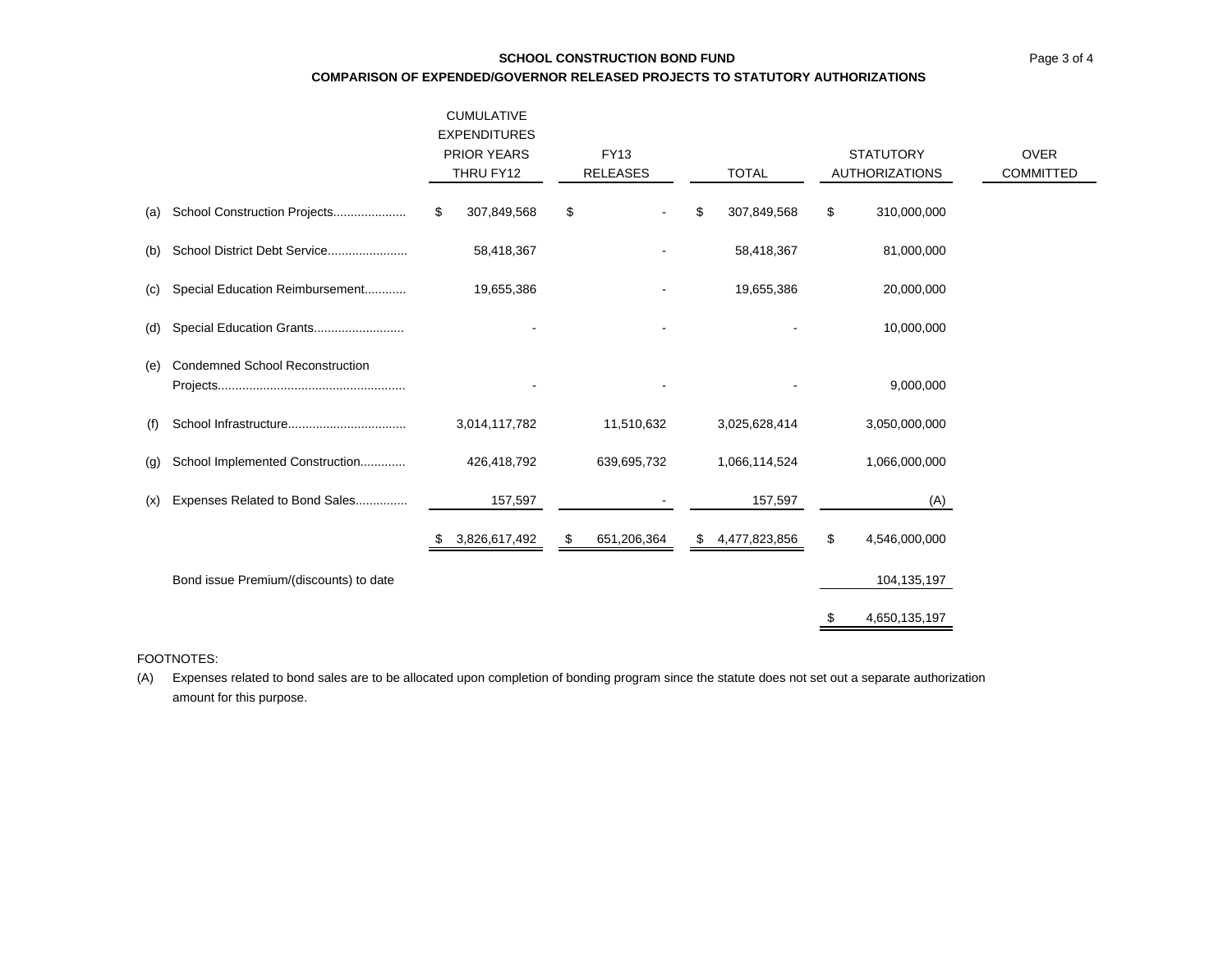|                                        | <b>CUMULATIVE</b><br><b>EXPENDITURES</b><br><b>PRIOR YEARS</b><br><b>FY13</b><br>THRU 11/30/2012<br><b>OBLIGATIONS</b> |                   | <b>TOTAL</b>      | <b>STATUTORY</b><br><b>AUTHORIZATIONS</b> | <b>OVER</b><br><b>COMMITTED</b> |
|----------------------------------------|------------------------------------------------------------------------------------------------------------------------|-------------------|-------------------|-------------------------------------------|---------------------------------|
| (a) School Construction Projects       | \$<br>307,849,568                                                                                                      | \$                | \$<br>307,849,568 | \$<br>310,000,000                         |                                 |
| School District Debt Service<br>(b)    | 58,418,367                                                                                                             |                   | 58,418,367        | 81,000,000                                |                                 |
| Special Education Reimbursement<br>(C) | 19,655,386                                                                                                             |                   | 19,655,386        | 20,000,000                                |                                 |
| Special Education Grants<br>(d)        |                                                                                                                        |                   |                   | 10,000,000                                |                                 |
| (e) Condemned School Reconstruction    |                                                                                                                        |                   |                   | 9,000,000                                 |                                 |
| (f)                                    | 3,021,944,817                                                                                                          | 3,683,585         | 3,025,628,402     | 3,050,000,000                             |                                 |
| School Implemented Construction<br>(g) | 586,213,907                                                                                                            | 315,682,880       | 901,896,787       | 1,066,000,000                             |                                 |
| Expenses Related to Bond Sales<br>(x)  | 157,597                                                                                                                |                   | 157,597           | (A)                                       |                                 |
|                                        | \$ 3,994,239,642                                                                                                       | 319,366,465<br>S. | \$4,313,606,107   | \$<br>4,546,000,000                       |                                 |
| Bond issue premium/(discounts) to date |                                                                                                                        |                   |                   | 104,135,197                               |                                 |
| FOOTNOTES:                             |                                                                                                                        |                   |                   | 4,650,135,197                             |                                 |

(A) Expenses related to bond sales are to be allocated upon completion of bonding program since the statute does not set out a separate authorization amount for this purpose.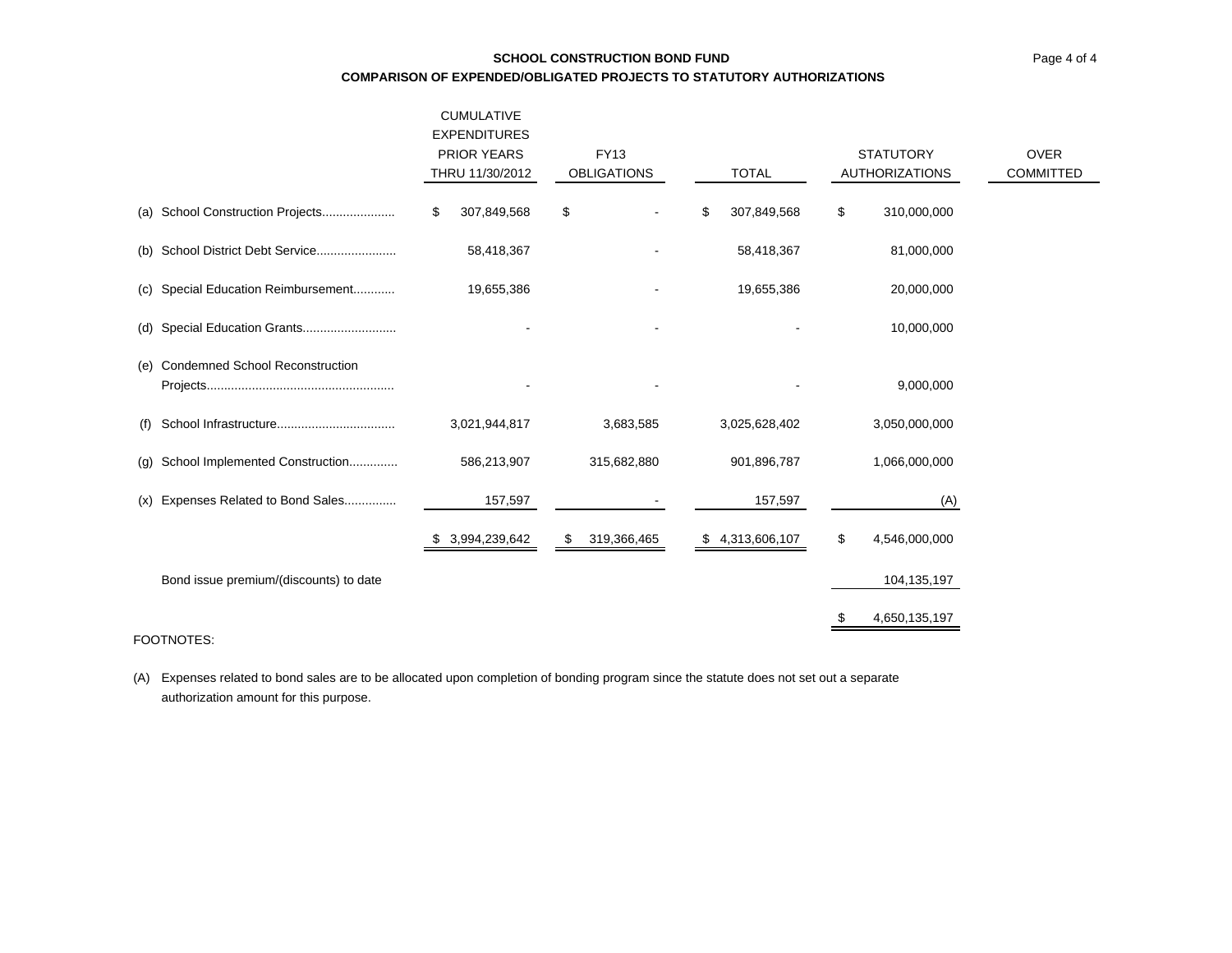# **SCHOOL CONSTRUCTION BOND FUNDSUMMARY OF EXPENDITURES PER STATUTORY PURPOSES**

|     |                                        |                                | <b>FIZUIZ</b>                     |         |                                    |  |  |
|-----|----------------------------------------|--------------------------------|-----------------------------------|---------|------------------------------------|--|--|
|     |                                        | APPROPRIATED<br>(Incl. Reapp.) | <b>EXPENDITURES</b><br>11/30/2012 | LAPSED  | <b>REAPPROPRIATED</b><br>(In FY13) |  |  |
|     | (a) School Construction Projects       | \$                             |                                   | S       | S                                  |  |  |
|     | (b) School District Debt Service       |                                |                                   |         |                                    |  |  |
|     | (c) Special Education Reimbursement    |                                |                                   |         |                                    |  |  |
| (d) | Special Education Grants               |                                |                                   |         |                                    |  |  |
| (e) | <b>Condemned School Reconstruction</b> |                                |                                   |         |                                    |  |  |
| (f) |                                        | 31,886,018                     | 2,375,378                         | 8       | 29,510,632                         |  |  |
| (g) | School Implemented Construction        | 1,452,831,236                  | 279,250,022                       |         | 1,173,581,214                      |  |  |
| (x) | Expenses Related to Bond Sales         |                                |                                   |         |                                    |  |  |
|     |                                        | 1,484,717,254<br>\$            | 281,625,400<br>\$                 | \$<br>8 | 1,203,091,846<br>S                 |  |  |

FY 2012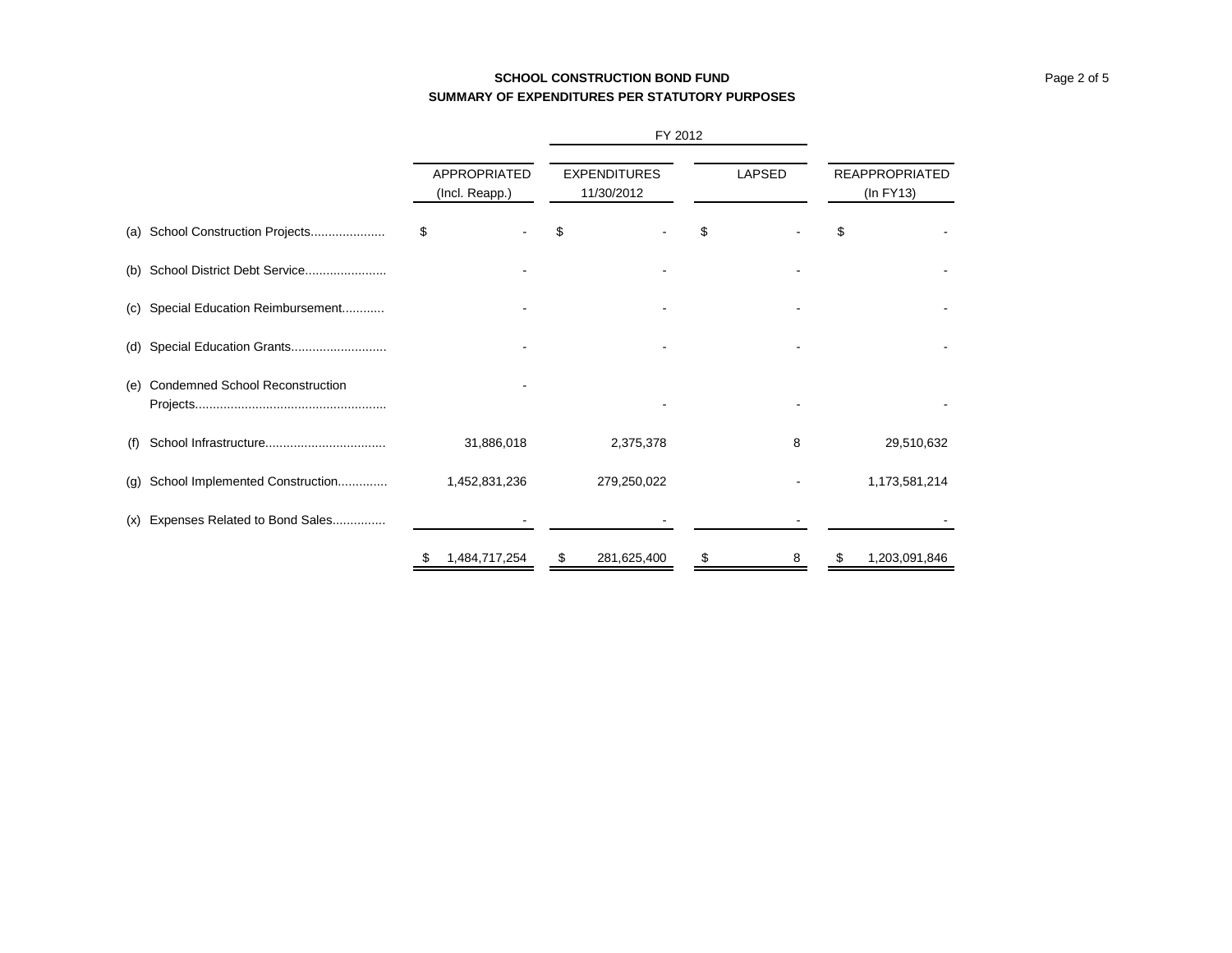#### **COMPARISON OF EXPENDED/APPROPRIATED PROJECT COMMITMENTS TO STATUTORY AUTHORIZATIONS**

|     |                                                                                                                                            | <b>CUMULATIVE</b><br><b>EXPENDITURES</b><br><b>PRIOR YEARS</b><br>THRU FY12 | <b>FY13</b><br><b>APPROPRIATIONS</b> | <b>TOTAL</b>    | <b>STATUTORY</b><br><b>AUTHORIZATIONS</b> | <b>OVER</b><br><b>COMMITTED</b> |
|-----|--------------------------------------------------------------------------------------------------------------------------------------------|-----------------------------------------------------------------------------|--------------------------------------|-----------------|-------------------------------------------|---------------------------------|
| (a) | Awards & Grants or Loans to Units<br>of Local Governments and Deposits<br>into the Water Pollution Control<br>Revolving Fund in accordance | \$<br>940,537,007                                                           | \$<br>84,885,857                     | \$1,025,422,864 | \$<br>1,021,494,024                       | \$3,928,840                     |
| (b) | Payment of Claims under the<br>Leaking Underground Storage<br>Tank Program per Title XVI                                                   | 190,856,140                                                                 | 43,000,260                           | 233,856,400     | 236,500,000                               |                                 |
| (x) | Expenses Related to Bond Sales                                                                                                             | 320,976                                                                     |                                      | 320,976         | 320,976                                   |                                 |
|     |                                                                                                                                            | 1,131,714,123<br>P.                                                         | \$<br>127,886,117                    | \$1,259,600,240 | \$<br>1,258,315,000                       |                                 |
|     | Bond issue premium/(discounts) to date                                                                                                     |                                                                             |                                      |                 | 1,899,243                                 |                                 |
|     |                                                                                                                                            |                                                                             |                                      |                 | \$<br>1,260,214,243                       |                                 |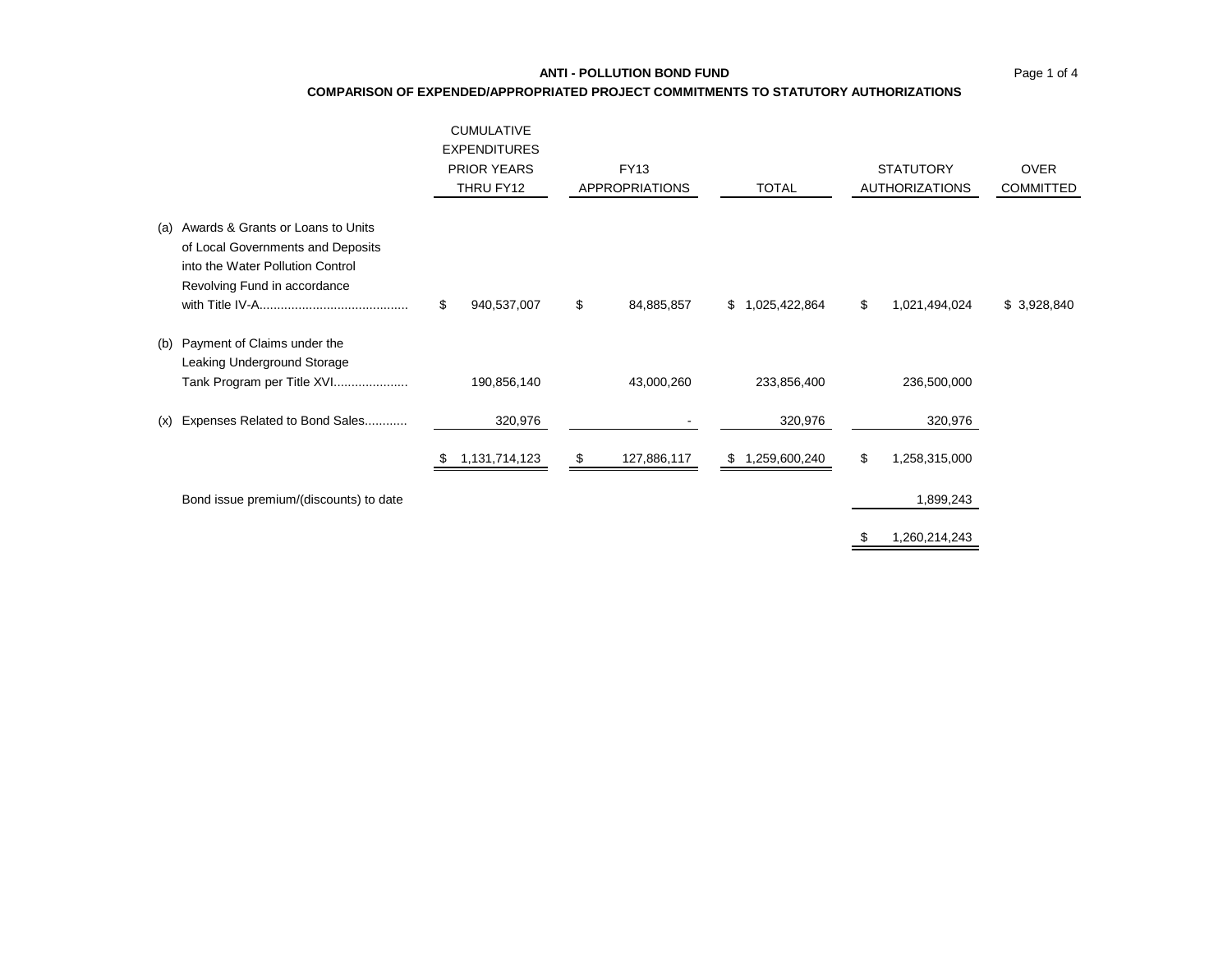# **ANTI - POLLUTION BOND FUNDSUMMARY OF EXPENDITURES PER STATUTORY PURPOSES**

|                                                                                                                                                |    |                                |    | 11201 U                           |               |                                         |
|------------------------------------------------------------------------------------------------------------------------------------------------|----|--------------------------------|----|-----------------------------------|---------------|-----------------------------------------|
|                                                                                                                                                |    | APPROPRIATED<br>(Incl. Reapp.) |    | <b>EXPENDITURES</b><br>11/30/2012 | <b>LAPSED</b> | <b>REAPPROPRIATED</b><br>$(ln$ FY14 $)$ |
| (a) Awards & Grants or Loans to Units<br>of Local Governments and Deposits<br>into the Water Pollution Control<br>Revolving Fund in accordance | \$ | 84,885,857                     | \$ | 17,859,922                        |               |                                         |
| (b) Payment of Claims under the<br>Leaking Underground Storage<br>Tank Program per Title XVI                                                   |    | 43,000,260                     |    |                                   |               |                                         |
| (x) Expenses Related to Bond Sales                                                                                                             |    | 320,976                        |    |                                   |               |                                         |
|                                                                                                                                                |    | 128,207,093                    |    | 17,859,922                        |               |                                         |

| 201 |  |
|-----|--|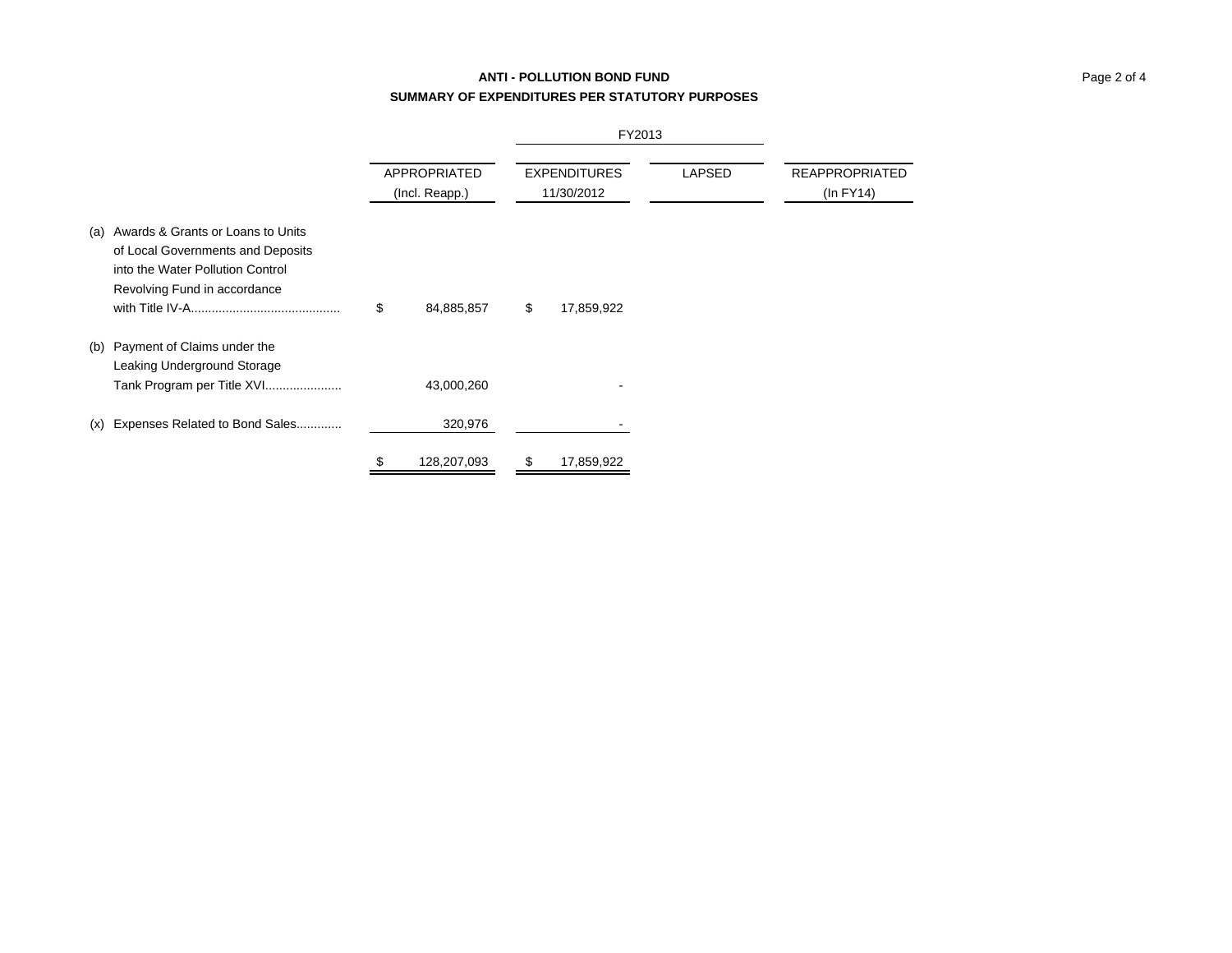### **ANTI - POLLUTION BOND FUND**

**COMPARISON OF EXPENDED/GOVERNOR RELEASED PROJECTS TO STATUTORY AUTHORIZATIONS**

|                                                                                                                                                | <b>CUMULATIVE</b><br><b>EXPENDITURES</b><br><b>PRIOR YEARS</b><br>THRU FY12 | <b>FY13</b><br><b>RELEASES</b> | <b>TOTAL</b>      | <b>STATUTORY</b><br><b>AUTHORIZATIONS</b> | <b>OVER</b><br><b>COMMITTED</b> |
|------------------------------------------------------------------------------------------------------------------------------------------------|-----------------------------------------------------------------------------|--------------------------------|-------------------|-------------------------------------------|---------------------------------|
| (a) Awards & Grants or Loans to Units<br>of Local Governments and Deposits<br>into the Water Pollution Control<br>Revolving Fund in accordance | \$<br>940,537,007                                                           | \$<br>22,963,345               | \$<br>963,500,352 | \$<br>1,021,494,024                       |                                 |
| (b) Payment of Claims under the<br>Leaking Underground Storage                                                                                 | 190,856,140                                                                 | 260                            | 190,856,400       | 236,500,000                               |                                 |
| (x) Expenses Related to Bond Sales                                                                                                             | 320,976                                                                     |                                | 320,976           | 320,976                                   |                                 |
|                                                                                                                                                | 1,131,714,123                                                               | \$<br>22,963,605               | \$1,154,677,728   | \$<br>1,258,315,000                       |                                 |
| Bond issue premium/(discounts) to date                                                                                                         |                                                                             |                                |                   | 1,899,243                                 |                                 |

\$ 1,260,214,243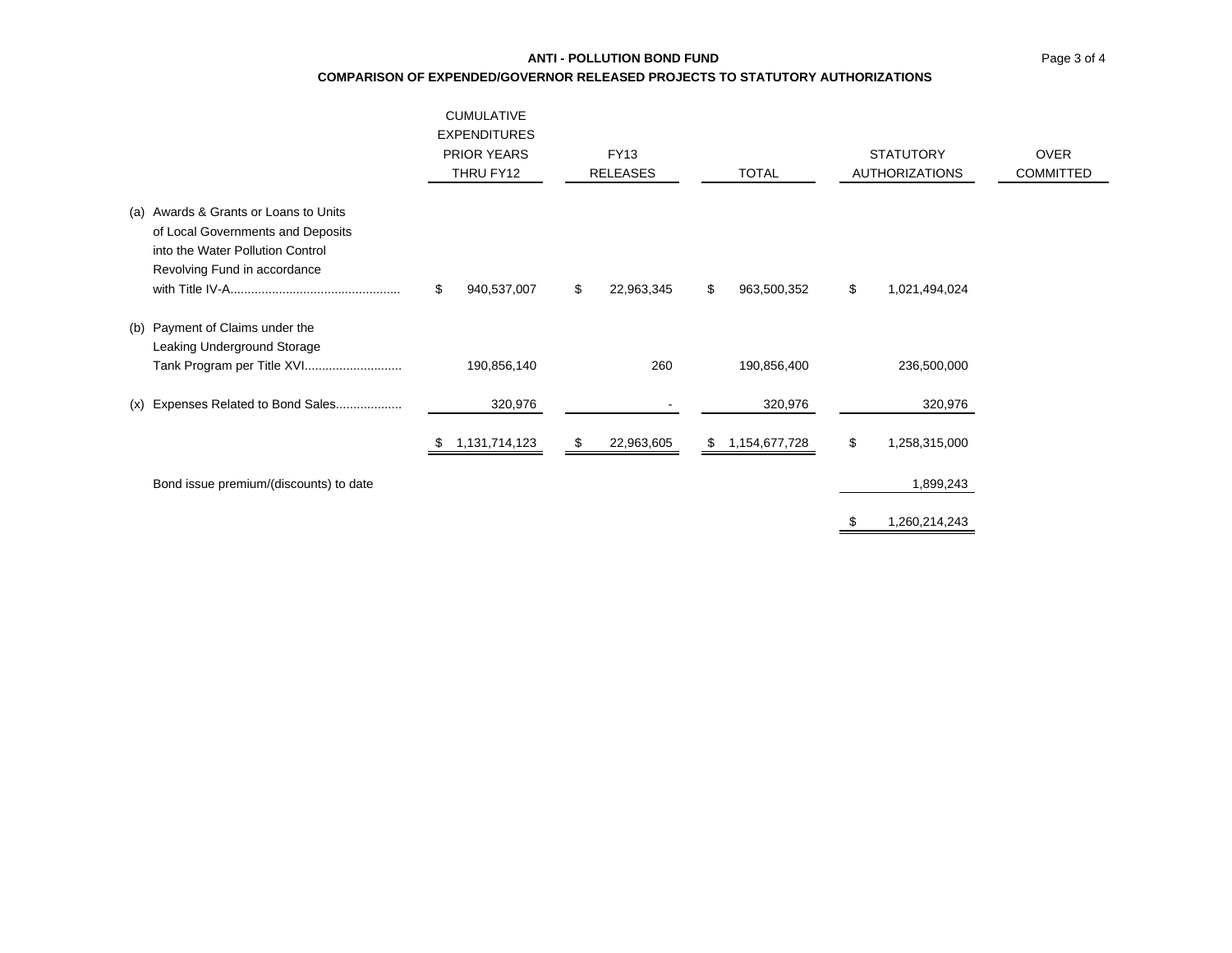# Page 4 of 4

# **ANTI - POLLUTION BOND FUNDCOMPARISON OF EXPENDED/OBLIGATED PROJECTS TO STATUTORY AUTHORIZATIONS**

|     |                                                                                                                                            | <b>CUMULATIVE</b><br><b>EXPENDITURES</b><br><b>PRIOR YEARS</b><br>THRU 11/30/2012 | <b>FY13</b><br><b>OBLIGATIONS</b> |    | <b>TOTAL</b>    | <b>STATUTORY</b><br><b>AUTHORIZATIONS</b> | <b>OVER</b><br><b>COMMITTED</b> |
|-----|--------------------------------------------------------------------------------------------------------------------------------------------|-----------------------------------------------------------------------------------|-----------------------------------|----|-----------------|-------------------------------------------|---------------------------------|
| (a) | Awards & Grants or Loans to Units<br>of Local Governments and Deposits<br>into the Water Pollution Control<br>Revolving Fund in accordance | \$<br>958,396,929                                                                 | \$<br>205,413                     | S. | 958,602,342     | \$<br>1,021,494,024                       |                                 |
| (b) | Payment of Claims under the<br>Leaking Underground Storage                                                                                 | 190,856,140                                                                       |                                   |    | 190,856,140     | 236,500,000                               |                                 |
| (x) | Expenses Related to Bond Sales                                                                                                             | 320,976                                                                           |                                   |    | 320,976         | 320,976                                   |                                 |
|     |                                                                                                                                            | 1,149,574,045                                                                     | \$<br>205,413                     |    | \$1,149,779,458 | \$<br>1,258,315,000                       |                                 |
|     | Bond issue premium/(discounts) to date                                                                                                     |                                                                                   |                                   |    |                 | 1,899,243                                 |                                 |
|     |                                                                                                                                            |                                                                                   |                                   |    |                 | \$<br>1,260,214,243                       |                                 |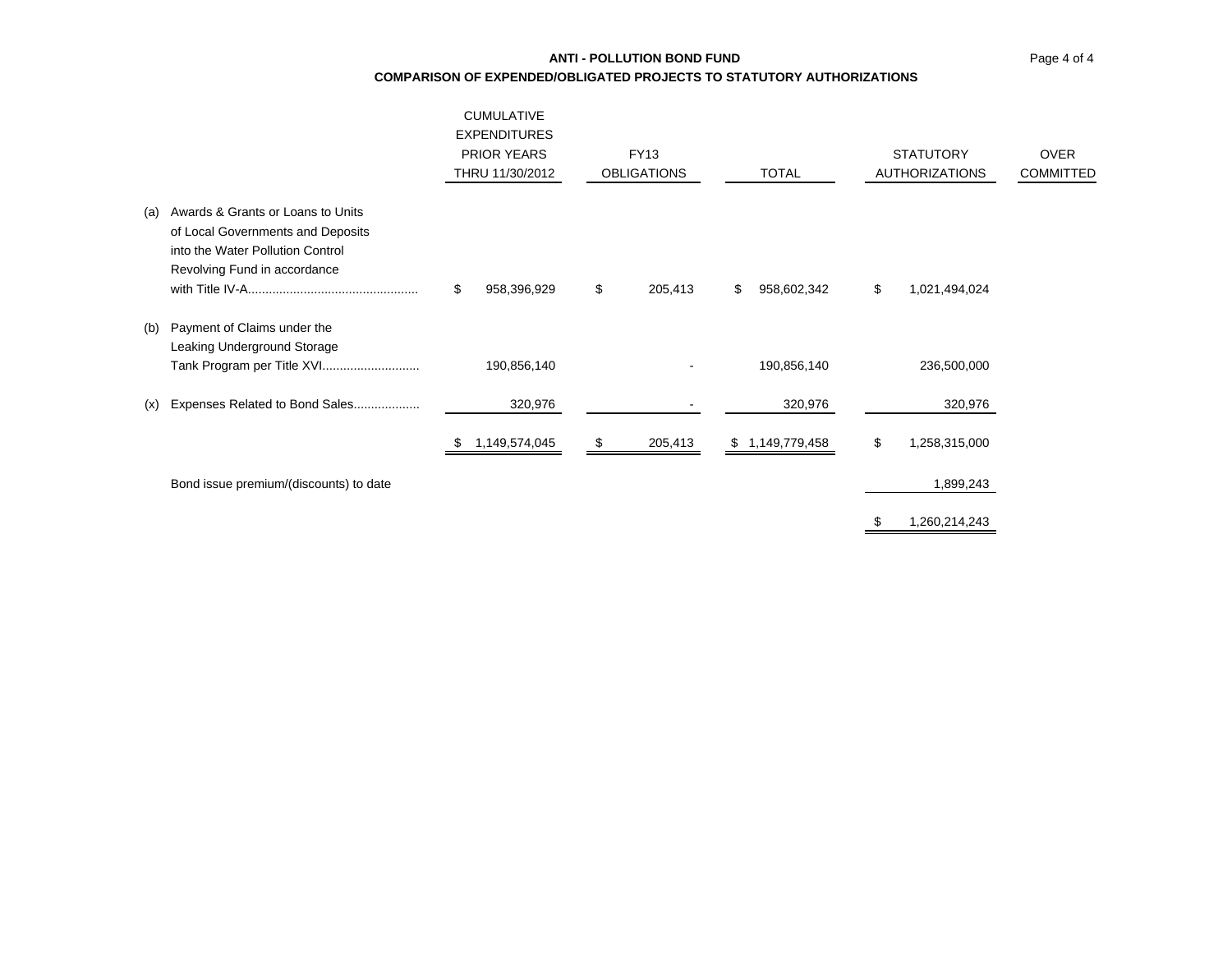# **ANTI - POLLUTION BOND FUND SUMMARY OF EXPENDITURES PER STATUTORY PURPOSES**

FY 2012

|     |                                                                                                                                            |    | APPROPRIATED<br>(Incl. Reapp.) |    | <b>EXPENDITURES</b><br>11/30/2012 |    | <b>LAPSED</b> | <b>REAPPROPRIATED</b><br>$(ln$ FY13 $)$ |             |  |
|-----|--------------------------------------------------------------------------------------------------------------------------------------------|----|--------------------------------|----|-----------------------------------|----|---------------|-----------------------------------------|-------------|--|
| (a) | Awards & Grants or Loans to Units<br>of Local Governments and Deposits<br>into the Water Pollution Control<br>Revolving Fund in accordance | \$ | 93,354,091                     | \$ | 8,468,234                         | \$ |               | \$                                      | 84,885,857  |  |
| (b) | Payment of Claims under the<br>Leaking Underground Storage<br>Tank Program per Title XVI                                                   |    | 75,000,000                     |    | 31,999,740                        |    |               |                                         | 43,000,260  |  |
| (x) | Expenses Related to Bond Sales                                                                                                             |    |                                |    |                                   |    |               |                                         |             |  |
|     |                                                                                                                                            | \$ | 168,354,091                    | \$ | 40,467,974                        | \$ |               | \$                                      | 127,886,117 |  |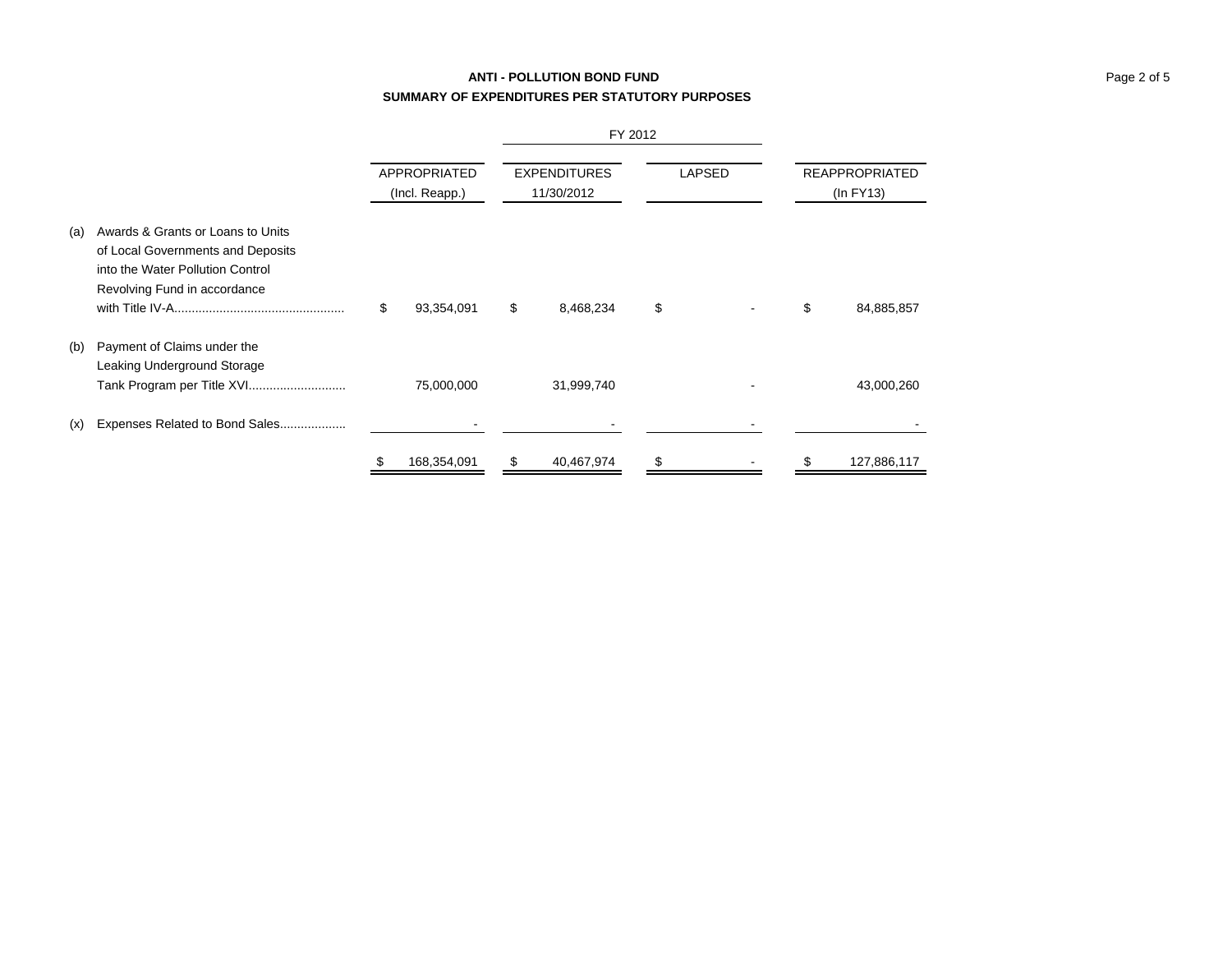### **TRANSPORTATION BOND SERIES "A" FUND**

**COMPARISON OF EXPENDED/APPROPRIATED PROJECT COMMITMENTS TO STATUTORY AUTHORIZATIONS**

|                                                                                                   | <b>CUMULATIVE</b><br><b>EXPENDITURES</b><br><b>PRIOR YEARS</b><br>THRU FY12 | <b>FY13</b><br><b>APPROPRIATIONS</b> | <b>TOTAL</b>             | <b>STATUTORY</b><br><b>AUTHORIZATIONS</b> | <b>OVER</b><br><b>COMMITTED</b> |
|---------------------------------------------------------------------------------------------------|-----------------------------------------------------------------------------|--------------------------------------|--------------------------|-------------------------------------------|---------------------------------|
| (a) Highway Acquisition, Construction,<br>Reconstruction, Extension &                             | 4,144,122,008<br>\$                                                         | \$<br>3,171,217                      | 4,147,293,225<br>\$.     | \$<br>4,180,034,900                       |                                 |
| (b) Repairs & Reconstruction of Bridges<br>on Roads Maintained by Local                           | 14,965,072                                                                  |                                      | 14,965,072               | 14,965,100                                |                                 |
| (c) Authorization Increase P.A. 80-1032:                                                          |                                                                             |                                      |                          |                                           |                                 |
| 1) Outside Chicago Urbanized Area                                                                 | 49,997,470                                                                  |                                      | 49,997,470               | 50,036,000                                |                                 |
| 2) Chicago Urbanized Area                                                                         | 49,911,174                                                                  |                                      | 49,911,174               | 50,000,000                                |                                 |
|                                                                                                   | 47,614,058                                                                  |                                      | 47,614,058               | 50,000,000                                |                                 |
|                                                                                                   | 12,000,000                                                                  |                                      | 12,000,000               | 12,000,000                                |                                 |
| (d) Authorization Increase P.A. 81-SS2-2:                                                         |                                                                             |                                      |                          |                                           |                                 |
| 1) Cook & Contiguous Counties                                                                     | 199,985,514                                                                 |                                      | 199,985,514              | 201,093,000                               |                                 |
|                                                                                                   | 198,598,948                                                                 |                                      | 198,598,948              | 200,000,000                               |                                 |
| (e) Authorization Increase P.A 96-5.:                                                             |                                                                             |                                      |                          |                                           |                                 |
| 1) Maintenance Statewide Included<br>in IDOT's Proposed Highway<br>Improvement Plan Published for |                                                                             |                                      |                          |                                           | 493                             |
| (x) Expenses Related to Bond Sales                                                                | 1,409,852,133<br>912,414                                                    | 590,148,360                          | 2,000,000,493<br>912,414 | 2,000,000,000                             | \$                              |
|                                                                                                   |                                                                             |                                      |                          | (A)                                       |                                 |
|                                                                                                   | 6,127,958,791                                                               | \$<br>593,319,577                    | \$ 6,721,278,368         | \$<br>6,758,129,000                       |                                 |
| Bond issue premium/(discounts) to date                                                            |                                                                             |                                      |                          | 76,589,694                                |                                 |
|                                                                                                   |                                                                             |                                      |                          | \$<br>6,834,718,694                       |                                 |

#### FOOTNOTES:

(A) Expenses related to bond sales are to be allocated upon completion of bonding program since the statute does not set out a separate authorization amount for this purpose.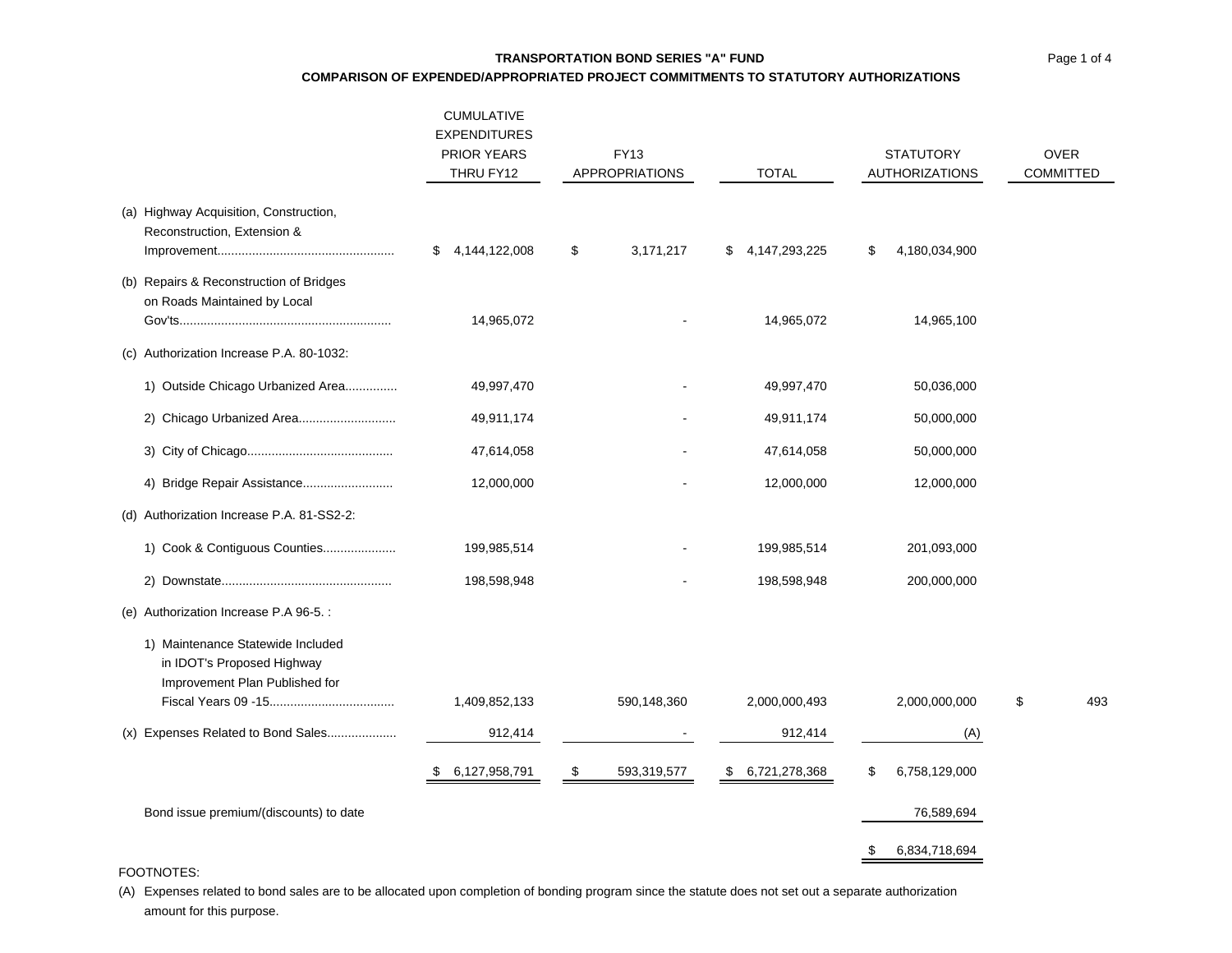# **TRANSPORTATION BOND SERIES "A" FUNDSUMMARY OF EXPENDITURES PER STATUTORY PURPOSES**

|                                                                                                   |                                |                                   | FY2013 |                                    |
|---------------------------------------------------------------------------------------------------|--------------------------------|-----------------------------------|--------|------------------------------------|
|                                                                                                   | APPROPRIATED<br>(Incl. Reapp.) | <b>EXPENDITURES</b><br>11/30/2012 | LAPSED | <b>REAPPROPRIATED</b><br>(In FY14) |
| (a) Highway Acquisition, Construction,<br>Reconstruction, Extension &                             | \$<br>3,171,217                | \$<br>1,214,785                   |        |                                    |
| (b) Repairs & Reconstruction of Bridges<br>on Roads Maintained by Local                           |                                |                                   |        |                                    |
| (c) Authorization Increase P.A. 80-1032:                                                          |                                |                                   |        |                                    |
| 1) Outside Chicago Urbanized Area                                                                 |                                |                                   |        |                                    |
| 2) Chicago Urbanized Area                                                                         |                                |                                   |        |                                    |
|                                                                                                   |                                |                                   |        |                                    |
| 4) Bridge Repair Assistance                                                                       |                                |                                   |        |                                    |
| (d) Authorization Increase P.A. 81-SS2-2:                                                         |                                |                                   |        |                                    |
| 1) Cook & Contiguous Counties                                                                     |                                |                                   |        |                                    |
|                                                                                                   |                                |                                   |        |                                    |
| (e) Authorization Increase P.A 96-5. :                                                            |                                |                                   |        |                                    |
| 1) Maintenance Statewide Included<br>in IDOT's Proposed Highway<br>Improvement Plan Published for | 590,148,360                    | 206,430,306                       |        |                                    |
| (x) Expenses Related to Bond Sales                                                                |                                |                                   |        |                                    |
|                                                                                                   | 593,319,577<br>\$              | 207,645,091<br>\$                 |        |                                    |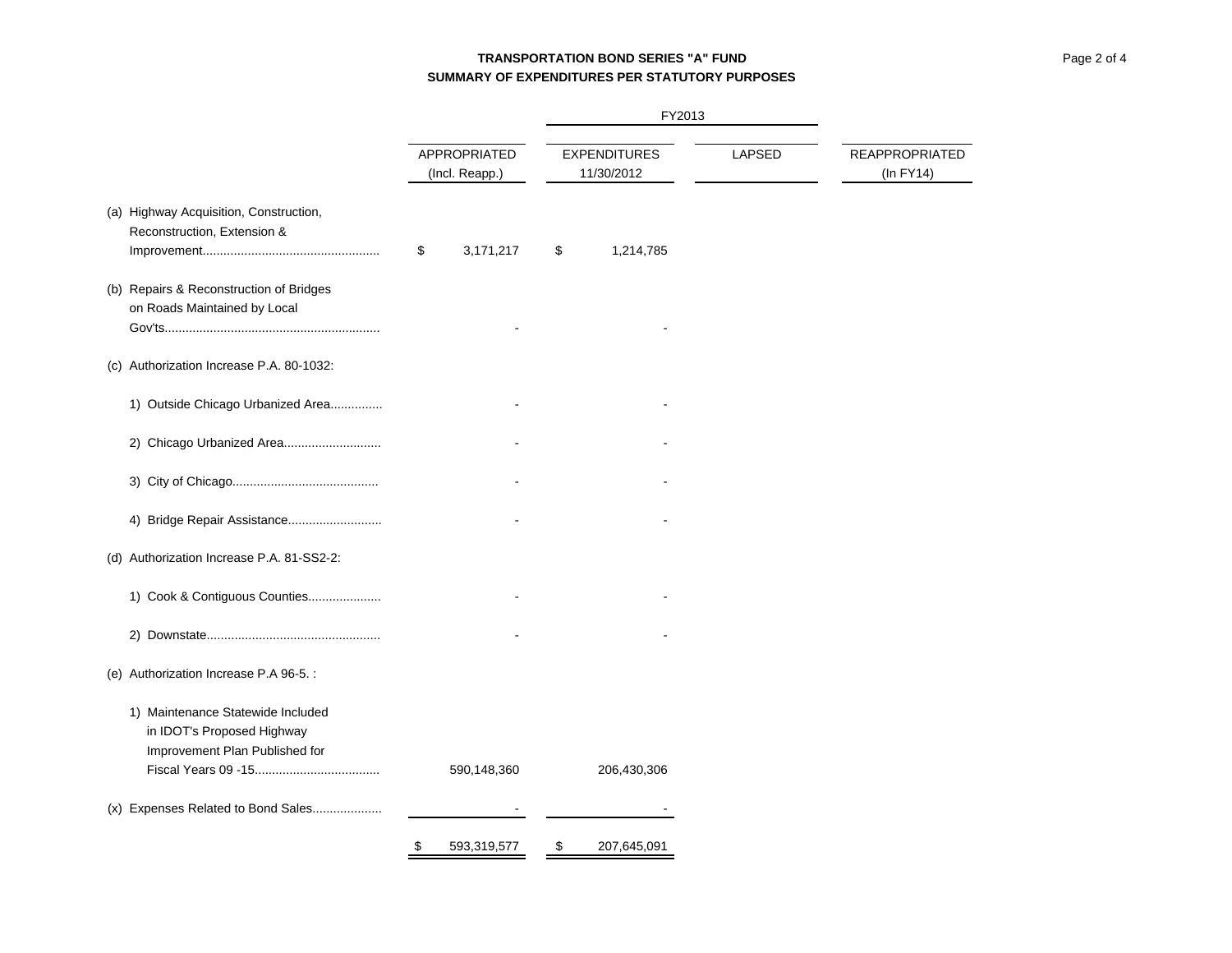Page 3 of 4

### **TRANSPORTATION BOND SERIES "A" FUNDCOMPARISON OF EXPENDED/GOVERNOR RELEASED PROJECTS TO STATUTORY AUTHORIZATIONS**

|                                                                                                   | CUMULATIVE<br><b>EXPENDITURES</b><br><b>PRIOR YEARS</b><br>THRU FY12 | FY13<br><b>RELEASES</b> | <b>TOTAL</b>           | <b>STATUTORY</b><br><b>AUTHORIZATIONS</b> | <b>OVER</b><br><b>COMMITTED</b> |
|---------------------------------------------------------------------------------------------------|----------------------------------------------------------------------|-------------------------|------------------------|-------------------------------------------|---------------------------------|
| (a) Highway Acquisition, Construction,<br>Reconstruction, Extension &                             |                                                                      |                         |                        |                                           |                                 |
|                                                                                                   | 4,144,122,008<br>\$                                                  | \$<br>3,171,217         | 4, 147, 293, 225<br>\$ | \$<br>4,180,034,900                       |                                 |
| (b) Repairs & Reconstruction of Bridges<br>on Roads Maintained by Local                           |                                                                      |                         |                        |                                           |                                 |
|                                                                                                   | 14,965,072                                                           |                         | 14,965,072             | 14,965,100                                |                                 |
| (c) Authorization Increase P.A. 80-1032:                                                          |                                                                      |                         |                        |                                           |                                 |
| 1) Outside Chicago Urbanized Area                                                                 | 49,997,470                                                           |                         | 49,997,470             | 50,036,000                                |                                 |
| 2) Chicago Urbanized Area                                                                         | 49,911,174                                                           |                         | 49,911,174             | 50,000,000                                |                                 |
|                                                                                                   | 47,614,058                                                           |                         | 47,614,058             | 50,000,000                                |                                 |
|                                                                                                   | 12,000,000                                                           |                         | 12,000,000             | 12,000,000                                |                                 |
| (d) Authorization Increase P.A. 81-SS2-2:                                                         |                                                                      |                         |                        |                                           |                                 |
| 1) Cook & Contiguous Counties                                                                     | 199,985,514                                                          |                         | 199,985,514            | 201,093,000                               |                                 |
|                                                                                                   | 198,598,948                                                          |                         | 198,598,948            | 200,000,000                               |                                 |
| (e) Authorization Increase P.A 96-5.:                                                             |                                                                      |                         |                        |                                           |                                 |
| 1) Maintenance Statewide Included<br>in IDOT's Proposed Highway<br>Improvement Plan Published for |                                                                      |                         |                        |                                           |                                 |
|                                                                                                   | 1,409,852,133                                                        | 537,474,212             | 1,947,326,345          | 2,000,000,000                             |                                 |
| (x) Expenses Related to Bond Sales                                                                | 912,414                                                              |                         | 912,414                | (A)                                       |                                 |
|                                                                                                   | 6,127,958,791<br>\$                                                  | 540,645,429<br>\$       | 6,668,604,220<br>\$    | \$<br>6,758,129,000                       |                                 |
| Bond issue premium/(discounts) to date                                                            |                                                                      |                         |                        | 76,589,694                                |                                 |
|                                                                                                   |                                                                      |                         |                        | 6,834,718,694<br>\$                       |                                 |

#### FOOTNOTES:

(A) Expenses related to bond sales are to be allocated upon completion of bonding program since the statute does not set out a separate authorization amount for this purpose.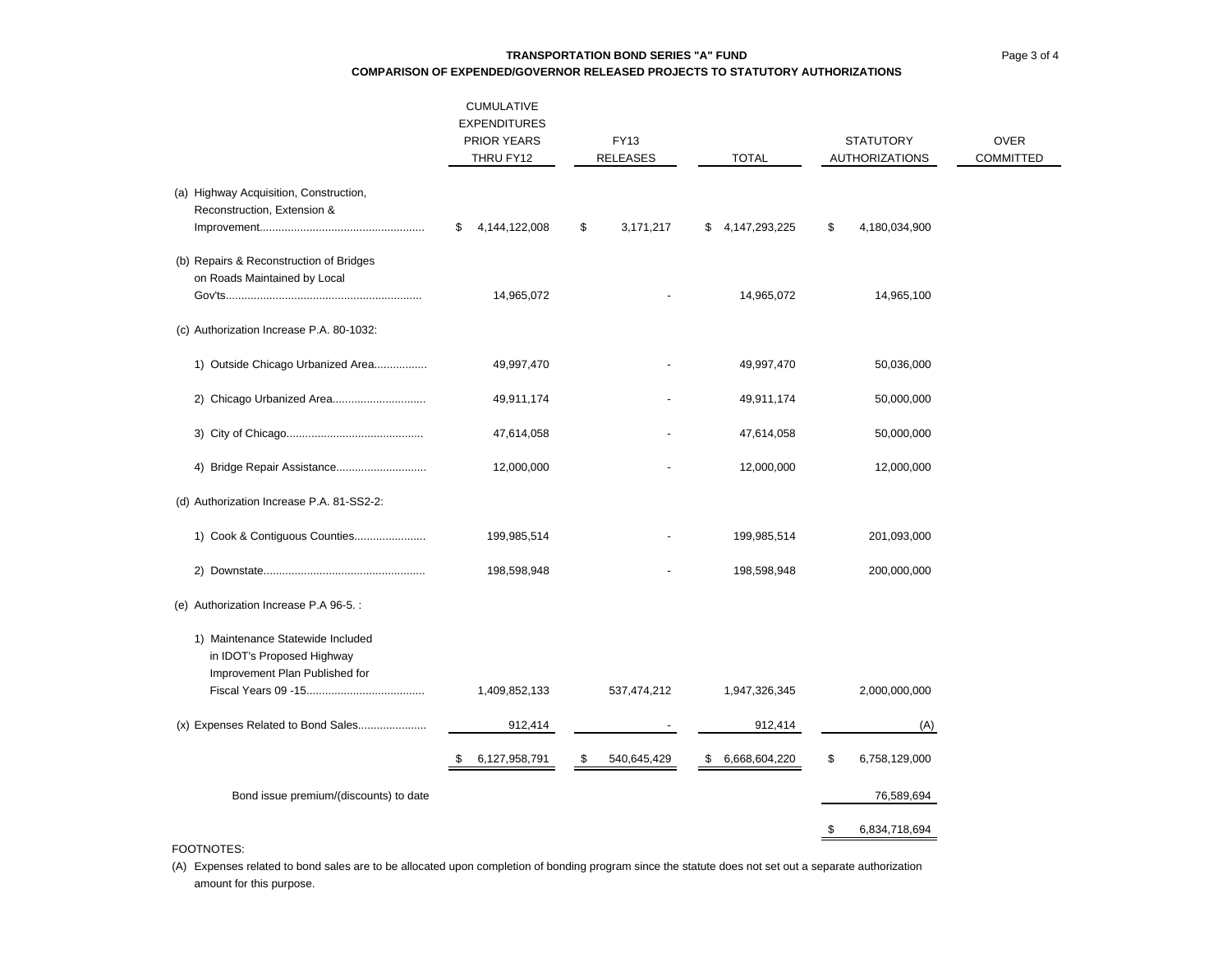Page 4 of 4

### **TRANSPORTATION BOND SERIES "A" FUNDCOMPARISON OF EXPENDED/OBLIGATED PROJECTS TO STATUTORY AUTHORIZATIONS**

|     |                                                                                                   | <b>CUMULATIVE</b><br><b>EXPENDITURES</b><br><b>PRIOR YEARS</b><br>THRU 11/30/2012 | FY13<br><b>OBLIGATIONS</b> | <b>TOTAL</b>        | <b>STATUTORY</b><br><b>AUTHORIZATIONS</b> | <b>OVER</b><br><b>COMMITTED</b> |
|-----|---------------------------------------------------------------------------------------------------|-----------------------------------------------------------------------------------|----------------------------|---------------------|-------------------------------------------|---------------------------------|
|     | (a) Highway Acquisition, Construction,<br>Reconstruction, Extension &                             |                                                                                   |                            |                     |                                           |                                 |
|     |                                                                                                   | \$4,145,336,793                                                                   | \$                         | 4,145,336,793<br>\$ | \$<br>4,180,034,900                       |                                 |
|     | (b) Repairs & Reconstruction of Bridges<br>on Roads Maintained by Local                           | 14,965,072                                                                        |                            | 14,965,072          | 14,965,100                                |                                 |
| (c) | Authorization Increase P.A. 80-1032:                                                              |                                                                                   |                            |                     |                                           |                                 |
|     | 1) Outside Chicago Urbanized Area                                                                 | 49,997,470                                                                        |                            | 49,997,470          | 50,036,000                                |                                 |
|     |                                                                                                   | 49,911,174                                                                        |                            | 49,911,174          | 50,000,000                                |                                 |
|     |                                                                                                   | 47,614,058                                                                        |                            | 47,614,058          | 50,000,000                                |                                 |
|     |                                                                                                   | 12,000,000                                                                        |                            | 12,000,000          | 12,000,000                                |                                 |
|     | (d) Authorization Increase P.A. 81-SS2-2:                                                         |                                                                                   |                            |                     |                                           |                                 |
|     | 1) Cook & Contiguous Counties                                                                     | 199,985,514                                                                       |                            | 199,985,514         | 201,093,000                               |                                 |
|     |                                                                                                   | 198,598,948                                                                       |                            | 198,598,948         | 200,000,000                               |                                 |
| (e) | Authorization Increase P.A 96-5.:                                                                 |                                                                                   |                            |                     |                                           |                                 |
|     | 1) Maintenance Statewide Included<br>in IDOT's Proposed Highway<br>Improvement Plan Published for |                                                                                   |                            |                     |                                           |                                 |
|     |                                                                                                   | 1,616,282,439                                                                     | 291,795,054                | 1,908,077,493       | 2,000,000,000                             |                                 |
|     | (x) Expenses Related to Bond Sales                                                                | 912,414                                                                           |                            | 912,414             | (A)                                       |                                 |
|     |                                                                                                   | 6,335,603,882<br>\$                                                               | 291,795,054<br>-\$         | 6,627,398,936<br>\$ | \$<br>6,758,129,000                       |                                 |
|     | Bond issue premium/(discounts) to date                                                            |                                                                                   |                            |                     | 76,589,694                                |                                 |
|     |                                                                                                   |                                                                                   |                            |                     | 6,834,718,694<br>\$                       |                                 |

#### FOOTNOTES:

(A) Expenses related to bond sales are to be allocated upon completion of bonding program since the statute does not set out a separate authorization amount for this purpose.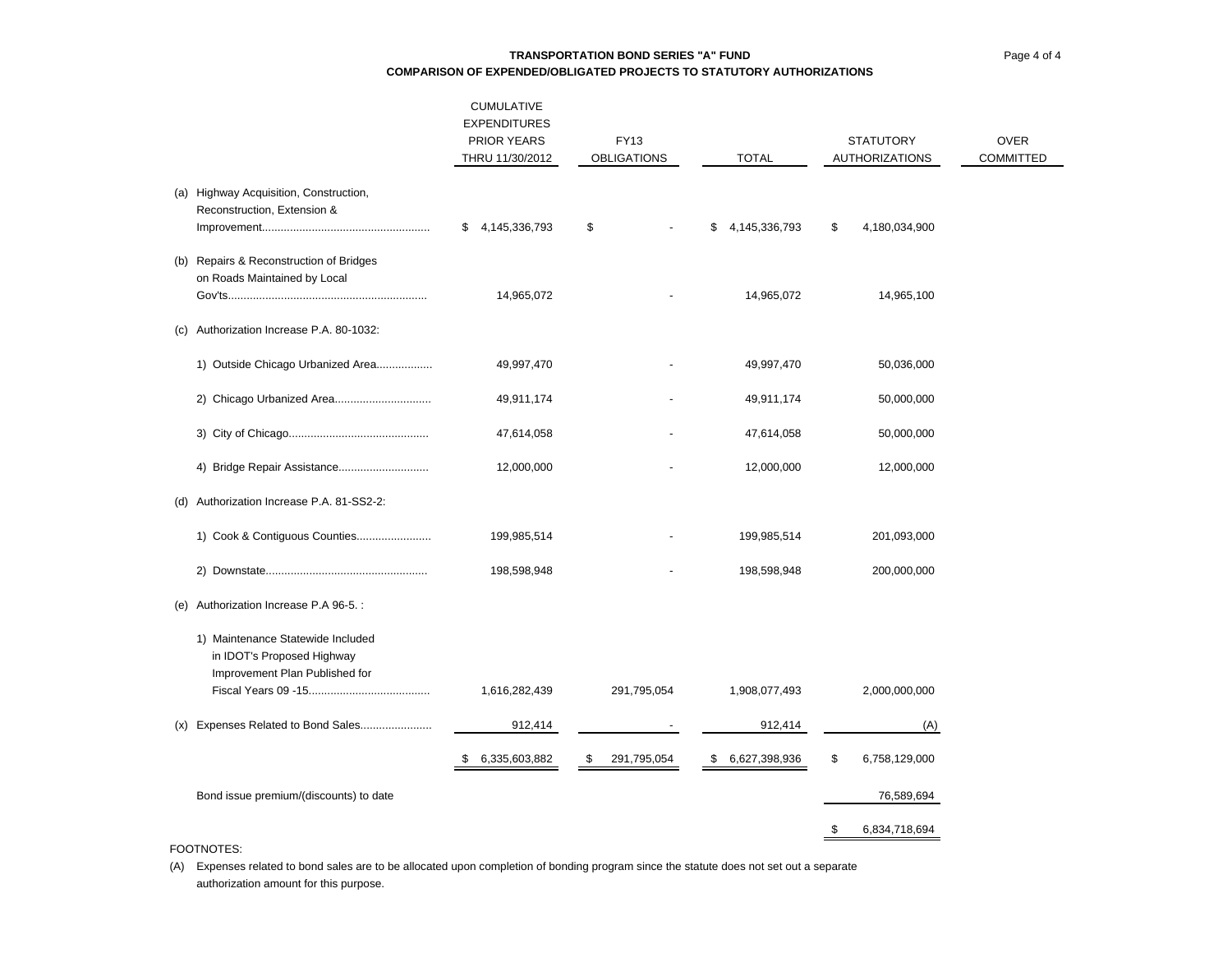# **TRANSPORTATION BOND SERIES "A" FUNDSUMMARY OF EXPENDITURES PER STATUTORY PURPOSES**

|     |                                                                                                                          |    |                                       |    |                                   | FY 2012 |               |    |                                    |
|-----|--------------------------------------------------------------------------------------------------------------------------|----|---------------------------------------|----|-----------------------------------|---------|---------------|----|------------------------------------|
|     |                                                                                                                          |    | <b>APPROPRIATED</b><br>(Incl. Reapp.) |    | <b>EXPENDITURES</b><br>11/30/2012 |         | <b>LAPSED</b> |    | <b>REAPPROPRIATED</b><br>(In FY13) |
|     | (a) Highway Acquisition, Construction,<br>Reconstruction, Extension &                                                    | \$ | 3,263,426                             | S  | 91,718                            | \$      |               | \$ | 3,171,217                          |
|     | (b) Repairs & Reconstruction of Bridges<br>on Roads Maintained by Local                                                  |    |                                       |    |                                   |         |               |    |                                    |
| (C) | Authorization Increase P.A. 80-1032:                                                                                     |    |                                       |    |                                   |         |               |    |                                    |
|     | 1) Outside Chicago Urbanized Area                                                                                        |    |                                       |    |                                   |         |               |    |                                    |
|     | 2) Chicago Urbanized Area                                                                                                |    |                                       |    |                                   |         |               |    |                                    |
|     |                                                                                                                          |    |                                       |    |                                   |         |               |    |                                    |
|     | 4) Bridge Repair Assistance                                                                                              |    |                                       |    |                                   |         |               |    |                                    |
| (d) | Authorization Increase P.A. 81-SS2-2:                                                                                    |    |                                       |    |                                   |         |               |    |                                    |
|     | 1) Cook & Contiguous Counties                                                                                            |    |                                       |    |                                   |         |               |    |                                    |
|     |                                                                                                                          |    |                                       |    |                                   |         |               |    |                                    |
|     | (e) Authorization Increase P.A 96-5.:                                                                                    |    |                                       |    |                                   |         |               |    |                                    |
|     | 1) Maintenance Statewide Included<br>in IDOT's Proposed Highway<br>Improvement Plan Published for<br>Fiscal Years 09 -15 |    | 1,009,356,027                         |    | 419,208,158                       |         |               |    | 590,148,360                        |
|     | (x) Expenses Related to Bond Sales                                                                                       |    |                                       |    |                                   |         |               |    |                                    |
|     |                                                                                                                          | \$ | 1,012,619,453                         | \$ | 419,299,876                       | \$      |               | \$ | 593,319,577                        |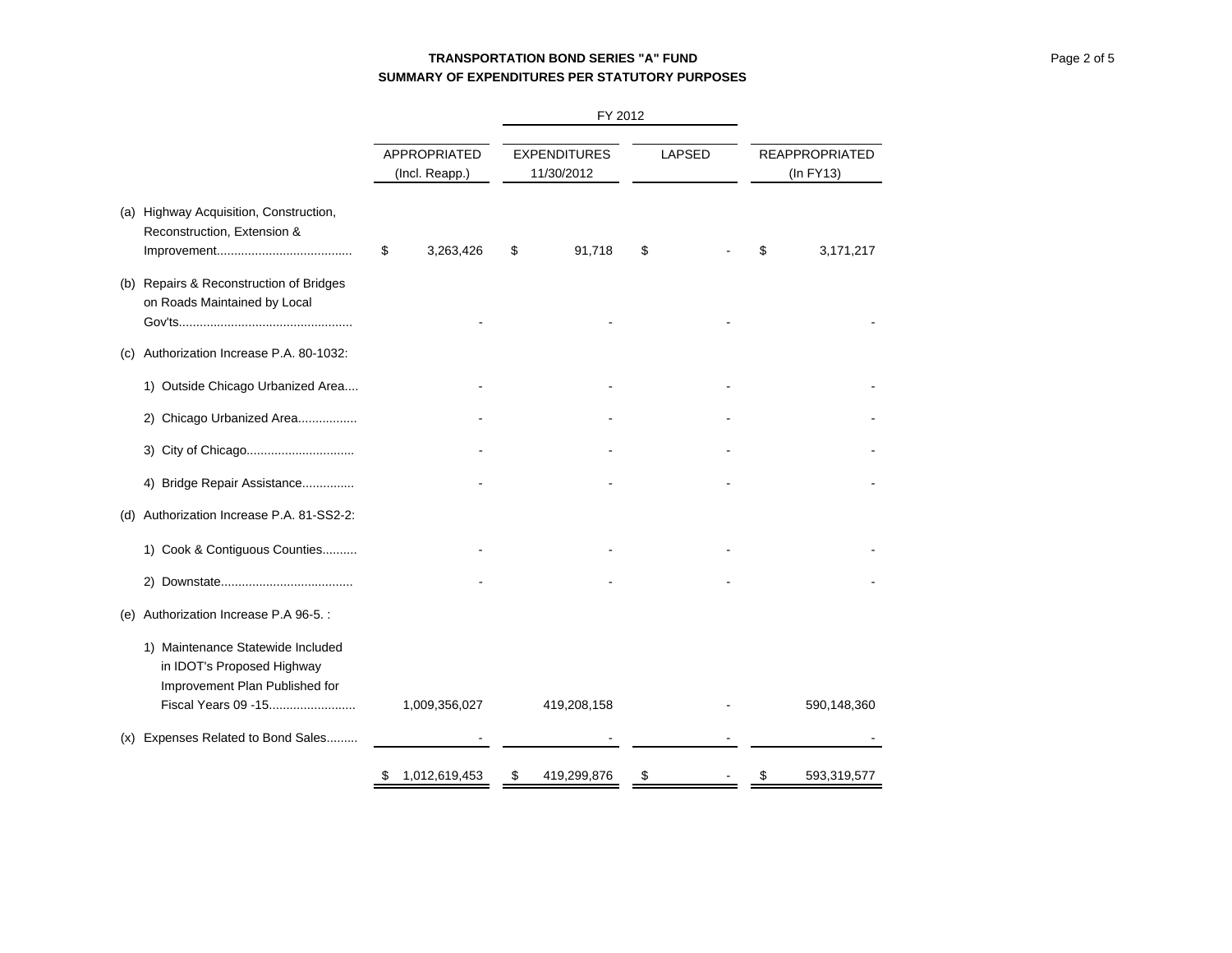### **TRANSPORTATION BOND SERIES "B" FUND**

**COMPARISON OF EXPENDED/APPROPRIATED PROJECT COMMITMENTS TO STATUTORY AUTHORIZATIONS**

|                                        | <b>CUMULATIVE</b><br><b>EXPENDITURES</b><br><b>PRIOR YEARS</b><br>THRU FY12 | <b>FY13</b><br><b>APPROPRIATIONS</b> | <b>TOTAL</b>        | <b>STATUTORY</b><br><b>AUTHORIZATIONS</b> | <b>OVER</b><br><b>COMMITTED</b> |
|----------------------------------------|-----------------------------------------------------------------------------|--------------------------------------|---------------------|-------------------------------------------|---------------------------------|
| (a) Mass Transportation:               |                                                                             |                                      |                     |                                           |                                 |
| 1)                                     | 1,855,001,858<br>\$.                                                        | \$<br>2,467,319,280                  | \$<br>4,322,321,138 | \$<br>4,240,770,000                       | \$<br>81,551,138                |
| Chicago & Contiguous Counties<br>2)    | 177,731,112                                                                 | 368,962                              | 178,100,074         | 181,350,000                               |                                 |
| 3)                                     | 19,154,900                                                                  | 1,355                                | 19,156,255          | 20,450,000                                |                                 |
| 4) Projects Throughout the State       |                                                                             | 1,000,000,000                        | 1,000,000,000       | 1,000,000,000                             |                                 |
|                                        | 366,441,645                                                                 | 68,366,990                           | 434,808,635         | 522,600,000                               |                                 |
| (x) Expenses Related to Bond Sales     | 334,192                                                                     |                                      | 334,192             | (A)                                       |                                 |
|                                        | 2,418,663,707<br>P.                                                         | \$<br>3,536,056,587                  | \$<br>5,954,720,294 | \$<br>5,965,170,000                       |                                 |
| Bond issue premium/(discounts) to date |                                                                             |                                      |                     | 30,545,858                                |                                 |
|                                        |                                                                             |                                      |                     | 5,995,715,858                             |                                 |

#### FOOTNOTES:

(A) Expenses related to bond sales are to be allocated upon completion of bonding program since the statute does not set out a separate authorization amount for this purpose.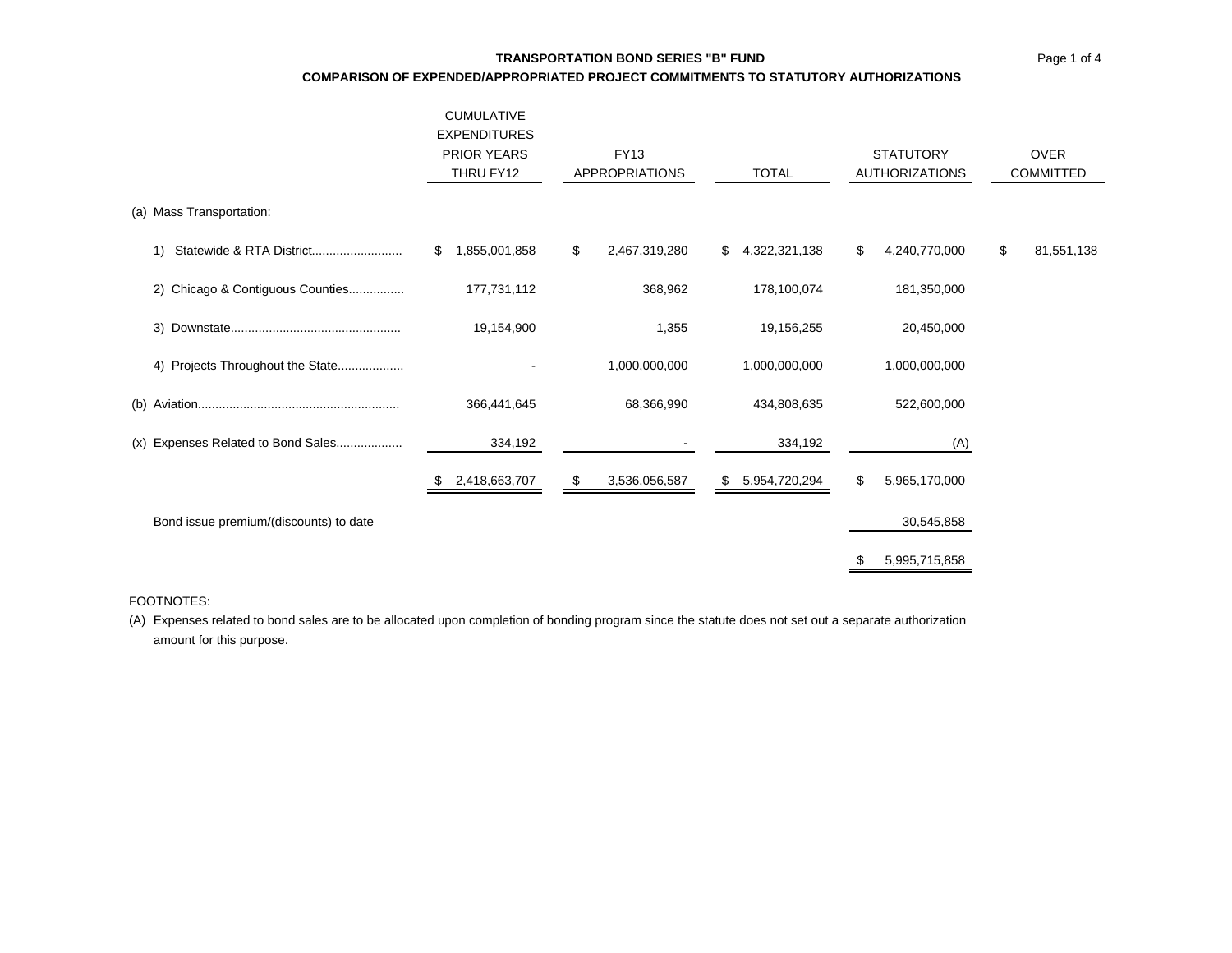# **TRANSPORTATION BOND SERIES "B" FUNDSUMMARY OF EXPENDITURES PER STATUTORY PURPOSES**

|     |                                  |                                |    |                                   | FY 2013 |                                    |  |  |
|-----|----------------------------------|--------------------------------|----|-----------------------------------|---------|------------------------------------|--|--|
|     |                                  | APPROPRIATED<br>(Incl. Reapp.) |    | <b>EXPENDITURES</b><br>11/30/2012 | LAPSED  | <b>REAPPROPRIATED</b><br>(In FY14) |  |  |
| (a) | Mass Transportation:             |                                |    |                                   |         |                                    |  |  |
|     | 1)                               | \$2,467,319,280                | \$ | 106,246,403                       |         |                                    |  |  |
|     | 2) Chicago & Contiguous Counties | 368,962                        |    |                                   |         |                                    |  |  |
|     | 3)                               | 1,355                          |    |                                   |         |                                    |  |  |
|     | 4) Projects Throughout the State | 1,000,000,000                  |    |                                   |         |                                    |  |  |
| (b) |                                  | 68,366,990                     |    | 6,949,972                         |         |                                    |  |  |
| (x) | Expenses Related to Bond Sales   |                                |    |                                   |         |                                    |  |  |
|     |                                  | 3,536,056,587                  | \$ | 113,196,375                       |         |                                    |  |  |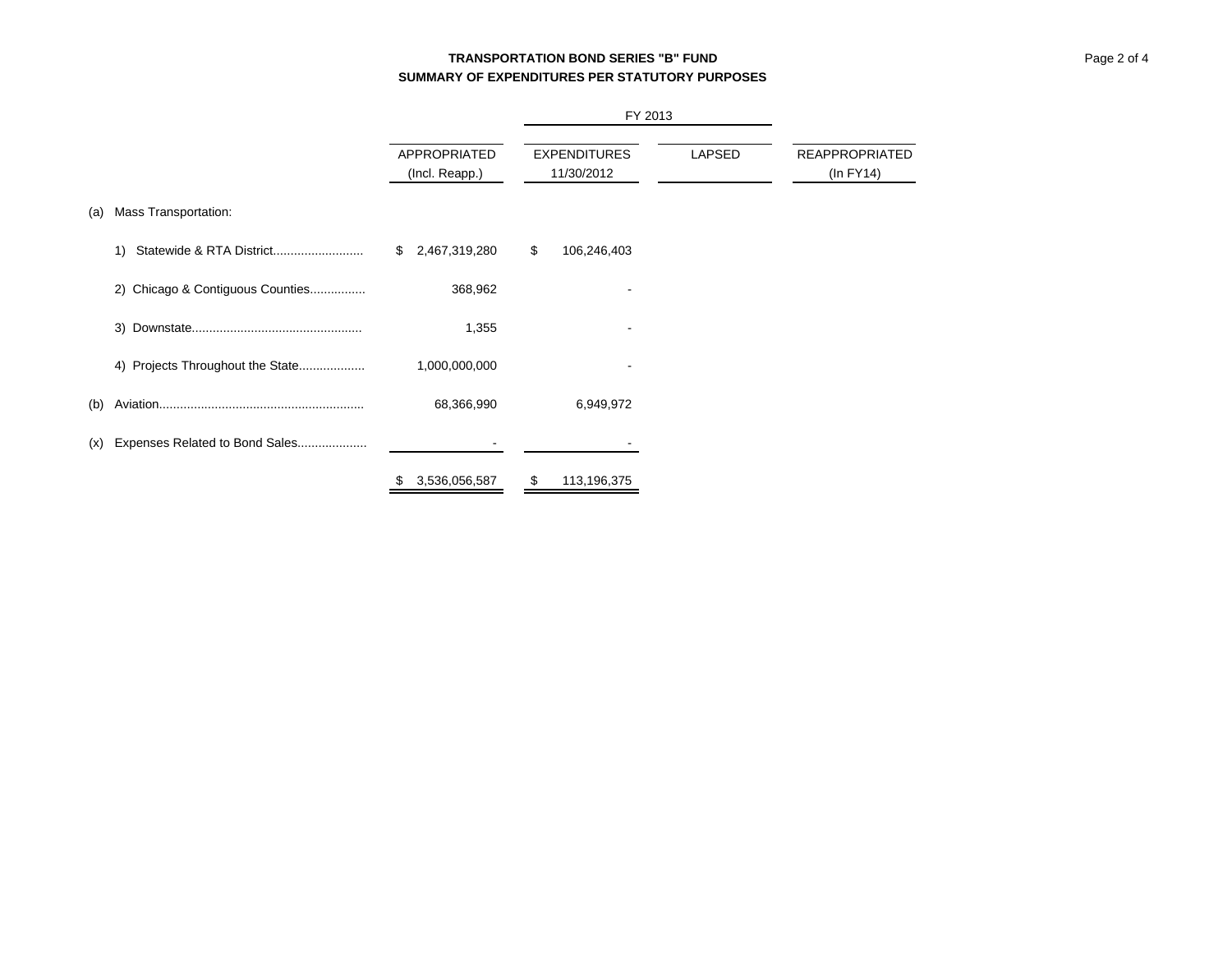# **TRANSPORTATION BOND SERIES "B" FUNDCOMPARISON OF EXPENDED/GOVERNOR RELEASED PROJECTS TO STATUTORY AUTHORIZATIONS**

|                                        | <b>CUMULATIVE</b><br><b>EXPENDITURES</b><br><b>PRIOR YEARS</b><br>THRU FY12 | <b>FY13</b><br><b>RELEASES</b> | <b>TOTAL</b>        | <b>STATUTORY</b><br><b>AUTHORIZATIONS</b> | <b>OVER</b><br>COMMITTED |
|----------------------------------------|-----------------------------------------------------------------------------|--------------------------------|---------------------|-------------------------------------------|--------------------------|
| (a) Mass Transportation:               |                                                                             |                                |                     |                                           |                          |
| Statewide & RTA District<br>1)         | \$1,855,001,858                                                             | \$1,274,063,065                | 3,129,064,923<br>\$ | \$<br>4,240,770,000                       |                          |
| 2) Chicago & Contiguous Counties       | 177,731,112                                                                 | 368,962                        | 178,100,074         | 181,350,000                               |                          |
|                                        | 19,154,900                                                                  | 1,355                          | 19,156,255          | 20,450,000                                |                          |
| 4) Projects Throughout the State       |                                                                             |                                |                     | 1,000,000,000                             |                          |
| (b)                                    | 366,441,645                                                                 | 43,002,537                     | 409,444,182         | 522,600,000                               |                          |
| (x) Expenses Related to Bond Sales     | 334,192                                                                     |                                | 334,192             | (A)                                       |                          |
|                                        | \$ 2,418,663,707                                                            | \$1,317,435,919                | 3,736,099,626<br>\$ | \$<br>5,965,170,000                       |                          |
| Bond issue premium/(discounts) to date |                                                                             |                                |                     | 30,545,858                                |                          |
|                                        |                                                                             |                                |                     | 5,995,715,858                             |                          |

### FOOTNOTES:

(A) Expenses related to bond sales are to be allocated upon completion of bonding program since the statute does not set out a separate authorization amount for this purpose.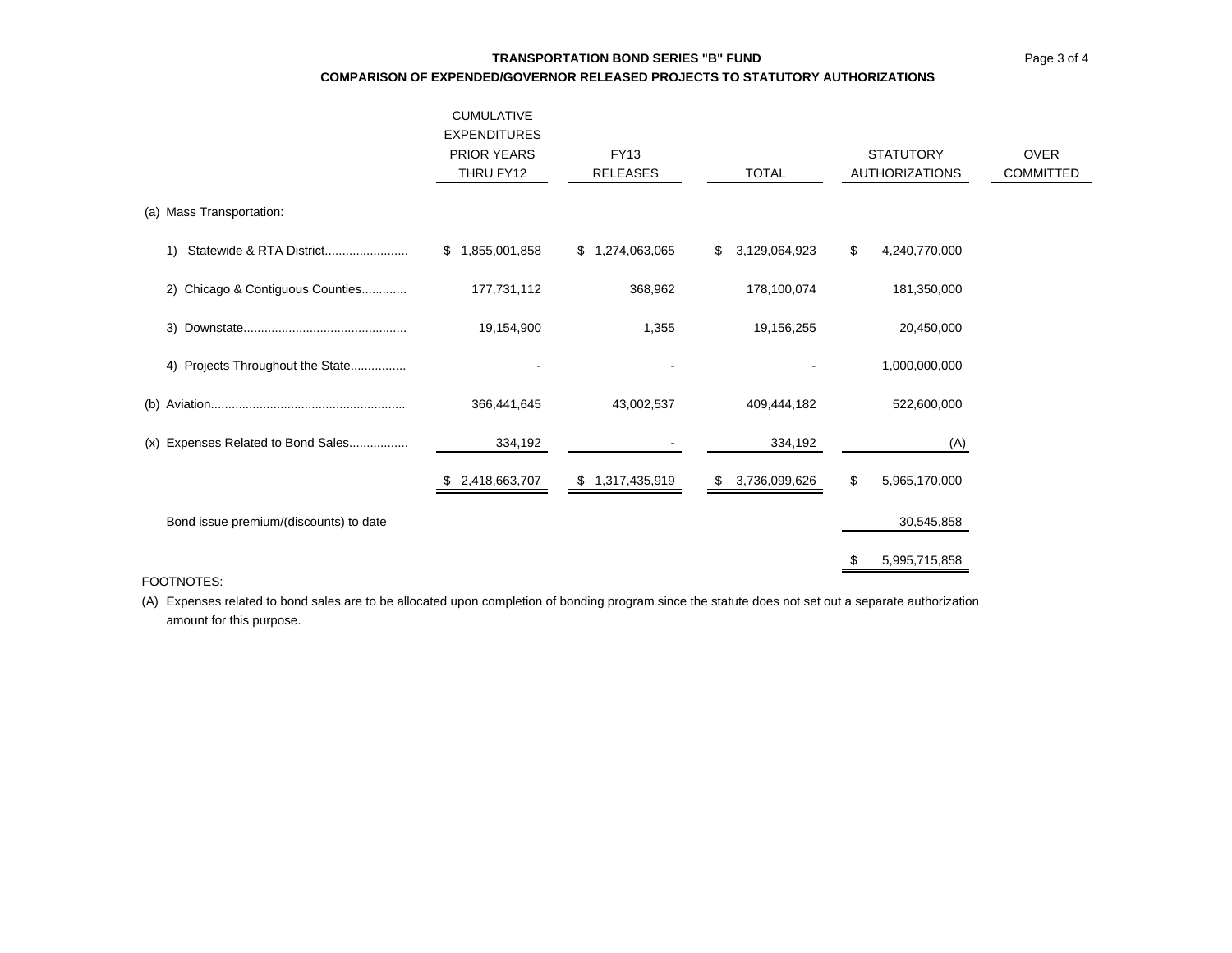# **TRANSPORTATION BOND SERIES "B" FUNDCOMPARISON OF EXPENDED/OBLIGATED PROJECTS TO STATUTORY AUTHORIZATIONS**

| <b>CUMULATIVE</b><br><b>EXPENDITURES</b><br><b>PRIOR YEARS</b><br>THRU 11/30/2012 | <b>FY13</b><br><b>OBLIGATIONS</b> | <b>TOTAL</b>     | <b>STATUTORY</b><br><b>AUTHORIZATIONS</b> | <b>OVER</b><br>COMMITTED |
|-----------------------------------------------------------------------------------|-----------------------------------|------------------|-------------------------------------------|--------------------------|
|                                                                                   |                                   |                  |                                           |                          |
| 1,961,248,261<br>\$                                                               | \$1,010,543,712                   | \$ 2,971,791,973 | \$<br>4,240,770,000                       |                          |
| 177,731,112                                                                       | 172,046                           | 177,903,158      | 181,350,000                               |                          |
| 19,154,900                                                                        |                                   | 19,154,900       | 20,450,000                                |                          |
|                                                                                   |                                   |                  | 1,000,000,000                             |                          |
| 373,391,617                                                                       | 8,166,454                         | 381,558,071      | 522,600,000                               |                          |
| 334,192                                                                           |                                   | 334,192          | (A)                                       |                          |
| 2,531,860,082                                                                     | \$1,018,882,212                   | \$ 3,550,742,294 | \$<br>5,965,170,000                       |                          |
|                                                                                   |                                   |                  | 30,545,858                                |                          |
|                                                                                   |                                   |                  | 5,995,715,858                             |                          |
|                                                                                   |                                   |                  |                                           |                          |

### FOOTNOTES:

(A) Expenses related to bond sales are to be allocated upon completion of bonding program since the statute does not set out a separate authorization amount for this purpose.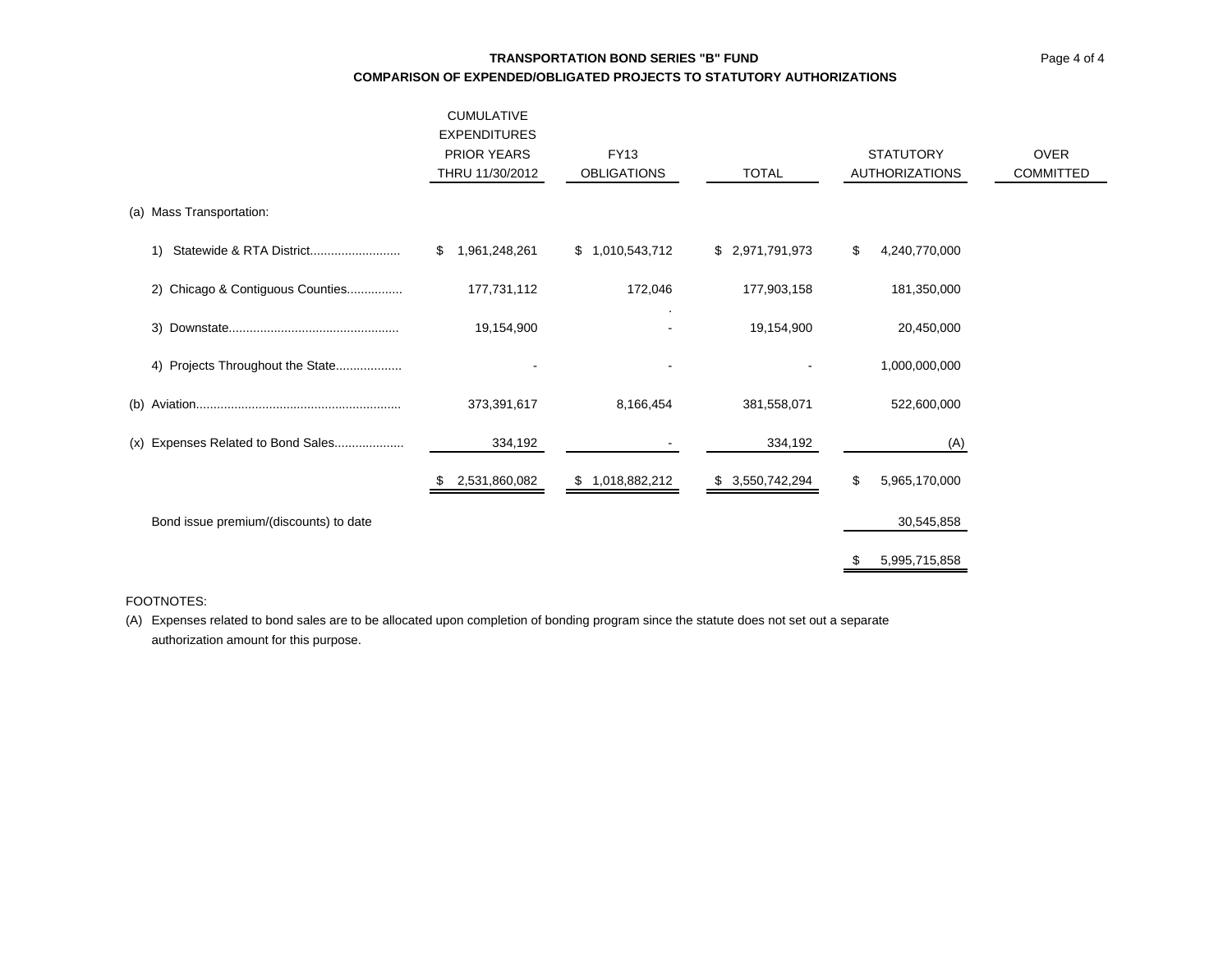# **TRANSPORTATION BOND SERIES "B" FUNDSUMMARY OF EXPENDITURES PER STATUTORY PURPOSES**

|                                    |                                | FY 2012                           |                   |                                         |
|------------------------------------|--------------------------------|-----------------------------------|-------------------|-----------------------------------------|
|                                    | APPROPRIATED<br>(Incl. Reapp.) | <b>EXPENDITURES</b><br>11/30/2012 | LAPSED            | <b>REAPPROPRIATED</b><br>$(ln$ FY13 $)$ |
| (a) Mass Transportation:           |                                |                                   |                   |                                         |
| Statewide & RTA District<br>1)     | 2,541,322,638<br>\$            | 278,907,900<br>\$                 | \$<br>(4,782,167) | \$<br>2,267,196,905                     |
| 2) Chicago & Contiguous Counties   | 368,962                        |                                   |                   | 368,962                                 |
| 3)                                 | 199,905,892                    |                                   | 4,782,167         | 195, 123, 725                           |
| 4)                                 | 1,005,000,002                  |                                   |                   | 1,005,000,002                           |
|                                    | 73,000,000                     | 4,633,011                         |                   | 68,366,989                              |
| (x) Expenses Related to Bond Sales |                                |                                   |                   |                                         |
|                                    | 3,819,597,494<br>S.            | 283,540,911<br>\$                 | \$                | 3,536,056,583<br>S                      |

4782167 moved from downstate to statewide 11/2012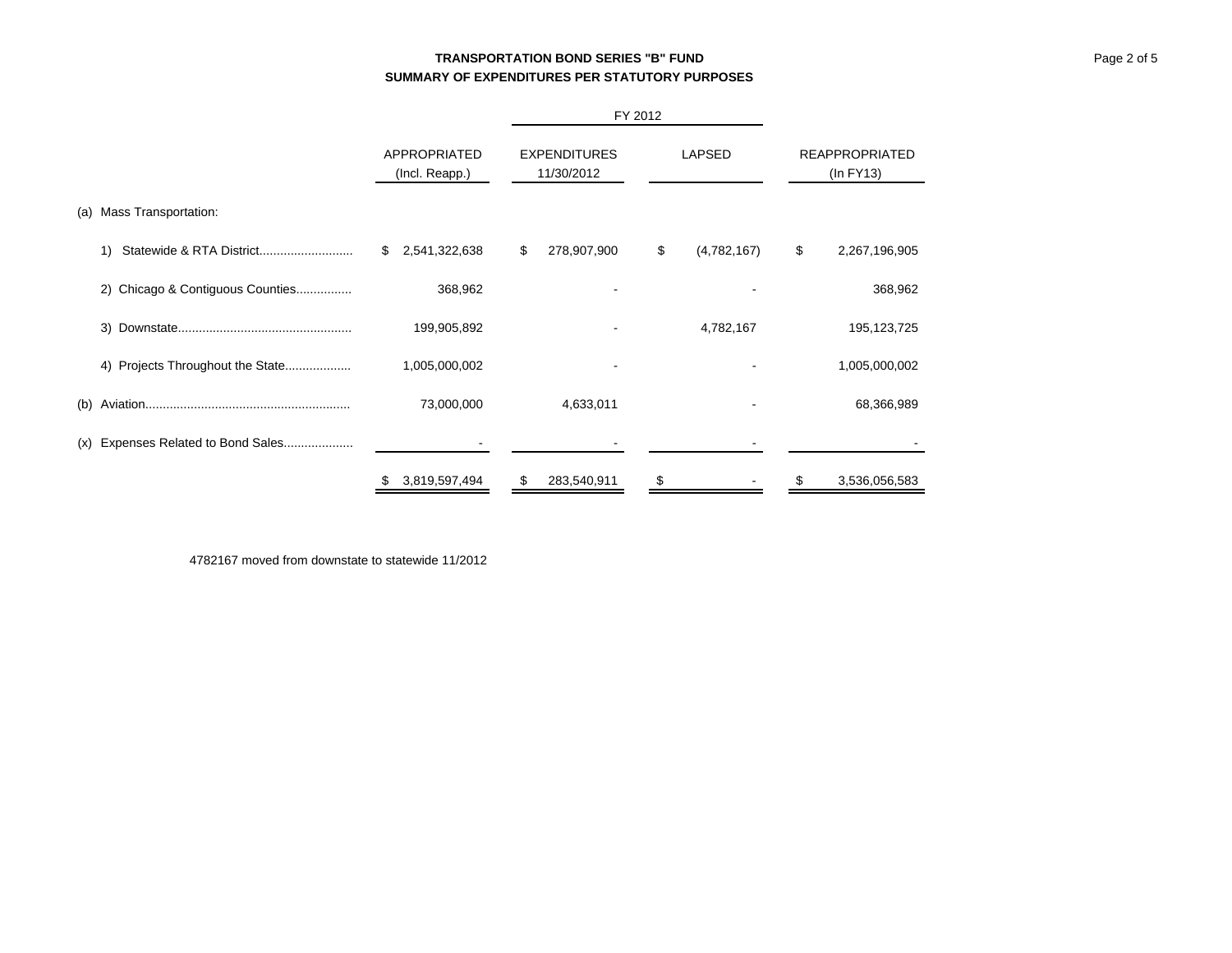### **TRANSPORTATION BOND SERIES "D" FUND**

### **COMPARISON OF EXPENDED/APPROPRIATED PROJECT COMMITMENTS TO STATUTORY AUTHORIZATIONS**

|                                                                                                                                                                                                | <b>CUMULATIVE</b><br><b>EXPENDITURES</b><br><b>PRIOR YEARS</b><br>THRU FY12 | <b>FY13</b><br>APPROPRIATIONS | <b>TOTAL</b>        | <b>STATUTORY</b><br><b>AUTHORIZATIONS</b> | <b>OVER</b><br><b>COMMITTED</b> |
|------------------------------------------------------------------------------------------------------------------------------------------------------------------------------------------------|-----------------------------------------------------------------------------|-------------------------------|---------------------|-------------------------------------------|---------------------------------|
| (a) Statewide Use for State Highways,<br>Arterial Highways, Freeways, Roads,<br>Bridges, Separating Structures, &<br>Bridges on Roads Maintained by<br>Counties, Municipalities, Townships, or | \$<br>1,053,762,466                                                         | \$<br>2,499,980,532           | 3,553,742,998<br>\$ | \$<br>3,066,300,000                       | \$<br>487,442,998               |
| (x) Expenses Related to Bond Sales                                                                                                                                                             | $\blacksquare$                                                              |                               | $\blacksquare$      | (A)                                       |                                 |
|                                                                                                                                                                                                | 1,053,762,466                                                               | \$<br>2,499,980,532           | \$<br>3,553,742,998 | \$<br>3,066,300,000                       |                                 |
| Bond issue premium/(discounts) to date                                                                                                                                                         |                                                                             |                               |                     | 12,018,287                                |                                 |
|                                                                                                                                                                                                |                                                                             |                               |                     | 3,078,318,287                             |                                 |

### FOOTNOTES:

(A) Expenses related to bond sales are to be allocated upon completion of bonding program since the statute does not set out a separate authorization amount for this purpose.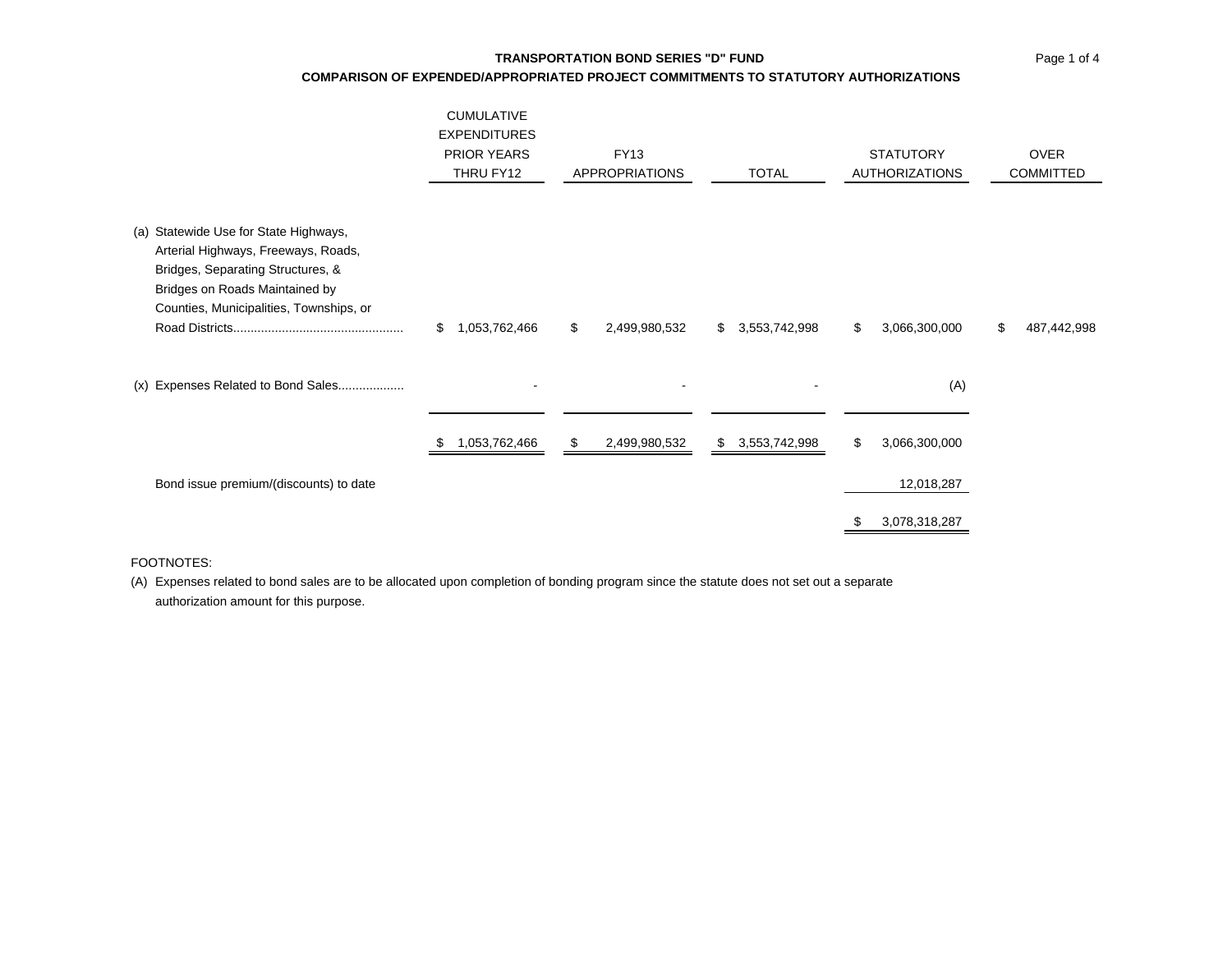# **TRANSPORTATION BOND SERIES "D" FUNDSUMMARY OF EXPENDITURES PER STATUTORY PURPOSES**

|                                                                                                                                                                                                   |                                | FY 2013                           |        |                                         |
|---------------------------------------------------------------------------------------------------------------------------------------------------------------------------------------------------|--------------------------------|-----------------------------------|--------|-----------------------------------------|
|                                                                                                                                                                                                   | APPROPRIATED<br>(Incl. Reapp.) | <b>EXPENDITURES</b><br>11/30/2012 | LAPSED | <b>REAPPROPRIATED</b><br>$(ln$ FY14 $)$ |
| Statewide Use for State Highways,<br>(a)<br>Arterial Highways, Freeways, Roads,<br>Bridges, Separating Structures, &<br>Bridges on Roads Maintained by<br>Counties, Municipalities, Townships, or | \$<br>2,499,980,532            | \$<br>324,808,678                 |        |                                         |
| Expenses Related to Bond Sales<br>(x)                                                                                                                                                             |                                |                                   |        |                                         |
|                                                                                                                                                                                                   | 2,499,980,532<br>\$            | 324,808,678<br>S                  |        |                                         |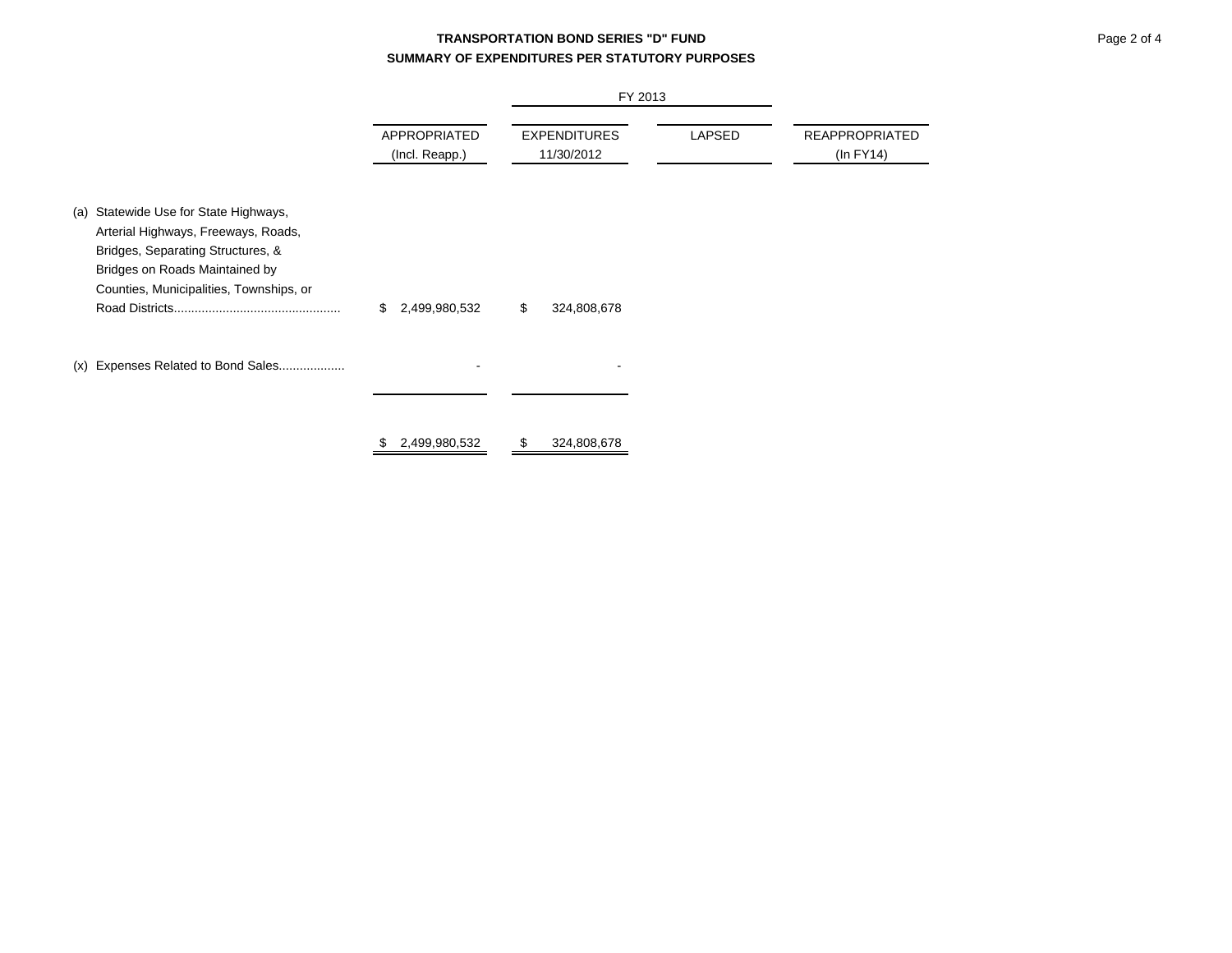### **TRANSPORTATION BOND SERIES "D" FUND**

### **COMPARISON OF EXPENDED/GOVERNOR RELEASED PROJECTS TO STATUTORY AUTHORIZATIONS**

|                                                                                                                                                                                                   | <b>CUMULATIVE</b><br><b>EXPENDITURES</b><br><b>PRIOR YEARS</b><br>THRU FY12 | <b>FY13</b><br><b>RELEASES</b> | <b>TOTAL</b>        | <b>STATUTORY</b><br><b>AUTHORIZATIONS</b> | <b>OVER</b><br>COMMITTED |  |
|---------------------------------------------------------------------------------------------------------------------------------------------------------------------------------------------------|-----------------------------------------------------------------------------|--------------------------------|---------------------|-------------------------------------------|--------------------------|--|
| Statewide Use for State Highways,<br>(a)<br>Arterial Highways, Freeways, Roads,<br>Bridges, Separating Structures, &<br>Bridges on Roads Maintained by<br>Counties, Municipalities, Townships, or | \$1,053,762,466                                                             | \$2,216,244,116                | \$ 3,270,006,582    | \$<br>3,066,300,000                       | 203,706,582<br>\$        |  |
| Expenses Related to Bond Sales<br>(x)                                                                                                                                                             |                                                                             |                                |                     | (A)<br>\$                                 |                          |  |
| Bond issue premium/(discounts) to date                                                                                                                                                            | 1,053,762,466                                                               | \$2,216,244,116                | 3,270,006,582<br>S. | 3,066,300,000<br>12,018,287               |                          |  |
| FOOTNOTES:                                                                                                                                                                                        |                                                                             |                                |                     | 3,078,318,287                             |                          |  |

(A) Expenses related to bond sales are to be allocated upon completion of bonding program since the statute does not set out a separate authorization amount for this purpose.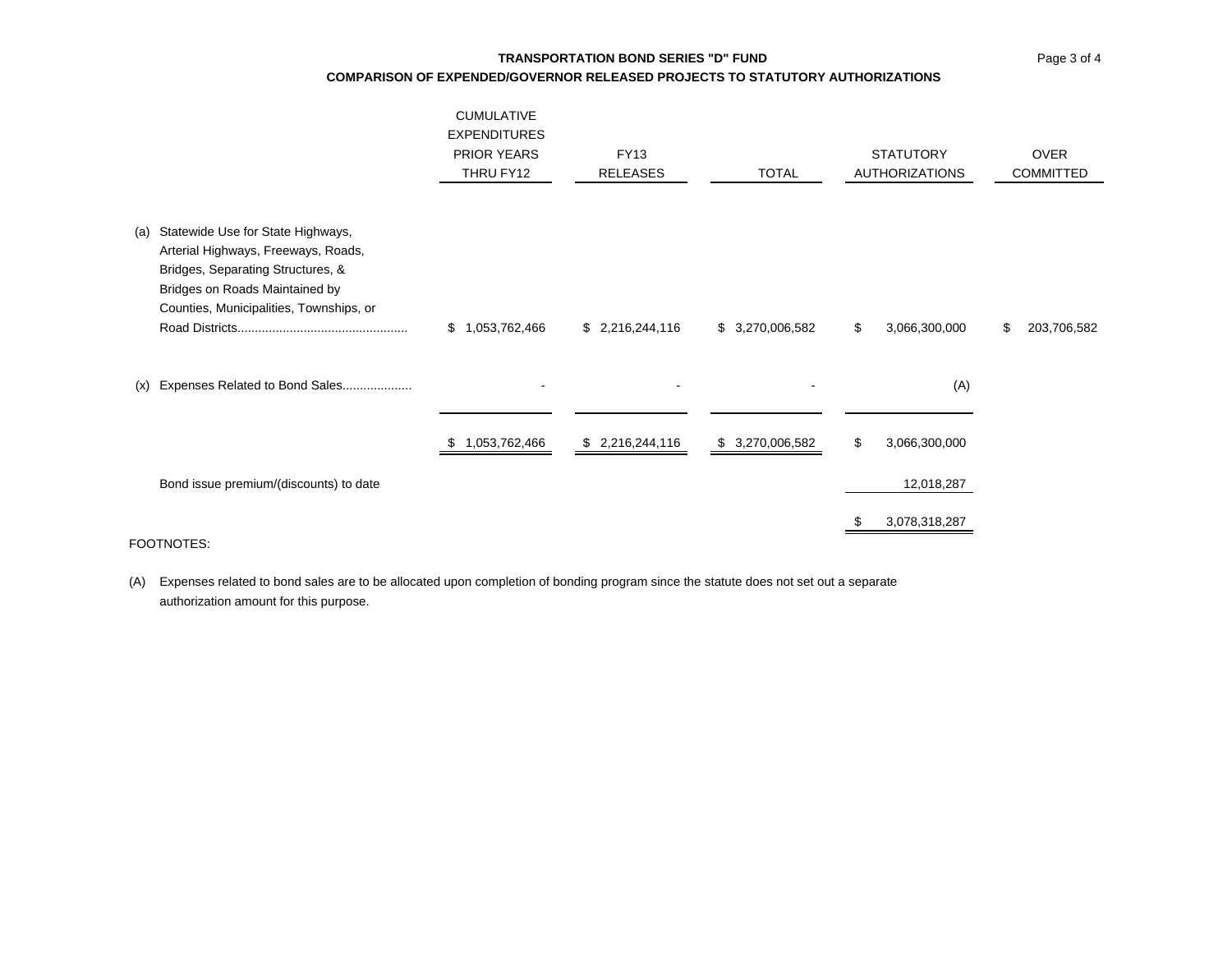# **TRANSPORTATION BOND SERIES "D" FUNDCOMPARISON OF EXPENDED/OBLIGATED PROJECTS TO STATUTORY AUTHORIZATIONS**

|     |                                                                                                                                                                                            | <b>CUMULATIVE</b><br><b>EXPENDITURES</b><br><b>PRIOR YEARS</b><br>THRU 11/30/2012 | <b>FY13</b><br><b>OBLIGATIONS</b> | <b>TOTAL</b>        | <b>STATUTORY</b><br><b>AUTHORIZATIONS</b> | <b>OVER</b><br>COMMITTED |
|-----|--------------------------------------------------------------------------------------------------------------------------------------------------------------------------------------------|-----------------------------------------------------------------------------------|-----------------------------------|---------------------|-------------------------------------------|--------------------------|
| (a) | Statewide Use for State Highways,<br>Arterial Highways, Freeways, Roads,<br>Bridges, Separating Structures, &<br>Bridges on Roads Maintained by<br>Counties, Municipalities, Townships, or | \$1,378,571,144                                                                   | 591,780,904<br>\$                 | 1,970,352,048<br>\$ | 3,066,300,000<br>\$                       |                          |
| (x) | Expenses Related to Bond Sales                                                                                                                                                             | $\overline{\phantom{a}}$                                                          |                                   | $\blacksquare$      | (A)                                       |                          |
|     |                                                                                                                                                                                            | 1,378,571,144                                                                     | 591,780,904<br>\$                 | 1,970,352,048<br>\$ | \$<br>3,066,300,000                       |                          |
|     | Bond issue premium/(discounts) to date                                                                                                                                                     |                                                                                   |                                   |                     | 12,018,287                                |                          |
|     |                                                                                                                                                                                            |                                                                                   |                                   |                     | 3,078,318,287                             |                          |

### FOOTNOTES:

(A) Expenses related to bond sales are to be allocated upon completion of bonding program since the statute does not set out a separate authorization amount for this purpose.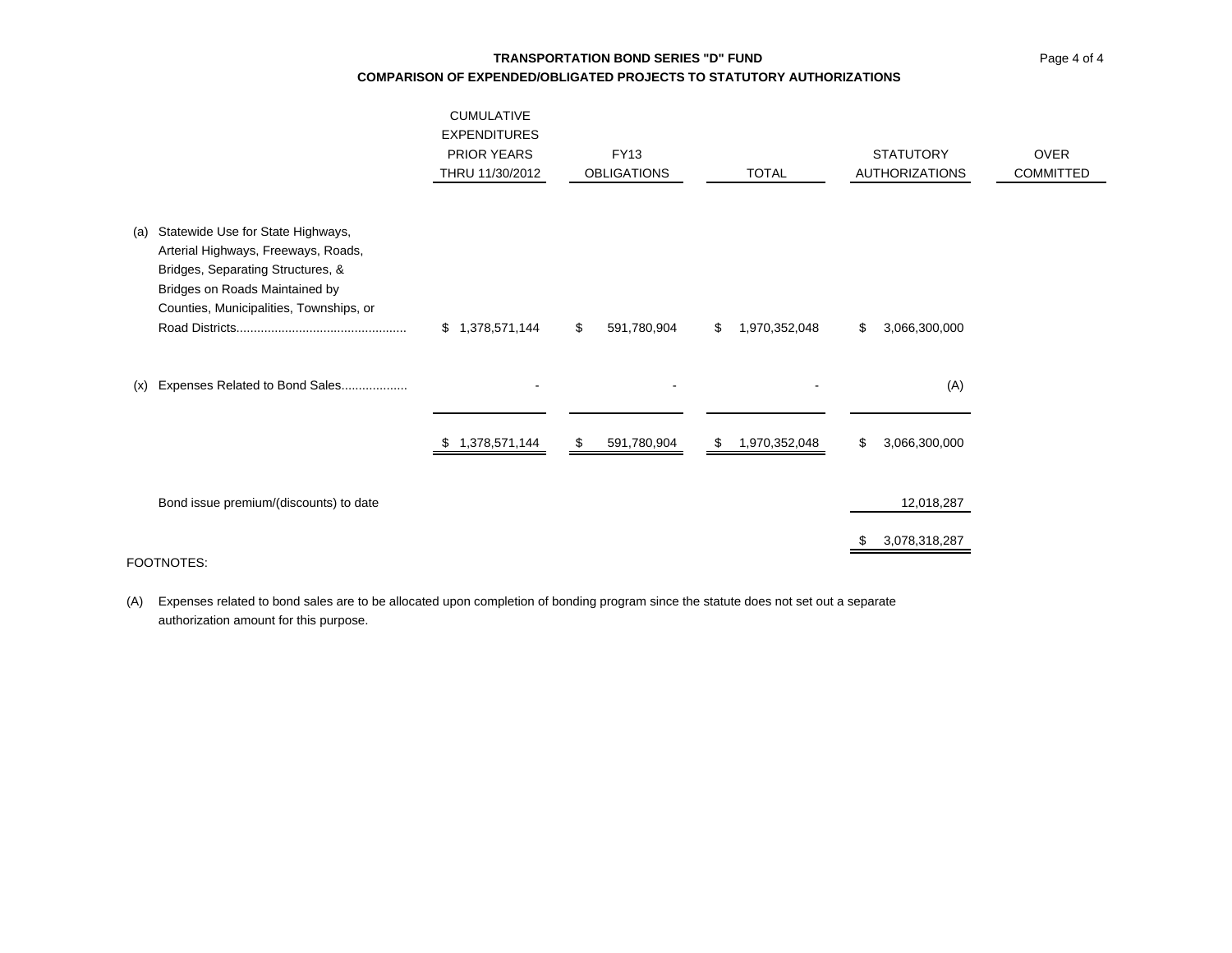# **TRANSPORTATION BOND SERIES "D" FUNDSUMMARY OF EXPENDITURES PER STATUTORY PURPOSES**

|     |                                                                                                                                                                                            |                                | FY 2012                           |               |                                         |
|-----|--------------------------------------------------------------------------------------------------------------------------------------------------------------------------------------------|--------------------------------|-----------------------------------|---------------|-----------------------------------------|
|     |                                                                                                                                                                                            | APPROPRIATED<br>(Incl. Reapp.) | <b>EXPENDITURES</b><br>11/30/2012 | <b>LAPSED</b> | <b>REAPPROPRIATED</b><br>$(ln$ FY13 $)$ |
| (a) | Statewide Use for State Highways,<br>Arterial Highways, Freeways, Roads,<br>Bridges, Separating Structures, &<br>Bridges on Roads Maintained by<br>Counties, Municipalities, Townships, or | \$<br>2,967,429,315            | 467,448,783<br>\$                 | \$            | \$<br>2,499,980,532                     |
| (x) | Expenses Related to Bond Sales                                                                                                                                                             |                                |                                   |               |                                         |
|     |                                                                                                                                                                                            | 2,967,429,315                  | 467,448,783<br>S                  | \$            | 2,499,980,532                           |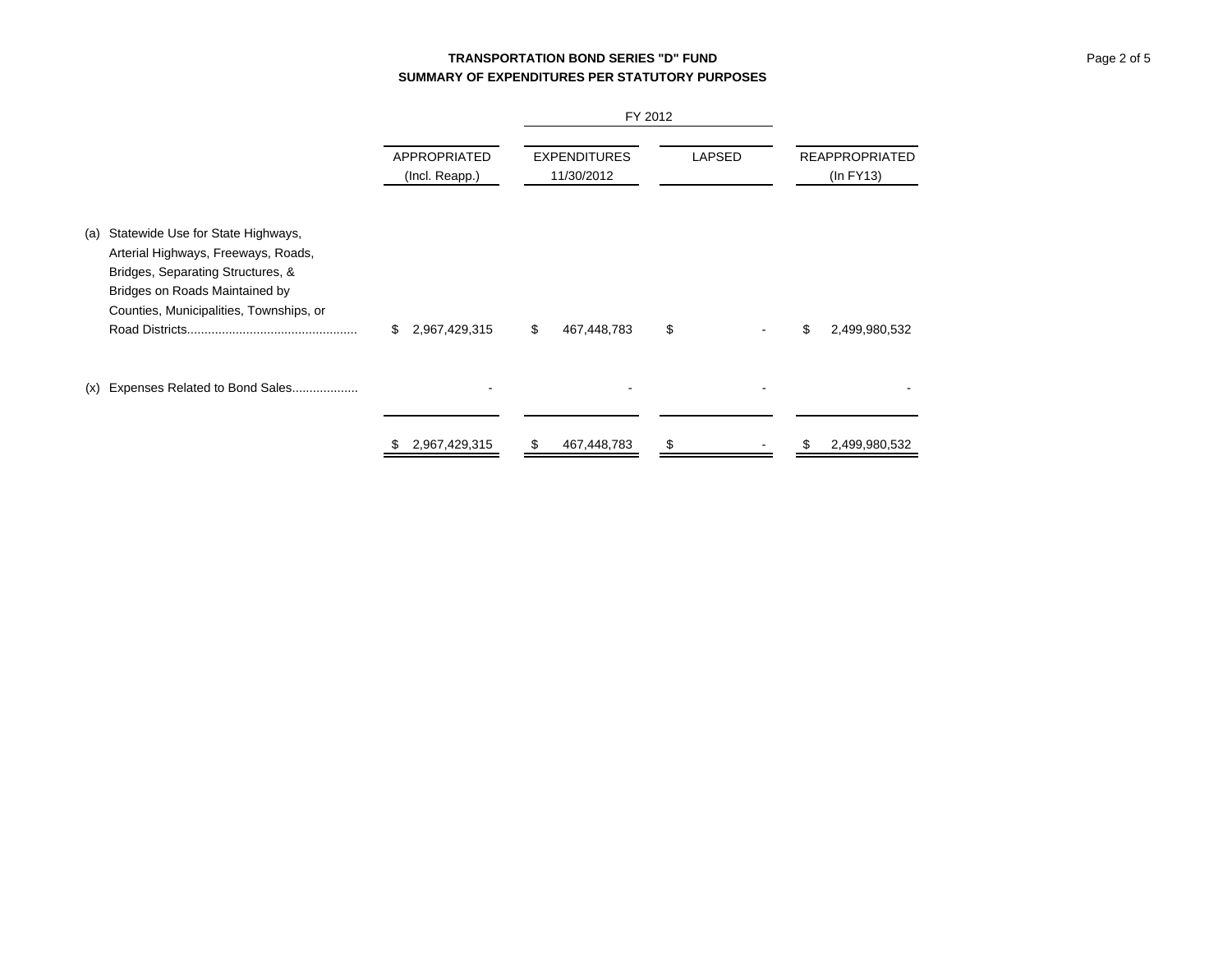### **COAL DEVELOPMENT BOND FUND**

**COMPARISON OF EXPENDED/APPROPRIATED PROJECT COMMITMENTS TO STATUTORY AUTHORIZATIONS**

|     |                                                                        | <b>CUMULATIVE</b><br><b>EXPENDITURES</b><br><b>PRIOR YEARS</b><br>THRU FY12 |             | <b>FY13</b><br><b>APPROPRIATIONS</b> |            | <b>TOTAL</b> |             | <b>STATUTORY</b><br><b>AUTHORIZATIONS</b> |             | <b>OVER</b><br><b>COMMITTED</b> |           |
|-----|------------------------------------------------------------------------|-----------------------------------------------------------------------------|-------------|--------------------------------------|------------|--------------|-------------|-------------------------------------------|-------------|---------------------------------|-----------|
|     | (a) Capital Development of Coal                                        | \$                                                                          | 134,425,730 | \$                                   | 20,917,468 | \$           | 155,343,198 | \$                                        | 148,000,000 | \$                              | 7,343,198 |
|     | (b) Research & Development of Other                                    |                                                                             | 14,905,632  |                                      |            |              | 14,905,632  |                                           | 15,200,000  |                                 |           |
|     | (c) Grant for an Illinois Generating                                   |                                                                             |             |                                      |            |              |             |                                           | 35,000,000  |                                 |           |
|     | (d) Financial Assistance to New Electric                               |                                                                             |             |                                      | 50,000,000 |              | 50,000,000  |                                           | 500,000,000 |                                 |           |
|     | (e) Facility Cost Reports pursuant to the<br>Illinois Power Agency Act |                                                                             | 28,834,564  |                                      | 5,165,437  |              | 34,000,001  |                                           | 50,000,000  |                                 |           |
|     | Transfers Pursuant to PA 96-0045                                       |                                                                             | 320,000     |                                      |            |              | 320,000     |                                           | (B)         |                                 |           |
| (x) | Expenses Related to Bond Sales                                         |                                                                             | 32,097      |                                      |            |              | 32,097      |                                           | (A)         |                                 |           |
|     |                                                                        |                                                                             | 178,518,023 | \$                                   | 76,082,905 | \$           | 254,600,928 | \$                                        | 748,200,000 |                                 |           |
|     | Bond issue premium/(discounts) to date                                 |                                                                             |             |                                      |            |              |             |                                           | 1,304,679   |                                 |           |
|     |                                                                        |                                                                             |             |                                      |            |              |             | \$                                        | 749,504,679 |                                 |           |

#### FOOTNOTES:

(A) Expenses related to bond sales are to be allocated upon completion of bonding program since the statute does not set out a separate authorization amount for this purpose.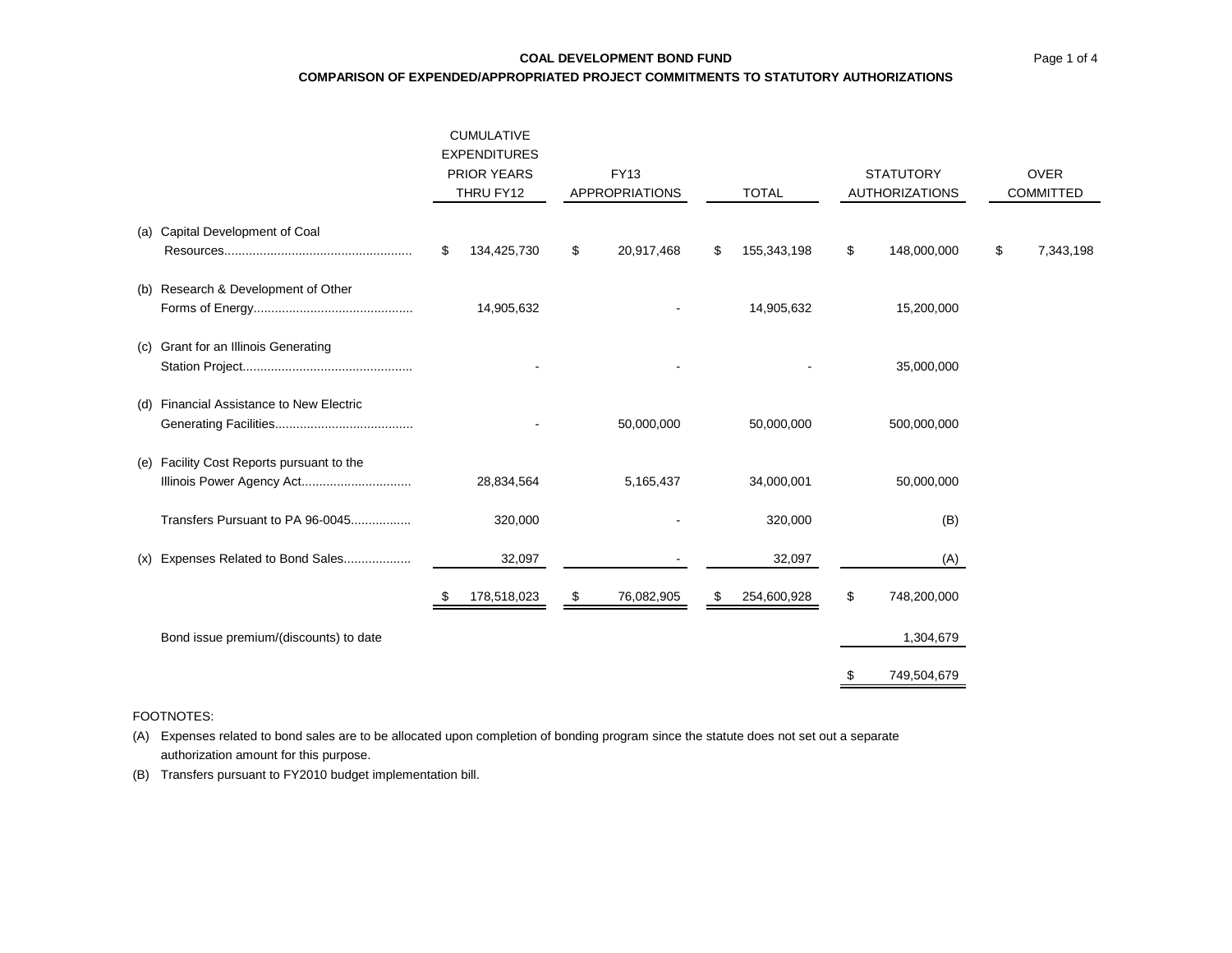# **COAL DEVELOPMENT BOND FUNDSUMMARY OF EXPENDITURES PER STATUTORY PURPOSES**

|     |                                                                    |                                |    | FY 2013                           |        |                                         |
|-----|--------------------------------------------------------------------|--------------------------------|----|-----------------------------------|--------|-----------------------------------------|
|     |                                                                    | APPROPRIATED<br>(Incl. Reapp.) |    | <b>EXPENDITURES</b><br>11/30/2012 | LAPSED | <b>REAPPROPRIATED</b><br>$(ln$ FY14 $)$ |
| (a) | Capital Development of Coal                                        | \$<br>20,917,468               | \$ | 2,200,000                         |        |                                         |
| (b) | Research & Development of Other                                    |                                |    |                                   |        |                                         |
| (c) | Grant for an Illinois Generating                                   |                                |    |                                   |        |                                         |
| (d) | <b>Financial Assistance to New Electric</b>                        | 50,000,000                     |    |                                   |        |                                         |
| (e) | Facility Cost Reports pursuant to the<br>Illinois Power Agency Act | 5,165,437                      |    |                                   |        |                                         |
|     | Transfers pursuant to PA 96-0045                                   |                                |    |                                   |        |                                         |
| (x) | Expenses Related to Bond Sales                                     |                                |    |                                   |        |                                         |
|     |                                                                    | \$<br>76,082,905               | \$ | 2,200,000                         |        |                                         |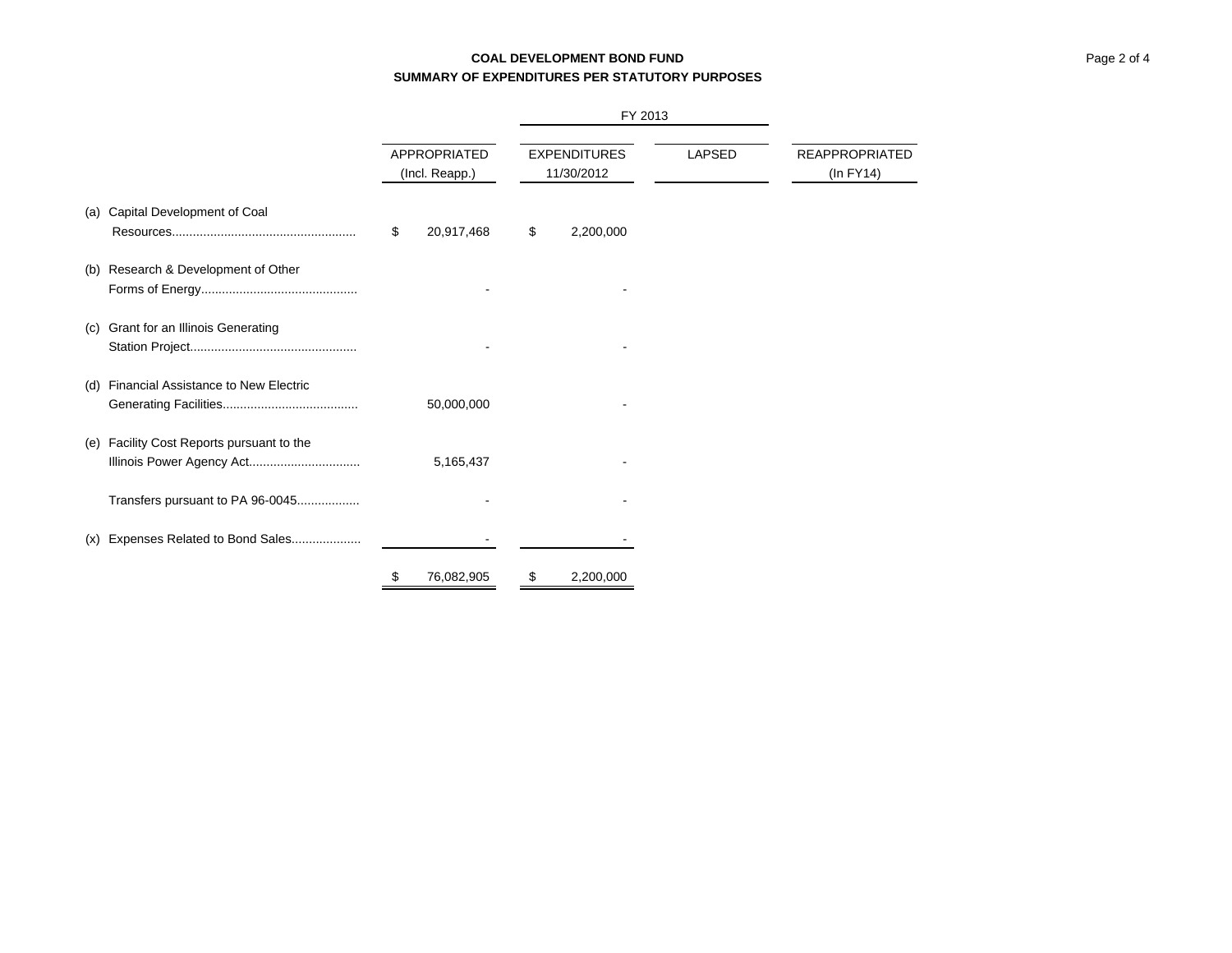### **COAL DEVELOPMENT BOND FUND**

**COMPARISON OF EXPENDED/GOVERNOR RELEASED PROJECTS TO STATUTORY AUTHORIZATIONS**

|                                                                        | <b>CUMULATIVE</b><br><b>EXPENDITURES</b><br><b>PRIOR YEARS</b><br>THRU FY12 |             | <b>FY13</b><br><b>RELEASES</b> |           | <b>TOTAL</b> |             | <b>STATUTORY</b><br><b>AUTHORIZATIONS</b> |             | <b>OVER</b><br><b>COMMITTED</b> |
|------------------------------------------------------------------------|-----------------------------------------------------------------------------|-------------|--------------------------------|-----------|--------------|-------------|-------------------------------------------|-------------|---------------------------------|
| (a) Capital Development of Coal                                        | \$                                                                          | 134,425,730 | \$                             | 3,549,282 | S            | 137,975,012 | \$                                        | 148,000,000 |                                 |
|                                                                        |                                                                             |             |                                |           |              |             |                                           |             |                                 |
| (b) Research & Development of Other                                    |                                                                             | 14,905,632  |                                |           |              | 14,905,632  |                                           | 15,200,000  |                                 |
| (c) Grant for an Illinois Generating                                   |                                                                             |             |                                |           |              |             |                                           | 35,000,000  |                                 |
| (d) Financial Assistance to New Electric                               |                                                                             |             |                                |           |              |             |                                           | 500,000,000 |                                 |
| (e) Facility Cost Reports pursuant to the<br>Illinois Power Agency Act |                                                                             | 28,834,564  |                                | 465,437   |              | 29,300,001  |                                           | 50,000,000  |                                 |
| Transfers Pursuant to PA 96-0045                                       |                                                                             | 320,000     |                                |           |              | 320,000     |                                           | (B)         |                                 |
| (x) Expenses Related to Bond Sales                                     |                                                                             | 32,097      |                                |           |              | 32,097      |                                           | (A)         |                                 |
|                                                                        | S.                                                                          | 178,518,023 | S.                             | 4,014,719 | S.           | 182,532,742 | \$                                        | 748,200,000 |                                 |
| Bond issue premium/(discounts) to date                                 |                                                                             |             |                                |           |              |             |                                           | 1,304,679   |                                 |
|                                                                        |                                                                             |             |                                |           |              |             |                                           | 749,504,679 |                                 |

FOOTNOTES:

(A) Expenses related to bond sales are to be allocated upon completion of bonding program since the statute does not set out a separate authorization amount for this purpose.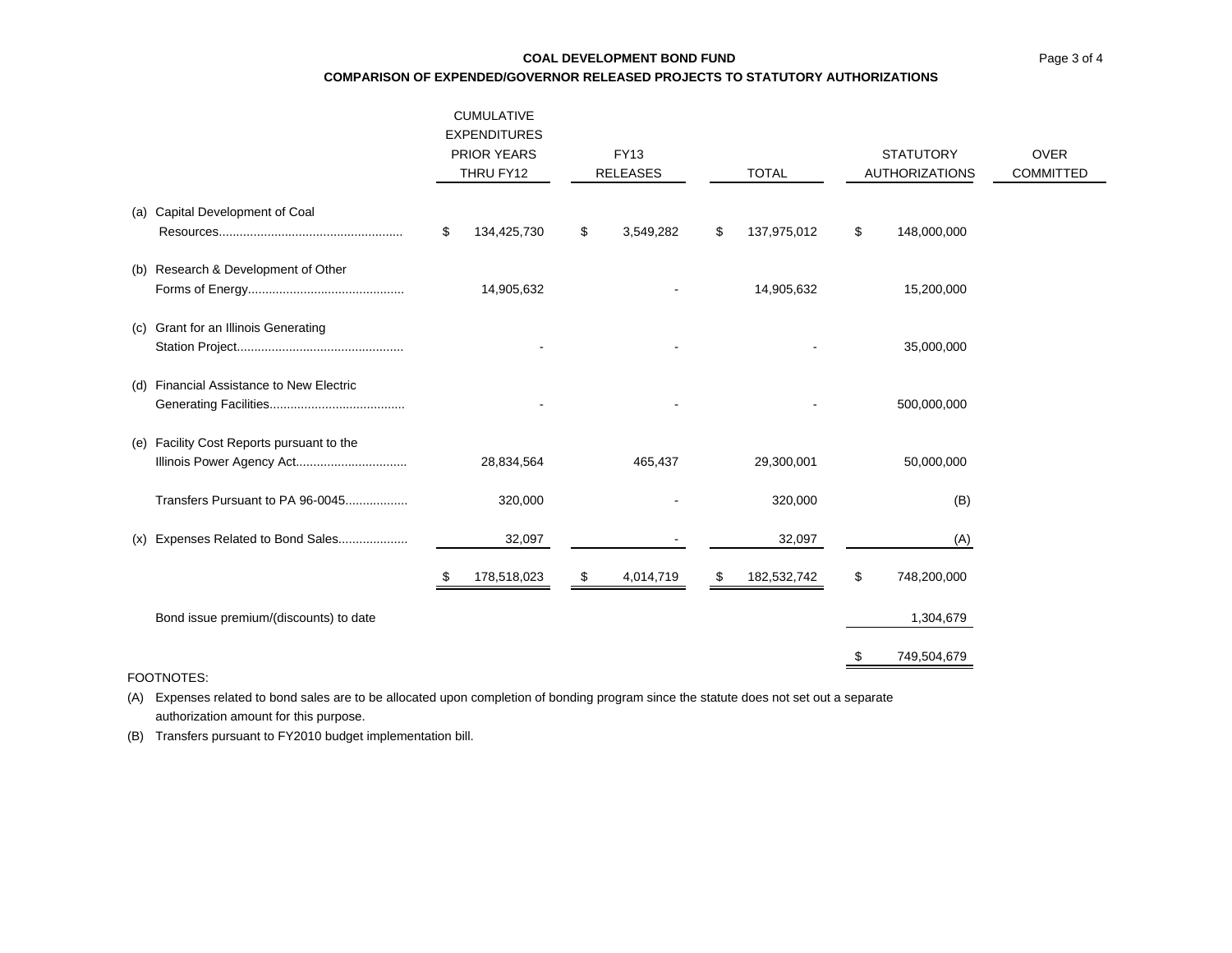# **COAL DEVELOPMENT BOND FUNDCOMPARISON OF EXPENDED/OBLIGATED PROJECTS TO STATUTORY AUTHORIZATIONS**

|     |                                             | <b>CUMULATIVE</b><br><b>EXPENDITURES</b><br><b>PRIOR YEARS</b><br>THRU 11/30/2012 |             | <b>FY12</b><br><b>OBLIGATIONS</b> |           | <b>TOTAL</b> |             | <b>STATUTORY</b><br><b>AUTHORIZATIONS</b> |             | <b>OVER</b><br><b>COMMITTED</b> |
|-----|---------------------------------------------|-----------------------------------------------------------------------------------|-------------|-----------------------------------|-----------|--------------|-------------|-------------------------------------------|-------------|---------------------------------|
|     | (a) Capital Development of Coal             | \$                                                                                | 136,625,730 | \$                                | 1,349,282 | \$           | 137,975,012 | \$                                        | 148,000,000 |                                 |
| (b) | Research & Development of Other             |                                                                                   | 14,905,632  |                                   |           |              | 14,905,632  |                                           | 15,200,000  |                                 |
| (C) | Grant for an Illinois Generating            |                                                                                   |             |                                   |           |              |             |                                           | 35,000,000  |                                 |
| (d) | <b>Financial Assistance to New Electric</b> |                                                                                   |             |                                   |           |              |             |                                           | 500,000,000 |                                 |
| (e) | Facility Cost Reports pursuant to the       |                                                                                   | 28,834,564  |                                   |           |              | 28,834,564  |                                           | 50,000,000  |                                 |
|     | Transfers pursuant to PA 96-0045            |                                                                                   | 320,000     |                                   |           |              | 320,000     |                                           | (B)         |                                 |
| (x) | Expenses Related to Bond Sales              |                                                                                   | 32,097      |                                   |           |              | 32,097      |                                           | (A)         |                                 |
|     |                                             | \$                                                                                | 180,718,023 | \$                                | 1,349,282 | \$           | 182,067,305 | \$                                        | 748,200,000 |                                 |
|     | Bond issue premium/(discounts) to date      |                                                                                   |             |                                   |           |              |             |                                           | 1,304,679   |                                 |
|     |                                             |                                                                                   |             |                                   |           |              |             | \$                                        | 749,504,679 |                                 |

### FOOTNOTES:

(A) Expenses related to bond sales are to be allocated upon completion of bonding program since the statute does not set out a separate authorization amount for this purpose.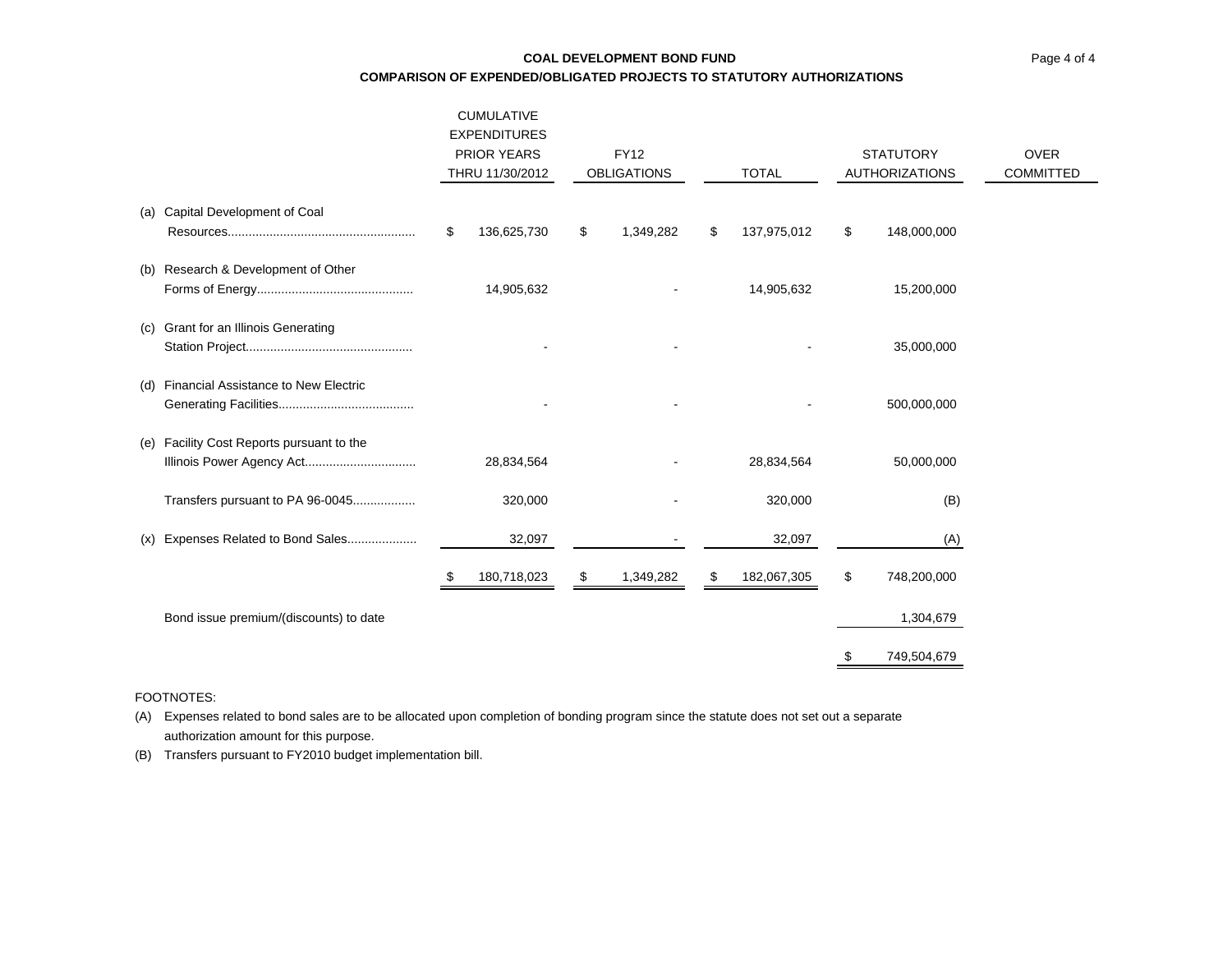# **COAL DEVELOPMENT BOND FUNDSUMMARY OF EXPENDITURES PER STATUTORY PURPOSES**

|     |                                                                    |                                |            |                                   |            | FY2012        |  |                                    |            |     |
|-----|--------------------------------------------------------------------|--------------------------------|------------|-----------------------------------|------------|---------------|--|------------------------------------|------------|-----|
|     |                                                                    | APPROPRIATED<br>(Incl. Reapp.) |            | <b>EXPENDITURES</b><br>11/30/2012 |            | <b>LAPSED</b> |  | <b>REAPPROPRIATED</b><br>(In FY13) |            |     |
| (a) | Capital Development of Coal                                        | \$                             | 33,500,000 | S                                 | 12,582,532 | \$            |  | \$                                 | 20,917,468 |     |
| (b) | Research & Development of Other                                    |                                |            |                                   |            |               |  |                                    |            |     |
| (c) | Grant for an Illinois Generating                                   |                                |            |                                   |            |               |  |                                    |            |     |
| (d) | Financial Assistance to New Electric                               |                                | 50,000,000 |                                   |            |               |  |                                    | 50,000,000 |     |
| (e) | Facility Cost Reports pursuant to the<br>Illinois Power Agency Act |                                | 8,337,727  |                                   | 3,172,290  |               |  |                                    | 5,165,437  |     |
|     | Transfers Pursuant to PA 96-0045                                   |                                |            |                                   |            |               |  |                                    |            | (B) |
| (x) | Expenses Related to Bond Sales                                     |                                |            |                                   |            |               |  |                                    |            |     |
|     |                                                                    | \$                             | 91,837,727 | \$                                | 15,754,822 | \$            |  |                                    | 76,082,905 |     |

### FOOTNOTES: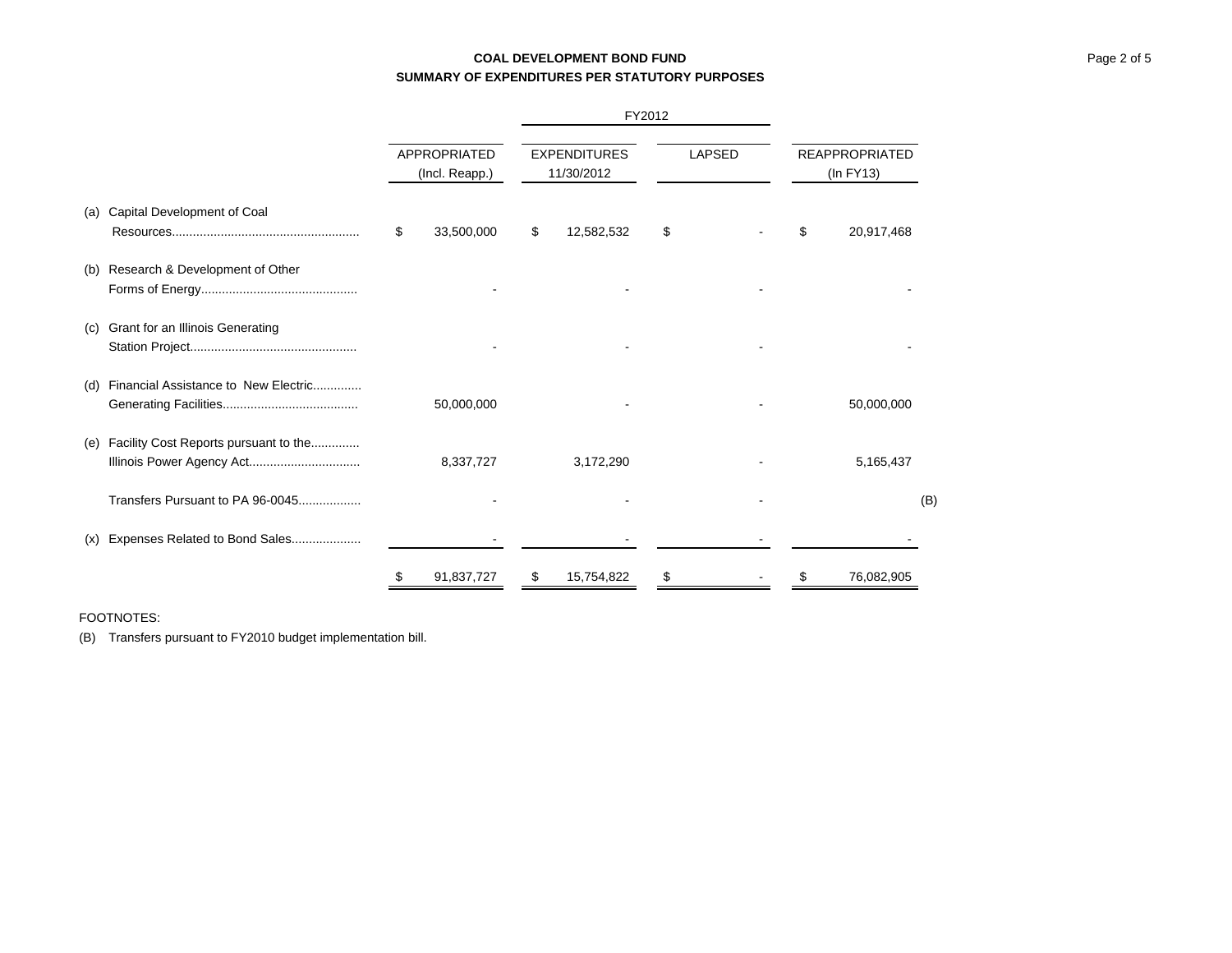### **BUILD ILLINOIS BOND FUND**

**COMPARISON OF EXPENDED/APPROPRIATED PROJECT COMMITMENTS TO STATUTORY AUTHORIZATIONS**

|                                      | <b>CUMULATIVE</b><br><b>EXPENDITURES</b><br><b>PRIOR YEARS</b><br>THRU FY12 | <b>FY13</b><br><b>APPROPRIATIONS</b> | <b>TOTAL</b>     | <b>STATUTORY</b><br><b>AUTHORIZATIONS</b> | <b>OVER</b><br><b>COMMITTED</b> |  |
|--------------------------------------|-----------------------------------------------------------------------------|--------------------------------------|------------------|-------------------------------------------|---------------------------------|--|
| (a) Infrastructure Purposes and Bond |                                                                             |                                      |                  |                                           |                                 |  |
|                                      | 2,506,907,561<br>S.                                                         | \$<br>761,244,104                    | \$3,268,151,665  | 3,213,000,000<br>\$                       | 55, 151, 665<br>\$              |  |
| (b) Business Development Purposes    | 224,514,558                                                                 | 737,201,904                          | 961,716,462      | 541,000,000                               | 420,716,462                     |  |
|                                      | 1,391,327,058                                                               | 653,650,752                          | 2,044,977,810    | 1,741,358,100                             | 303,619,710                     |  |
|                                      | 148,764,210                                                                 | 104,353,317                          | 253,117,527      | 208,150,900                               | 44,966,627                      |  |
|                                      |                                                                             |                                      |                  | 43,133,575                                |                                 |  |
|                                      | 4,271,513,387                                                               | 2,256,450,077                        | 6,527,963,464    | 5,746,642,575                             |                                 |  |
|                                      | 2,101,669,771                                                               |                                      | 2,101,669,771    | 2,101,669,771 (A)                         |                                 |  |
| Refunding Bond Sale expenses         | 3,188,642                                                                   |                                      | 3,188,642        | 3,188,642                                 |                                 |  |
| Refunding Bond Issue Prem/Disc       |                                                                             |                                      |                  | 93,357,643                                |                                 |  |
|                                      | 2,104,858,413                                                               |                                      | 2,104,858,413    | 2,198,216,056                             |                                 |  |
|                                      | 6,376,371,800                                                               | 2,256,450,077                        | \$ 8,632,821,877 | 7,944,858,631<br>\$                       |                                 |  |
|                                      |                                                                             |                                      |                  |                                           |                                 |  |

FOOTNOTES:

(A) The Statutory Authorization for Refunding Bonds is Unlimited.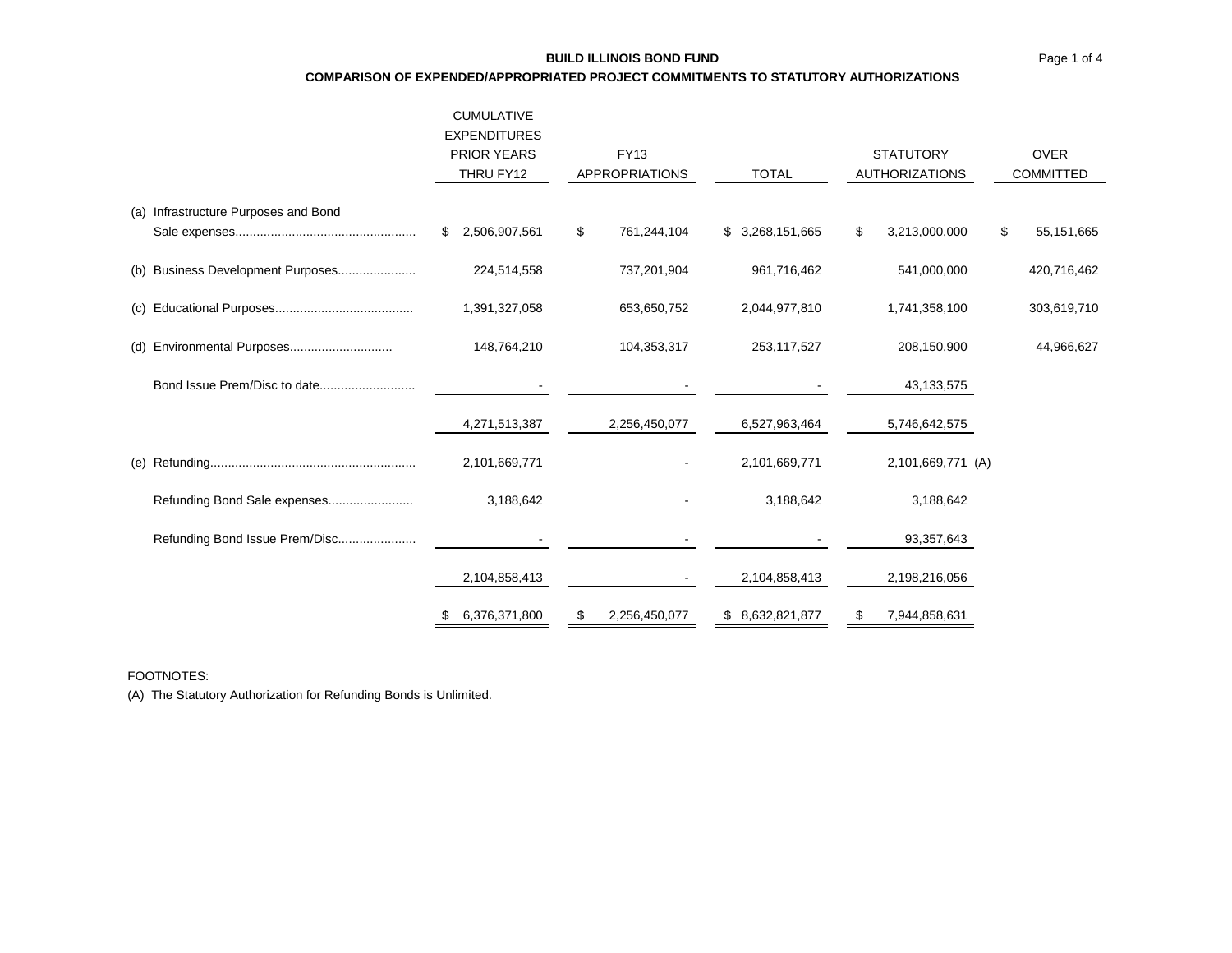# **BUILD ILLINOIS BOND FUNDSUMMARY OF EXPENDITURES PER STATUTORY PURPOSES**

|     |                                  |                                | FY 2013                           |        |                                         |
|-----|----------------------------------|--------------------------------|-----------------------------------|--------|-----------------------------------------|
|     |                                  | APPROPRIATED<br>(Incl. Reapp.) | <b>EXPENDITURES</b><br>11/30/2012 | LAPSED | <b>REAPPROPRIATED</b><br>$(ln$ FY14 $)$ |
| (a) | Infrastructure Purposes and Bond | \$<br>761,244,104              | \$<br>65,023,418                  |        |                                         |
| (b) | Business Development Purposes    | 737,201,904                    | 31,781,741                        |        |                                         |
| (c) |                                  | 653,650,752                    | 41,872,561                        |        |                                         |
| (d) |                                  | 104,353,317                    | 16,000,000                        |        |                                         |
| (e) |                                  |                                |                                   |        |                                         |
|     | Refunding Bond Sale expenses     |                                |                                   |        |                                         |
|     |                                  | \$<br>2,256,450,077            | \$<br>154,677,720                 |        |                                         |

Page 2 of 4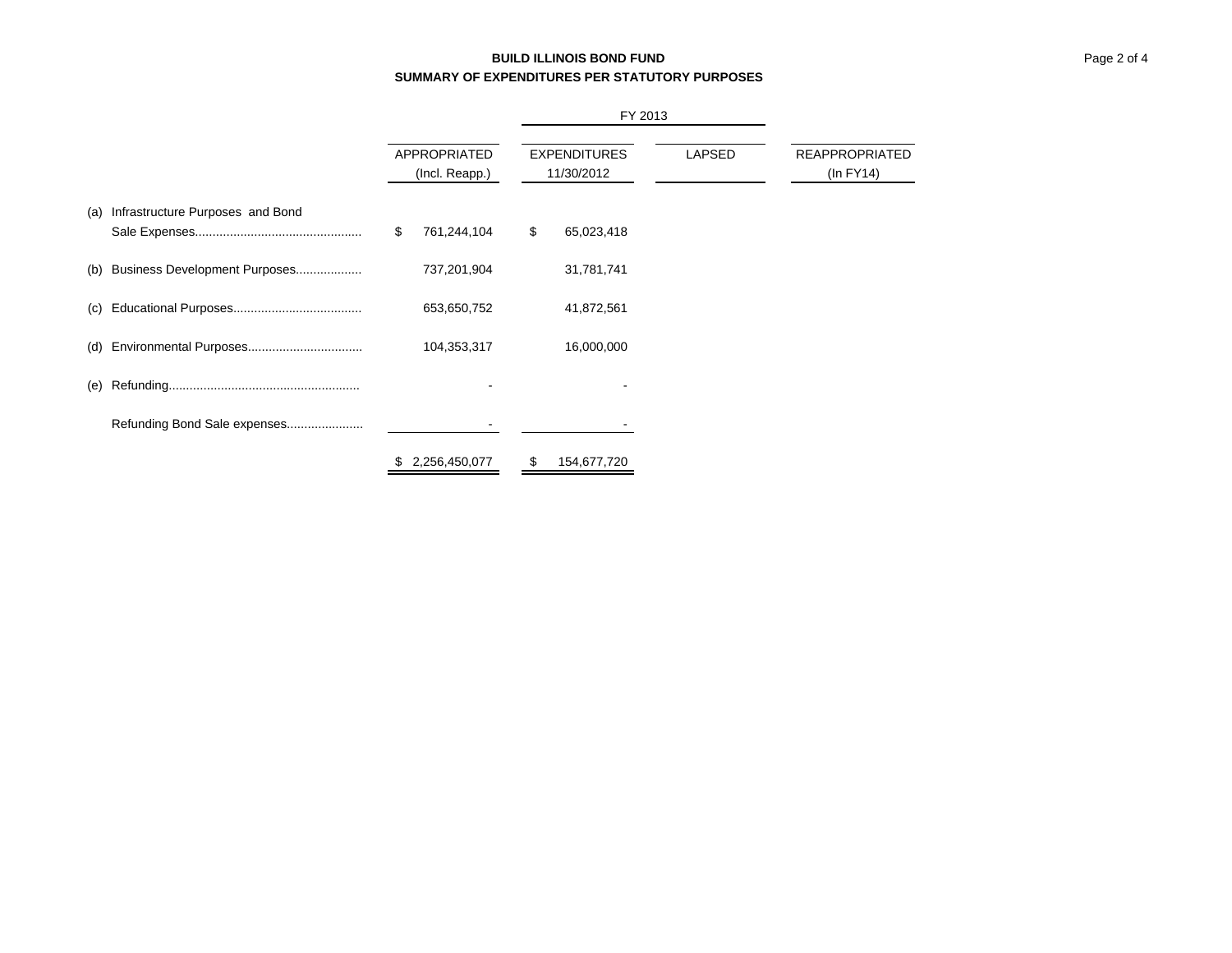### **BUILD ILLINOIS BOND FUND**

**COMPARISON OF EXPENDED/GOVERNOR RELEASED PROJECTS TO STATUTORY AUTHORIZATIONS**

|     |                                  | <b>CUMULATIVE</b><br><b>EXPENDITURES</b> |                   |                     |                       |             |
|-----|----------------------------------|------------------------------------------|-------------------|---------------------|-----------------------|-------------|
|     |                                  | <b>PRIOR YEARS</b>                       | <b>FY13</b>       |                     | <b>STATUTORY</b>      | <b>OVER</b> |
|     |                                  | THRU FY12                                | <b>RELEASES</b>   | <b>TOTAL</b>        | <b>AUTHORIZATIONS</b> | COMMITTED   |
| (a) | Infrastructure Purposes and Bond |                                          |                   |                     |                       |             |
|     |                                  | 2,506,907,561<br>\$                      | \$<br>297,316,977 | \$<br>2,804,224,538 | \$<br>3,213,000,000   |             |
| (b) | Business Development Purposes    | 224,514,558                              | 96,531,166        | 321,045,724         | 541,000,000           |             |
| (C) |                                  | 1,391,327,058                            | 223,717,939       | 1,615,044,997       | 1,741,358,100         |             |
| (d) |                                  | 148,764,210                              | 42,395,617        | 191,159,827         | 208,150,900           |             |
|     | Bond Issue Discounts to date     |                                          |                   |                     | 43, 133, 575          |             |
|     |                                  | 4,271,513,387                            | 659,961,699       | 4,931,475,086       | 5,746,642,575         |             |
| (e) |                                  | 2,101,669,771                            |                   | 2,101,669,771       | 2,101,669,771 (A)     |             |
|     | Refunding Bond Sale expenses     | 3,188,642                                |                   | 3,188,642           | 3,188,642             |             |
|     | Refunding Bond Issue Discounts   |                                          |                   |                     | 93,357,643            |             |
|     |                                  | 2,104,858,413                            |                   | 2,104,858,413       | 2,198,216,056         |             |
|     |                                  | 6,376,371,800                            | \$<br>659,961,699 | \$<br>7,036,333,499 | \$<br>7,944,858,631   |             |

FOOTNOTES:

(A) The Statutory Authorization for Refunding Bonds is Unlimited.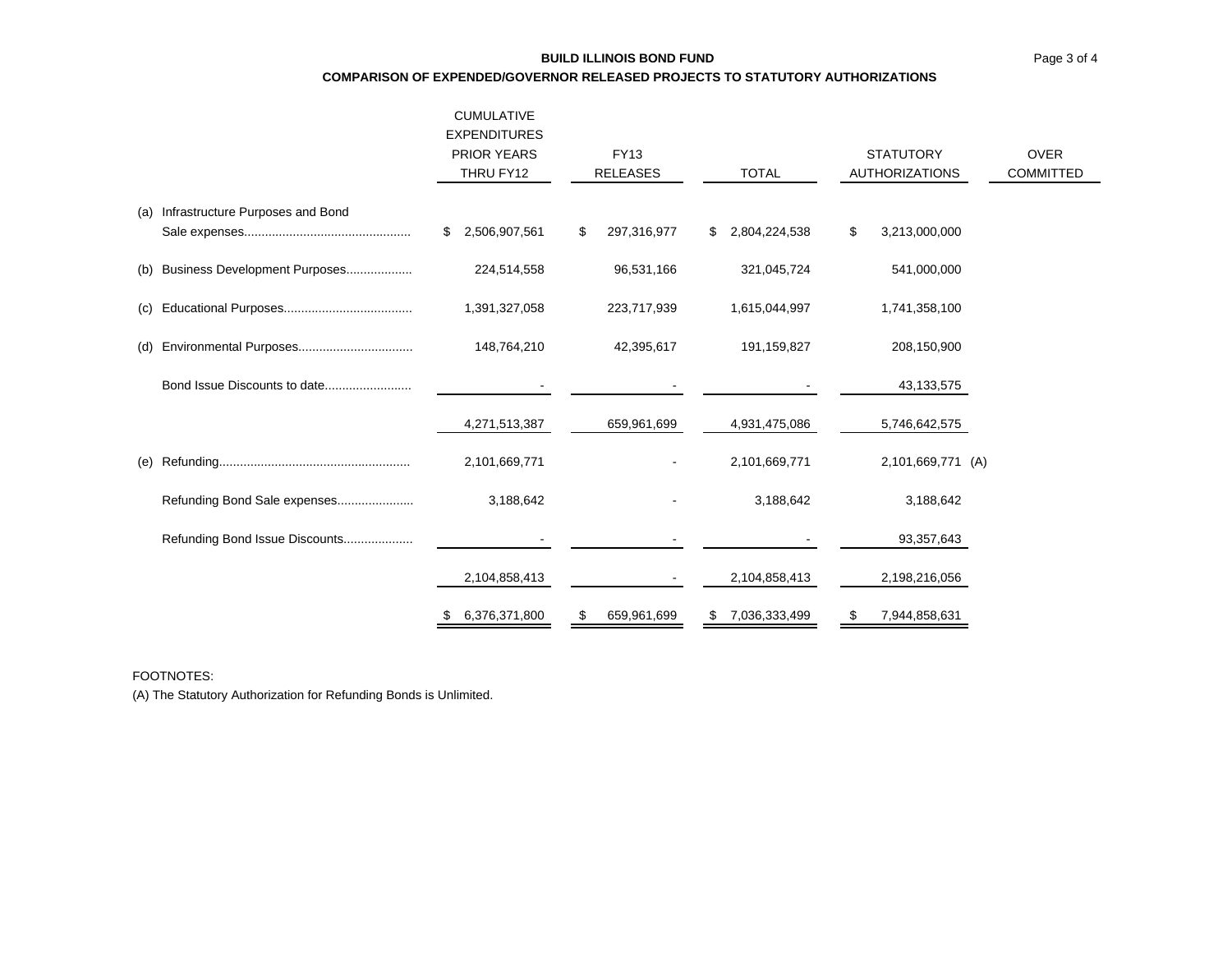# **BUILD ILLINOIS BOND FUNDCOMPARISON OF EXPENDED/OBLIGATED PROJECTS TO STATUTORY AUTHORIZATIONS**

|     |                                      | <b>CUMULATIVE</b><br><b>EXPENDITURES</b><br><b>PRIOR YEARS</b><br>THRU 11/30/2012 | <b>FY13</b><br><b>OBLIGATIONS</b> | <b>TOTAL</b>    | <b>STATUTORY</b><br><b>AUTHORIZATIONS</b> | <b>OVER</b><br><b>COMMITTED</b> |
|-----|--------------------------------------|-----------------------------------------------------------------------------------|-----------------------------------|-----------------|-------------------------------------------|---------------------------------|
|     | (a) Infrastructure Purposes and Bond |                                                                                   |                                   |                 |                                           |                                 |
|     |                                      | \$ 2,571,930,979                                                                  | 155,478,206<br>\$                 | \$2,727,409,185 | \$<br>3,213,000,000                       |                                 |
|     | (b) Business Development Purposes    | 256,296,299                                                                       | 14,432,739                        | 270,729,038     | 541,000,000                               |                                 |
| (c) |                                      | 1,433,199,619                                                                     | 47,073,932                        | 1,480,273,551   | 1,741,358,100                             |                                 |
|     |                                      | 164,764,210                                                                       | 353,341                           | 165,117,551     | 208,150,900                               |                                 |
|     | Bond Issue Prem/Disc to date         |                                                                                   |                                   |                 | 43,133,575                                |                                 |
|     |                                      | 4,426,191,107                                                                     | 217,338,218                       | 4,643,529,325   | 5,746,642,575                             |                                 |
|     |                                      | 2,101,669,771                                                                     |                                   | 2,101,669,771   | 2,101,669,771 (A)                         |                                 |
|     | Refunding Bond Sale expenses         | 3,188,642                                                                         |                                   | 3,188,642       | 3,188,642                                 |                                 |
|     | Refunding Bond Issue Prem/Disc       |                                                                                   |                                   |                 | 93,357,643                                |                                 |
|     |                                      | 2,104,858,413                                                                     |                                   | 2,104,858,413   | 2,198,216,056                             |                                 |
|     |                                      | 6,531,049,520                                                                     | 217,338,218<br>\$                 | \$6,748,387,738 | 7,944,858,631<br>\$                       |                                 |

FOOTNOTES:

(A) The Statutory Authorization for Refunding Bonds is Unlimited.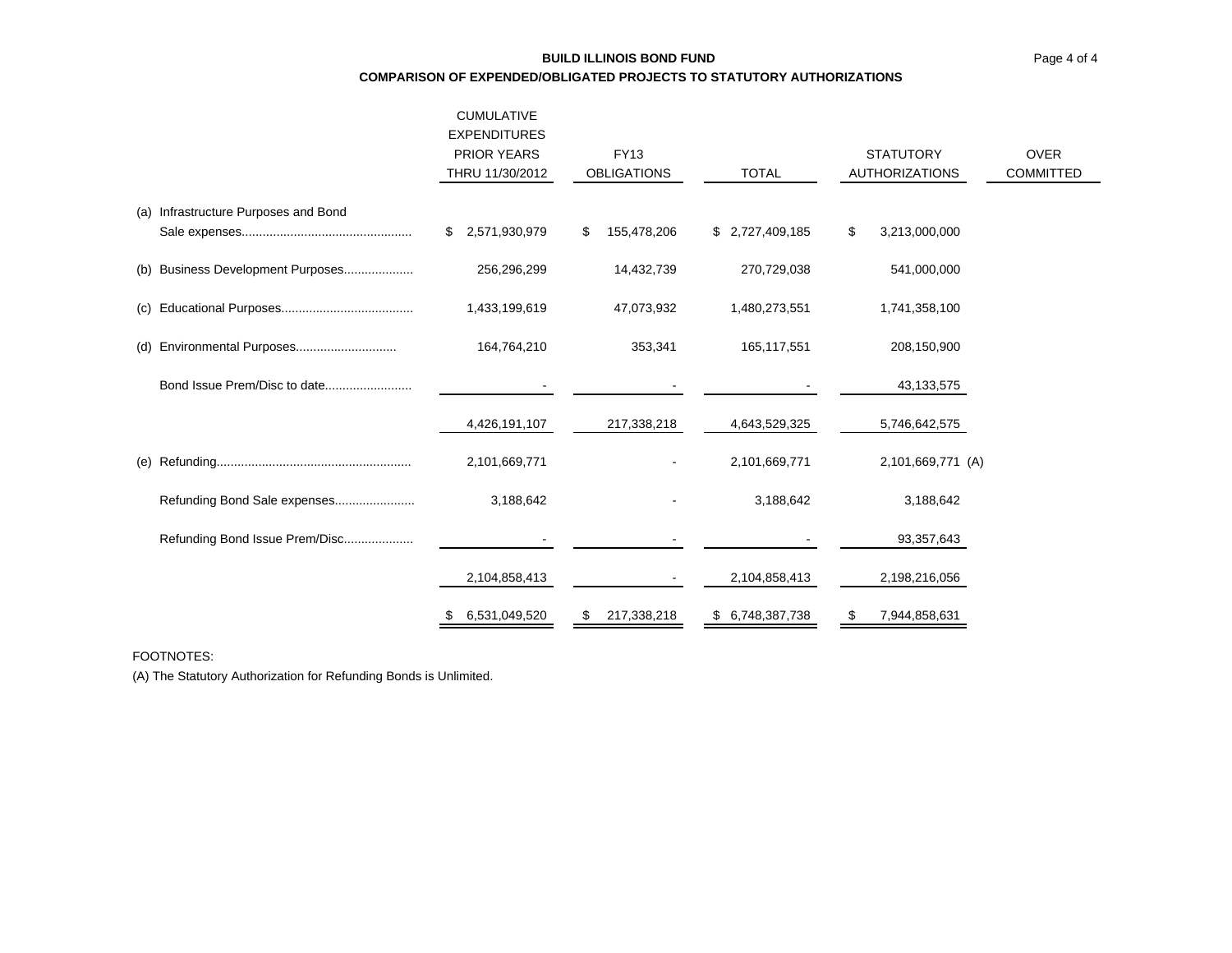# **BUILD ILLINOIS BOND FUNDSUMMARY OF EXPENDITURES PER STATUTORY PURPOSES**

|     |                                  | <b>APPROPRIATED</b><br>(Incl. Reapp.) |               | <b>EXPENDITURES</b><br>11/30/2012 | LAPSED            | <b>REAPPROPRIATED</b><br>$(ln$ FY13 $)$ |               |  |
|-----|----------------------------------|---------------------------------------|---------------|-----------------------------------|-------------------|-----------------------------------------|---------------|--|
| (a) | Infrastructure Purposes and Bond | \$                                    | 885,395,953   | \$<br>124,643,503                 | \$<br>13,195,846  | \$                                      | 747,556,604   |  |
| (b) | Business Development Purposes    |                                       | 783,980,805   | 47,378,902                        | \$<br>4,999,999   |                                         | 731,601,904   |  |
| (c) |                                  |                                       | 841,472,412   | 189,266,669                       | \$<br>336,939,204 |                                         | 315,266,539   |  |
|     |                                  |                                       | 106,728,317   | 2,375,000                         | \$                |                                         | 104,353,317   |  |
| (e) |                                  |                                       |               |                                   |                   |                                         |               |  |
|     | Refunding Bond Sale expenses     |                                       |               |                                   |                   |                                         |               |  |
|     |                                  | \$                                    | 2,617,577,487 | \$<br>363,664,074                 | \$<br>355,135,049 | \$                                      | 1,898,778,364 |  |

FY 2012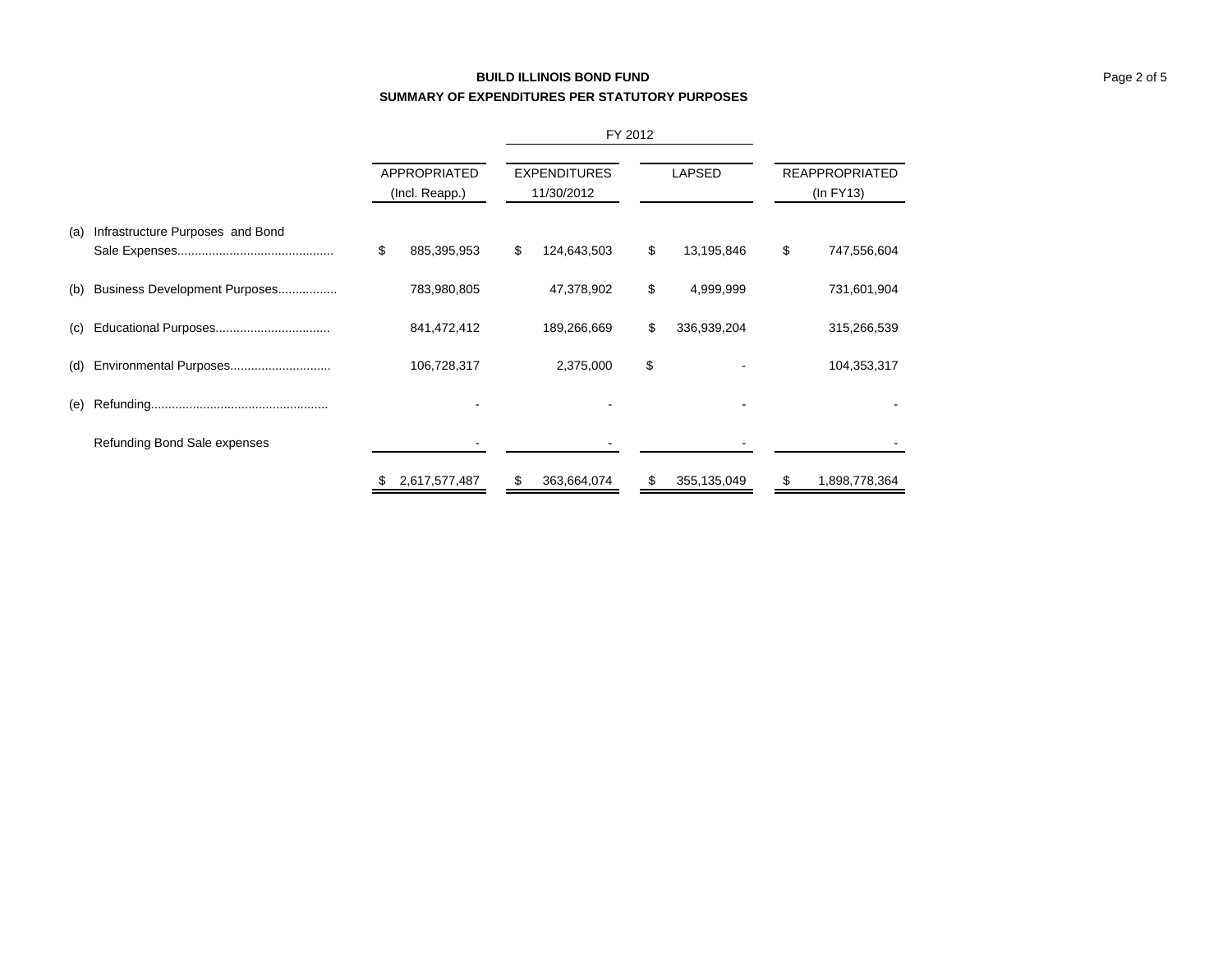# **STATE OF ILLINOIS RECAP OF GENERAL AND SPECIAL OBLIGATION INDEBTEDNESS 12/31/2012**

Monthly Bond Report Cash Balances 12/31/12

|                                       | <b>Fund 0101</b>      | <b>Fund 0105</b> | <b>Fund 0970</b>      |               |
|---------------------------------------|-----------------------|------------------|-----------------------|---------------|
|                                       | <b>Gen Obligation</b> | Civic Center     | <b>Build Illinois</b> | Totals        |
| Cash balances, December 1, 2012       | 1,646,021,367         | 15,067,268       | 4,271,164             | 1,665,359,799 |
| December 2012, receipts/revenues      | 255,178,924           | 1,175,751        | 42,763,966            | 299,118,641   |
| December 2012, disbursements/expenses | 964, 997, 492         | 12,082,659       | 42,762,094            | 1,019,842,245 |
| Adjust for rounding                   |                       |                  |                       |               |
| Cash balances, December 31, 2012      | 936,202,799           | 4,160,360        | 4,273,036             | 944,636,195   |

Monthly receipts and expenditures schedules from SAMS information warehouse - revenue and expense queries.

Cash balances agree to/reconcile to cash balances on MVS SAMS system account balance analysis.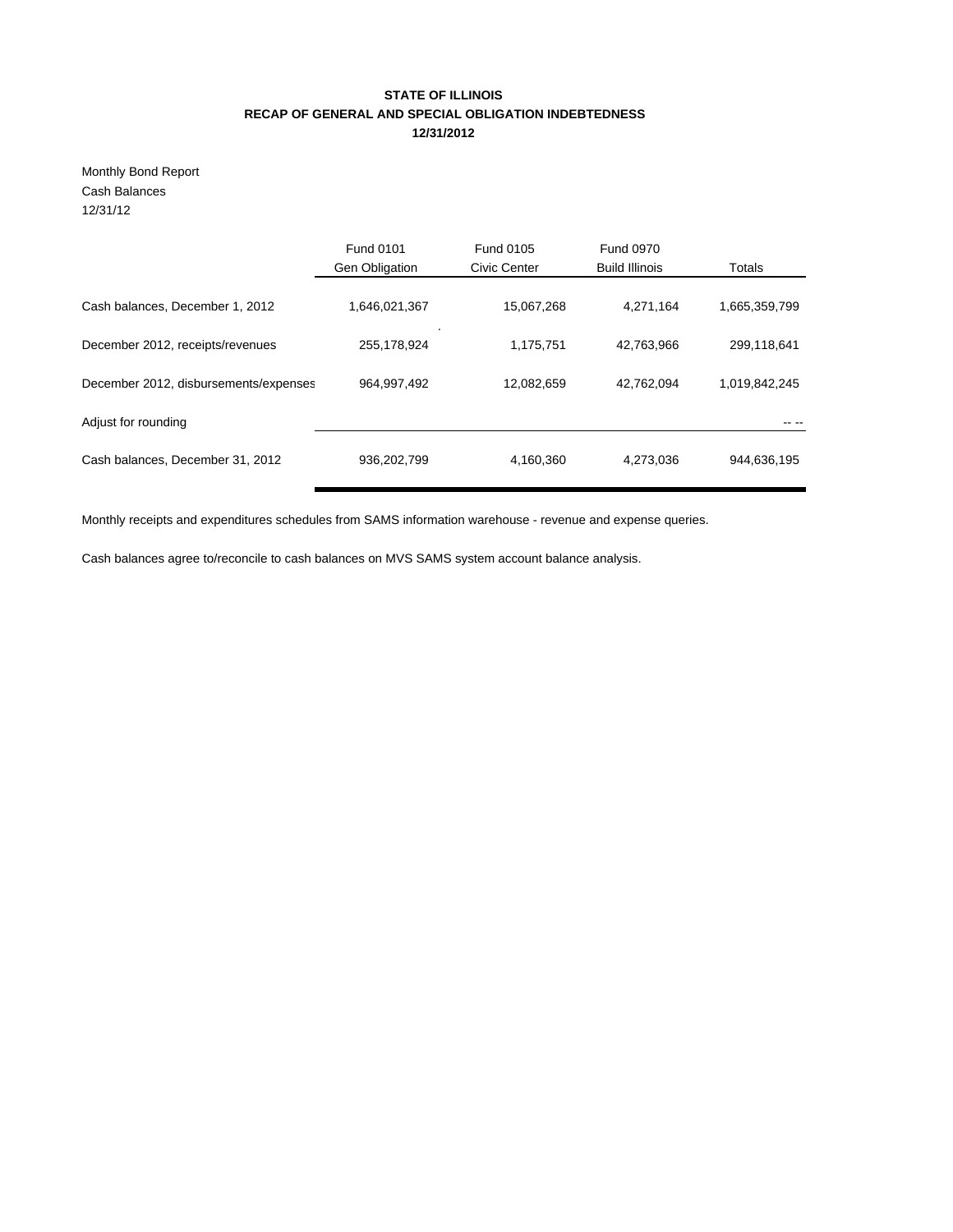### Use this worksheet to verify totals of GO bond principal & interest outstanding on RECAP Numbers come from Mun-Ease # 04 reports run as part of EOM procedure

12/31/12

| <b>Bonds Outstanding</b> |                | Beg of Month<br>New Issues/ Reallocation |              |                | Payments / Refunding |                       | End of Month   |                | Total          | Total          |  |
|--------------------------|----------------|------------------------------------------|--------------|----------------|----------------------|-----------------------|----------------|----------------|----------------|----------------|--|
|                          | Principal      | Interest                                 | Principal    | Interest       | Principal            | Principal<br>Interest |                | Interest       | Principal      | Interest       |  |
|                          |                |                                          |              |                |                      |                       |                |                |                |                |  |
| <b>GMAP</b>              | 128,268,453    | 96,648,892                               |              |                | 2,000,000            | 2,429,827             | 126,268,453    | 94,219,065     |                |                |  |
| GMAP-CAB                 | 3,482,811      | 6,257,374                                |              |                |                      |                       | 3,482,811      | 6,257,374      | 129,751,264    | 100,476,439    |  |
| <b>GMCD</b>              | 1,709,105,614  | 1,004,865,226                            |              |                | 8,820,000            | 5,129,377             | 1,700,285,614  | 999,735,849    |                |                |  |
| GMCD-CAB                 | 86,348,724     | 143,226,081                              |              |                |                      |                       | 86,348,724     | 143,226,081    | 1,786,634,338  | 1,142,961,930  |  |
| <b>GMSC</b>              | 1,365,325,332  | 913,410,556                              |              |                | 15,960,000           | 10,036,931            | 1,349,365,332  | 903,373,625    |                |                |  |
| GMSC-CAB                 | 17,284,952     | 25,759,835                               |              |                |                      |                       | 17,284,952     | 25,759,835     | 1,366,650,284  | 929,133,460    |  |
| <b>GMTA</b>              | 2,168,606,945  | 1,508,806,382                            |              |                | 2,440,000            | 15,714,442            | 2,166,166,945  | 1,493,091,940  |                |                |  |
| GMTA-CAB                 | 15,727,824     | 23,749,930                               |              |                |                      |                       | 15,727,824     | 23,749,930     | 2,181,894,769  | 1,516,841,870  |  |
| <b>GMTB</b>              | 1,012,934,087  | 667,946,949                              | (25,000,000) | (15, 449, 728) | 8,760,000            | 12,051,217            | 979,174,087    | 640,446,004    |                |                |  |
| GMTB-CAB                 | 17,034,989     | 29,212,575                               |              |                |                      |                       | 17,034,989     | 29,212,575     | 996,209,076    | 669,658,579    |  |
| <b>GMTD</b>              | 1,252,448,000  | 920,522,339                              | 25,000,000   | 15,449,728     | 6,000,000            | 17,526,724            | 1,271,448,000  | 918,445,343    | 1,271,448,000  | 918,445,343    |  |
| <b>GMIC</b>              | 50,027,667     | 29,365,895                               |              |                | 1,020,000            | 582,435               | 49,007,667     | 28,783,460     |                |                |  |
| GMIC-CAB                 | 989,477        | 1,660,429                                |              |                |                      |                       | 989,477        | 1,660,429      | 49,997,144     | 30,443,889     |  |
| <b>GMPF</b>              | 15,479,600,000 | 8,370,176,274                            |              |                | 693,200,000          | 40,943,858            | 14,786,400,000 | 8,329,232,416  | 14,786,400,000 | 8,329,232,416  |  |
| GREF, GRFR, GRCP         | 4,115,893,902  | 1,135,459,129                            |              |                | 79,330,000           | 43,052,676            | 4,036,563,902  | 1,092,406,453  | 4,036,563,902  | 1,092,406,453  |  |
|                          | 27,423,078,777 | 14,877,067,866                           |              |                | 817,530,000          | 147,467,487           | 26,605,548,777 | 14,729,600,379 | 26,605,548,777 | 14,729,600,379 |  |

Total Refunding 4,115,893,902 1,135,459,129 4,036,563,902 1,092,406,453